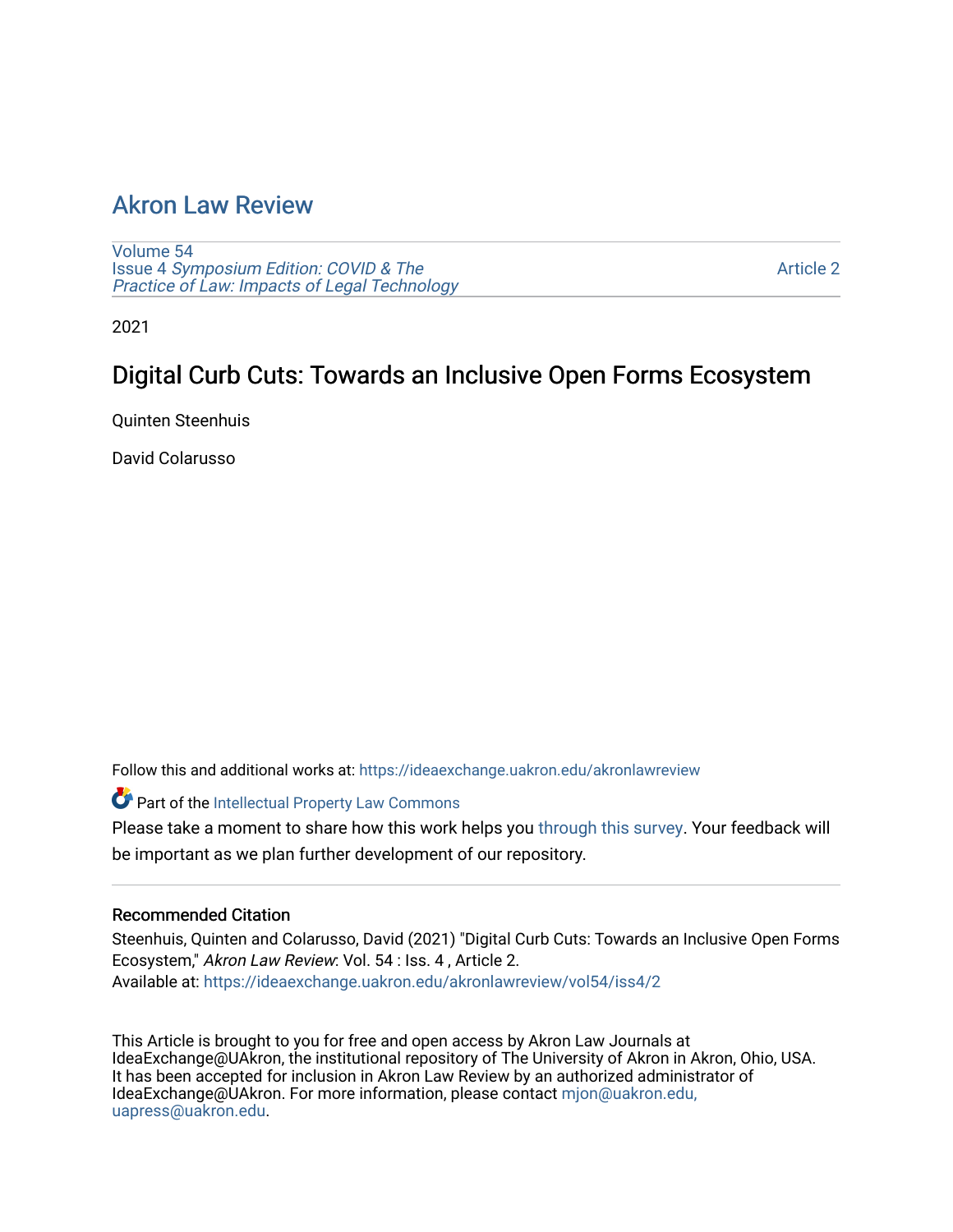## **DIGITAL CURB CUTS: TOWARDS AN INCLUSIVE OPEN FORMS ECOSYSTEM[\\*](#page-1-0)**

*Quinten Steenhuis[†](#page-1-1) & David Colarusso[‡](#page-1-2)[§](#page-1-3)\*\* ª* 

| I.   |                                                             |  |
|------|-------------------------------------------------------------|--|
| H.   |                                                             |  |
|      | A. Technological solutions: online forms, guided            |  |
|      | interviews, and the birth of the interactive legal app. 778 |  |
|      |                                                             |  |
|      |                                                             |  |
|      |                                                             |  |
|      |                                                             |  |
|      |                                                             |  |
|      |                                                             |  |
|      |                                                             |  |
|      |                                                             |  |
|      |                                                             |  |
|      | C. Why the existing approaches are not enough 785           |  |
| III. | Suffolk Law School's Document Assembly Line Project         |  |
|      |                                                             |  |
|      |                                                             |  |
|      |                                                             |  |
|      |                                                             |  |
|      |                                                             |  |
|      |                                                             |  |

<span id="page-1-0"></span><sup>\*</sup> This paper is dedicated to the memory of the Honorable Ralph Gants, Chief Justice of the Massachusetts Supreme Judicial Court. Not only was his example an inspiration, but the work described here would not have been possible without his leadership. He is sorely missed.

<span id="page-1-1"></span><sup>†</sup> Clinical Fellow, Suffolk University Law School, J.D., Cornell Law School (2008); B.S. Logic and Computation, B.S. Political Science, Carnegie Mellon University (2004). Before joining Suffolk Law School in March 2020, Quinten Steenhuis was a legal aid attorney for 12 years at Greater Boston Legal Services.

<span id="page-1-3"></span><span id="page-1-2"></span><sup>‡</sup> Director, Legal Innovation and Technology Lab and Practitioner-in-Residence, Suffolk University Law School, J.D., Boston University School of Law (2011); M.Ed., Harvard Graduate School of Education (2002).

<sup>§</sup> This ordering of authors was determined by coin flip.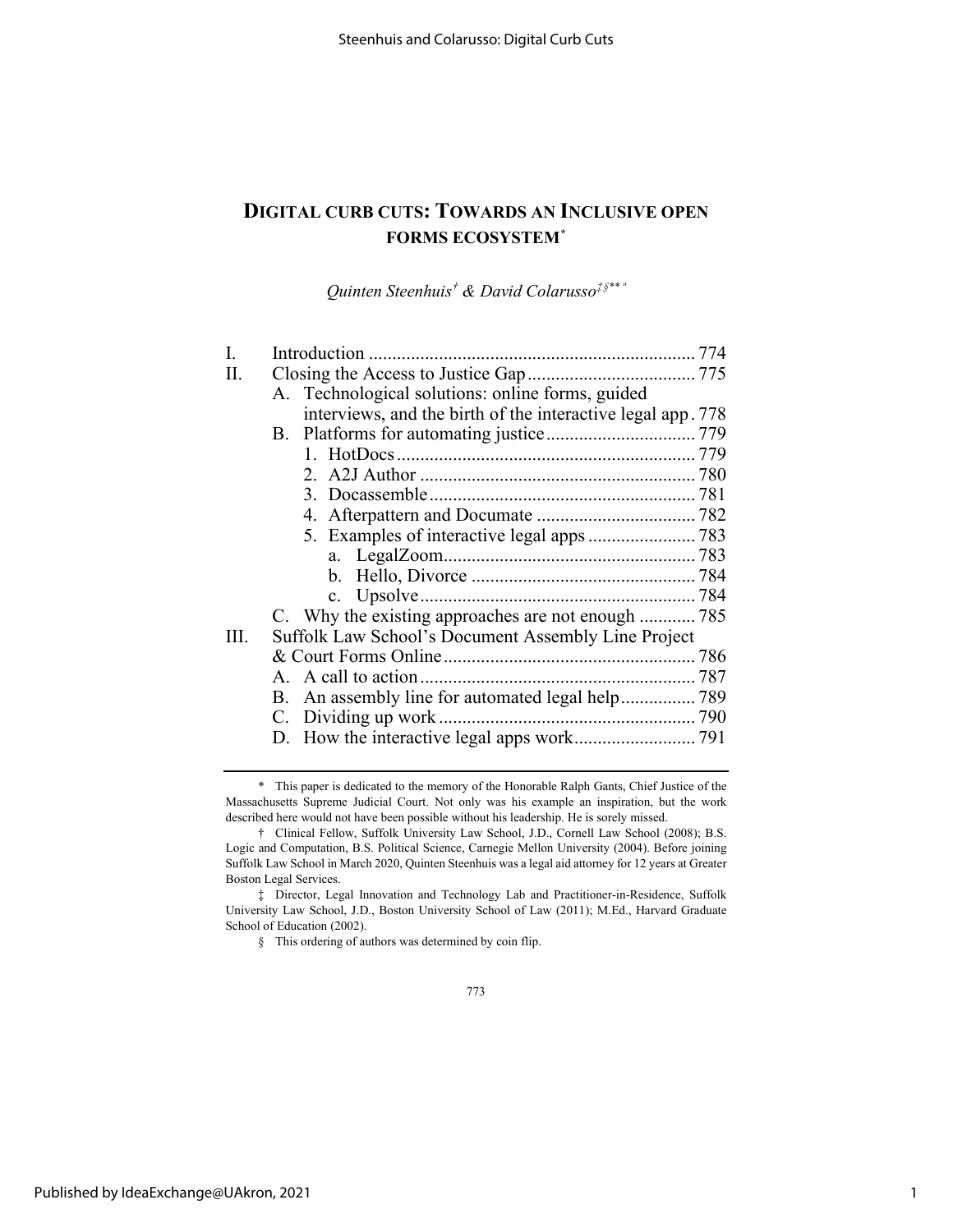| 774 | <b>AKRON LAW REVIEW</b>                                 | [54:773] |
|-----|---------------------------------------------------------|----------|
|     | E. How email-based filing works—and does not work 793   |          |
|     | F. A maturity model for interactive legal apps  794     |          |
|     | G. How the project has changed the lab and              |          |
|     |                                                         |          |
|     |                                                         |          |
| IV. | A Vision for an Open-source Open-Standards Forms        |          |
|     |                                                         |          |
|     |                                                         |          |
|     |                                                         |          |
|     |                                                         |          |
|     | D. How e-filing standards could change the world  809   |          |
|     | E. The attorney's role in a world of legal software 810 |          |
|     |                                                         |          |

## <span id="page-2-3"></span>I. INTRODUCTION

Our country has an access to justice crisis. As much as 86% of civil legal needs are unmet by the legal system.<sup>[1](#page-2-0)</sup> In this paper, we explore  $(1)$ the adoption of *digital curb cuts*, spurred by the COVID-19 pandemic; (2) how such interventions can mitigate the access to justice crisis; and (3) the effects the broad adoption of such interventions could have on legal practice post-pandemic. The online equivalent of their physical cousin, digital curb cuts are interventions that appear aimed to improve access for a specific population, but upon further examination, clearly have broader benefits.<sup>[2](#page-2-1)</sup> Cities install physical curb cuts for wheelchair users, but they benefit parents pushing strollers and pedestrians of all abilities.<sup>[3](#page-2-2)</sup> In the same way, digital curb cuts have proliferated during the pandemic to allow remote participation in court but would remain valuable post-pandemic, especially for those with disabilities, childcare needs, or inflexible work schedules. When intentional, these curb cuts are the product of universal design, an approach that aims to produce built environments and systems that provide access to the greatest number of individuals regardless of

<span id="page-2-0"></span><sup>1.</sup> LEGAL SERVS. CORP THE JUSTICE GAP: MEASURING THE UNMET CIVIL LEGAL NEEDS OF LOW-INCOME AMERICANS 28 (2017), https://www.lsc.gov/sites/default/files/images/TheJusticeGap-FullReport.pdf [https://perma.cc/9FC3-PS8X]. This number has been persistent across decades. Ronald W Staudt, *All the Wild Possibilities: Technology Attacks Barriers to Access to Justice*, 42 L.A. L. REV. 1117 (2009).

<span id="page-2-2"></span><span id="page-2-1"></span><sup>2.</sup> Elizabeth Petrick, *Curb Cuts and Computers: Advocating for Design Equality in the 1980s*, 35 DESIGN ISSUES 23–32 (2019) (documenting the history of the curb cut metaphor in 1980s computing).

<sup>3.</sup> *Id.*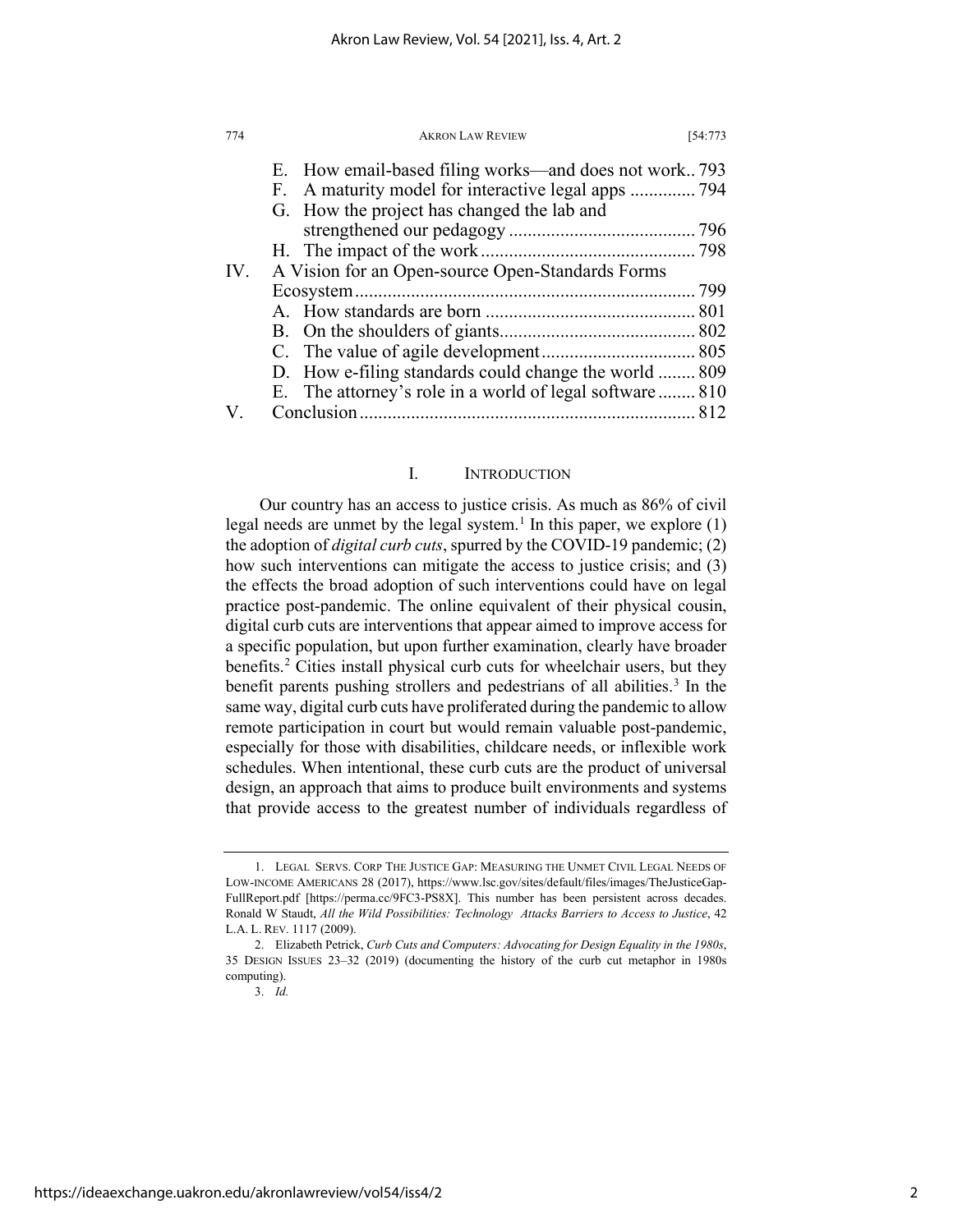their ability, disability, age, income, and other unique needs.<sup>[4](#page-3-0)</sup> For many, court accessibility has always been a barrier. COVID-19 has, however, exposed for many the universal benefit of addressing this need.<sup>[5](#page-3-1)</sup> The legal community should take heed. In this paper, we describe a vision for a more inclusive ecosystem of technology solutions aimed at improving access to the courts and justice.

We will focus on a case study of Suffolk Law School's Document Assembly Line project and its Massachusetts implementation—Court Forms Online.<sup>6</sup> The Document Assembly Line has rapidly developed over two dozen mobile-friendly interactive legal applications, providing stepby-step guidance that can be accessed from any internet-connected device at any time of day or night. The future of law practice must embrace this and similar tools that facilitate direct communication between courts, clients, and advocates, and the law will require practitioners who understand and are ready to leverage their operation.

The Assembly Line Project succeeded because it embraced the tools and processes at the center of the information technology revolution.<sup>[7](#page-3-3)</sup> We recognize that the work of attorneys, legal aid providers, and courts is the work of knowledge workers. The Assembly Line Project is staffed primarily by a volunteer team of attorneys, designers, software engineers, advocates, and law students from five continents.<sup>[8](#page-3-4)</sup> To date, these volunteers have donated thousands of hours of labor. This global collaboration and the rapid deployment of complex tools were made possible largely through open-source software and modern agile project management techniques.<sup>[9](#page-3-5)</sup>

We will discuss how open-source technology has accelerated private-sector innovations and how courts can play a role in expanding access to justice by embracing many of these lessons—chiefly, a

<span id="page-3-0"></span><sup>4.</sup> Sheryl Burgstahler, *Universal Design: Implications for Computing Education*, 11 ACM TRANSACTIONS COMPUTING EDUC. 1–17 (2011).

<span id="page-3-1"></span><sup>5.</sup> For many it did not take a pandemic, but if this is the wakeup call people needed, then so be it. Consider B.W. Hesse, *Curb Cuts in the Virtual Community: Telework and Persons with Disabilities*, *in* PROCEEDINGS OF THE TWENTY-EIGHTH HAWAII INTERNATIONAL CONFERENCE ON SYSTEM SCIENCES 418–25 (1995).

<sup>6.</sup> CT. FORMS ONLINE, https://courtformsonline.org [https://perma.cc/ABE5-6TJH].

<span id="page-3-3"></span><span id="page-3-2"></span><sup>7.</sup> For a broader discussion of how the information technology industry has impacted society, see KLAUS SCHWAB, THE FOURTH INDUSTRIAL REVOLUTION (2017). Like Tim Hwang, we agree "that the specialist should control their tools, and not the other way around." Tim Hwang, *Bestlaw*: *How a 3L Enhanced Westlaw*, LAW TECHNOLOGY TODAY (Dec. 12, 2014), https://www.lawtechnologytoday.org/2014/12/bestlaw-westlaw/ [https://perma.cc/KLD3-7QT2].

<span id="page-3-5"></span><span id="page-3-4"></span><sup>8.</sup> The Document Assembly Line Project, *COVID-19 Response: The Document Assembly Line Project* 1, https://suffolklitlab.org/doc-assembly-line/#team [https://perma.cc/GS5X-QAX4].

<sup>9</sup>*. See* extended discussion *infra* section IV. C below.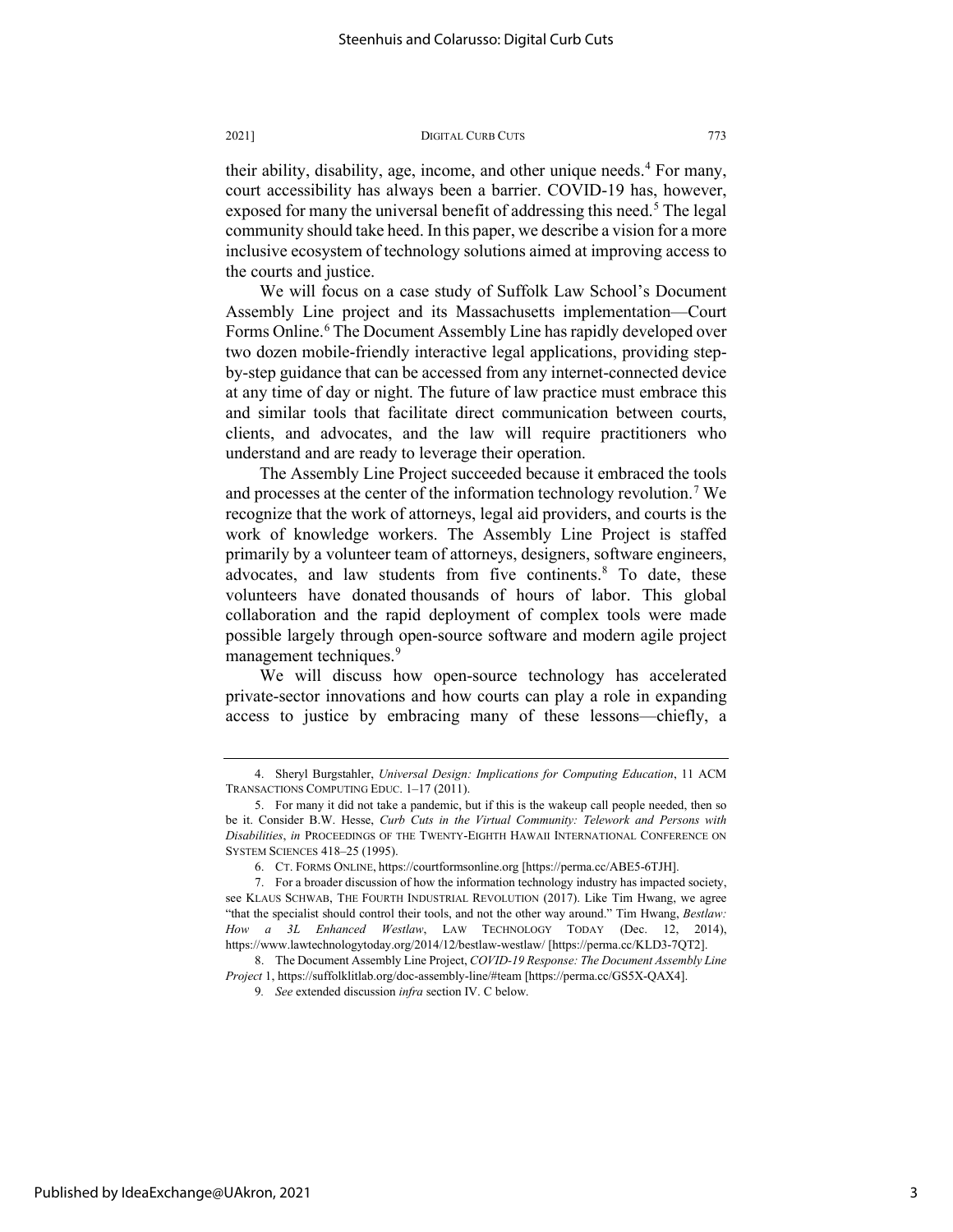commitment to open interoperability for e-filing and data standards more broadly. We will also explore the role project management and aspects of the Agile method can play in facilitating the implementation of new technologies.

Digital forms projects are not new. We find ourselves expressing the same optimism and embracing part of the same vision of the future as our predecessors [10](#page-4-0), 20, and 30 years ago.<sup>10</sup> The vast majority, including those with robust question-and-answer driven digital forms, however, require litigants to print and deliver the completed form by hand.<sup>[11](#page-4-1)</sup> While

We do note three examples of quasi-integrated electronic filing that were created by legal aid agencies with the assistance of Law Help Interactive. Two are focused on advocates, not pro se litigants. A third was a pilot that has been discontinued.

<span id="page-4-2"></span><sup>10</sup>*. See, e.g.*, Staudt, *supra* not[e 1.](#page-2-3)

<span id="page-4-1"></span><span id="page-4-0"></span><sup>11.</sup> Among the largest state-wide interactive legal app repositories are those in New York State (https://www.nycourts.gov/courthelp/DIY/index.shtml [https://perma.cc/SB9T-XPDE]), Michigan (https://michiganlegalhelp.org/ [https://perma.cc/38CF-BZVT]), and Illinois (https://www.illinoislegalaid.org/ [https://perma.cc/UZ3X-CGU2]). None currently provide integrated electronic filing that files forms directly in a court's case management system to selfrepresented litigants. More than one state piloted the acceptance of forms by email during the pandemic, with clerks manually opening and then filing emailed forms by hand. E-filing projects can be expensive when started from scratch and require cooperation by either courts or for-profit vendors, like Tyler Technologies, and incentives may not align with free electronic filing for pro se litigants. While there is not space in this article for a full survey of all efforts towards digital delivery of forms, we believe it is likely that some courts who have built their own case management systems have such integrations for specific forms, and it should be noted that the Tyler *Guide and File* platform provides end-to-end filing for a limited number of forms.

<sup>1.</sup>In the New York State Family Law Court, since 2014, court-based domestic violence advocates have been able to use a Law Help Interactive interview to enter information about domestic violence survivors prior to a case being docketed. The information goes directly into the court's case management system, saving critical time in the completion of restraining orders. This tool, however, is not open to the general public and does not include a full pleading. *See* Rochelle Klempner, *The Case for Court-Based Document Assembly Programs: A Review of the New York State Court System's "DIY" Forms*, 41 FORDHAM URBAN LAW JOURNAL 1189 (2016); Josh Waldman, *The Family Offense Petition Project: Increased Usage for New York State Tool for Advocates*, CONNECTING JUSTICE COMMUNITIES (Jan. 25, 2021), https://www.connectingjusticecommunities .com/ny-family-offense-petition/2021/01/ [https://perma.cc/6AZK-9QB2].

<sup>2.</sup>In Washington, DC, beginning in March 2020, court personnel began collaborating with Law Help Interactive to login to a portal called "LHI Connect" to periodically download domestic violence filings. In some DC courts, the filings are received by email rather than through the LHI portal. In either case, the clerk then enters information about the case into a case management system by hand.

<sup>3.</sup>Law Help Interactive had an e-filing pilot project based in Minnesota's Hennepin County between 2012–2015 that integrated directly with the court's case management system. The project allowed filing of both a domestic violence and a civil nuisance pleading, eventually reaching about 2,400 filings per year. This pilot project involved sending XML data directly to the court's case management system, predating the modern Electronic Filing Service Partner (EFSP) relationship that Tyler Technologies now has in 8 states. LEGAL SERVICES NAT'L TECH. ASSISTANCE PROJECT, THE STATE OF E-FILING 2017 (Oct. 4,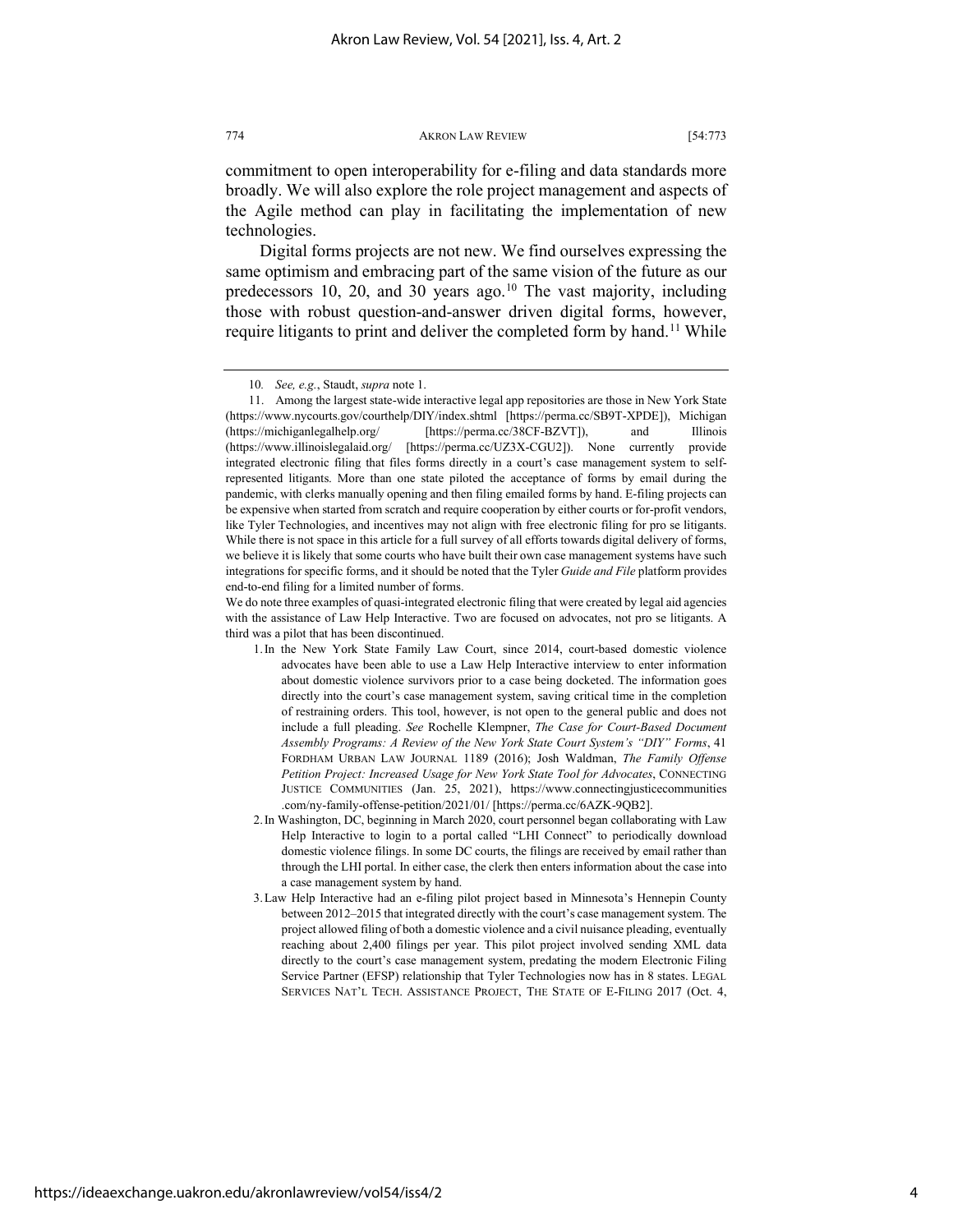these projects often fail to remedy this last mile problem, there is a history of forms projects that have tried to use e-filing to cross this divide.<sup>[12](#page-5-0)</sup> Courts, however, have failed to embrace such projects, presumably because of constrained resources and their perceived complexity.

Lessons from the information revolution and the experience of court operation during the pandemic suggest actions the court can take to better foster the creation of such projects, often with relatively little effort by courts.[13](#page-5-1) Courts that adopt open standards for direct integration with interactive legal applications could accelerate the creation of a truly accessible online-forms ecosystem and lead to a world where equal access to courts is no longer the main barrier to justly resolving civil disputes.<sup>[14](#page-5-2)</sup>

Using the Assembly Line Project as a case study, we will explore how the broader adoption of digital curb cuts could play out for access to justice, the practice of law, and the role of attorneys in such a connected world. Section II will briefly summarize past attempts to improve access to justice, with a focus on digital solutions—primarily interactive applications that help litigants complete court forms. Section III will describe the Assembly Line Project and its Massachusetts implementation, Court Forms Online, along with brief discussions of other partnerships. Section IV will describe our vision for an open-source, open-standards form ecosystem and how implementing it could decrease the access to justice gap. Section V concludes.

## II. CLOSING THE ACCESS TO JUSTICE GAP

The *access to justice gap* describes the gap between the minority of individuals who receive adequate legal assistance and the majority who do not.[15](#page-5-3) The focus is on areas of civil legal need because, unlike representation in criminal matters where defendants are provided counsel

<sup>2017),</sup> https://www.slideshare.net/LSNTAP/the-state-of-efiling-2017 [https://perma.cc/ A9XH-Y2SD]. This project later led to the development of a document outlining best practices for e-filing on behalf of self-represented litigants. Richard Zorza, *E-Filling Best Practices Document Available — Please Help with the Evaluation*, RICHARD ZORZA'S ACCESS TO JUSTICE BLOG (Jan. 8, 2014), https://accesstojustice.net/2014/01/08/e-fillingbest-practices-document-available-please-help-with-the-evaluation/ [https://perma.cc/UPM4-LFAD].

<sup>12.</sup> Klempner, *supra* not[e 11.](#page-4-2) 

<span id="page-5-1"></span><span id="page-5-0"></span><sup>13.</sup> CCJ/COSCA, *Guiding Principles for Post-Pandemic Court Technology*, PENNSYLVANIANS FOR MODERN CTS. (July 16, 2020), https://www.pmconline.org/resources/guiding-principles-postpandemic-court-technology [https://perma.cc/FU34-BQLJ ].

<span id="page-5-3"></span><span id="page-5-2"></span><sup>14</sup>*. See* David Anthony Colarusso & Erika J. Rickard, *Speaking the Same Language: Data Standards and Disruptive Technologies in the Administration of Justice*, 50 SUFFOLK U. L. REV. 387 (2017).

<sup>15.</sup> LEGAL SERVS. CORP., *supra* note 1 at 6.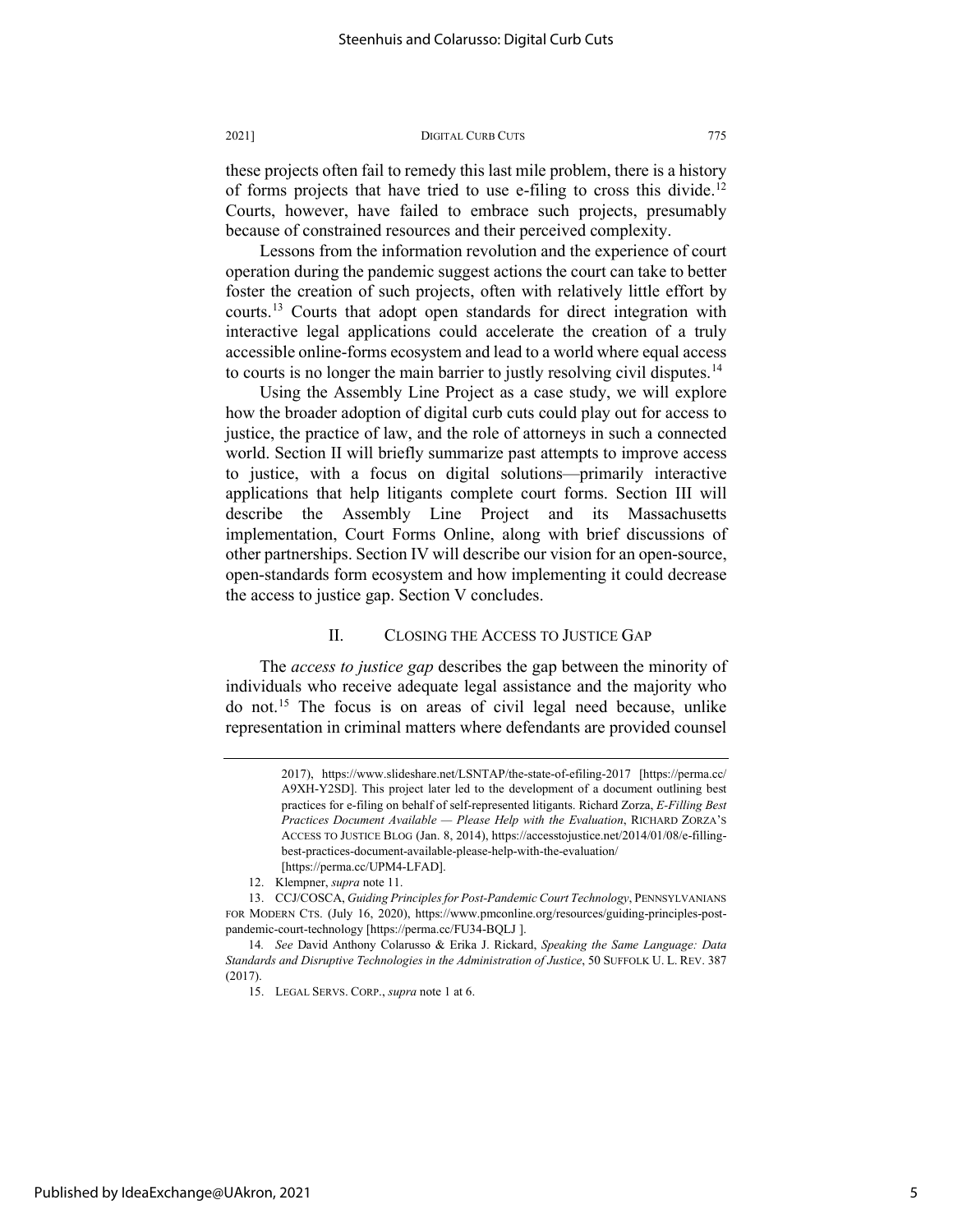as a matter of right,<sup>[16](#page-6-0)</sup> there is no federal right to counsel in civil matters.<sup>[17](#page-6-1)</sup> The best survey on this topic, performed by the Legal Services Corporation in 2017, found that as much as 86% of civil legal needs go unmet.<sup>[18](#page-6-2)</sup> The largest areas of need include housing, consumer debt, family law, and immigration.<sup>[19](#page-6-3)</sup> The need for civil legal help for the poor has been recognized for more than a century, though modern attention to this problem is tied closely to Lyndon Johnson's Great Society and the foundation of the Legal Services Corporation.<sup>20</sup> Since then, strategies to close the access to justice gap have focused primarily on increasing the number of lawyers available to help low-income litigants. This has included direct funding of civil legal aid and a movement towards socalled Civil Gideon, as well as efforts to experiment with alternative legal representation such as limited assistance representation and mandatory or highly encouraged pro bono service. It is worth noting that some states mandate representation for a subset of civil matters.<sup>[21](#page-6-5)</sup>

Given the immense scale of unmet legal needs, it is not even clear that providing representation to all of those facing legal issues is possible.[22](#page-6-6) We also need to think carefully about whether most consumers want one-on-one assistance from a lawyer for all their legal needs. Just as Americans have turned away from tailors and cobblers, some Americans may be happier and better served with less expensive do-it-yourself alternatives to full representation.<sup>[23](#page-6-7)</sup>

Access to justice need not mean access to an attorney, particularly via traditional full-service retainers.<sup>[24](#page-6-8)</sup> To stretch the resources of understaffed legal aid organizations, a number have relied on telephone

<sup>16</sup>*. See* Gideon v. Wainwright, 372 U.S. 335 (1963).

<span id="page-6-1"></span><span id="page-6-0"></span><sup>17.</sup> Right to counsel in a narrow subset of civil matters does, however, exist as a matter of state law, although these areas of law usually share features with criminal law in that liberty interests are at stake. For example, Massachusetts provides counsel by right for civil commitment and child requiring cases. *See* MASS. GEN. LAWS ch. 123, § 12(b), ch. 119 § 39F (2019) respectively.

<sup>18.</sup> LEGAL SERVS. CORP., *supra* note 1.

<sup>19.</sup> LEGAL SERVS. CORP., *supra* note 1 at 23.

<span id="page-6-4"></span><span id="page-6-3"></span><span id="page-6-2"></span><sup>20</sup>*. See* Warren E. George, *Development of the Legal Services Corporation*, 61 CORNELL L. REV. 681 (1975).

<sup>21</sup>*. See* Gideon v. Wainwright, 372 U.S. 335 (1963).

<span id="page-6-6"></span><span id="page-6-5"></span><sup>22. &</sup>quot;Even if lawyers became more willing to work for free, U.S. lawyers would have to increase their pro bono work from an annual average of thirty hours each to over nine hundred hours each to provide some measure of assistance to all households with legal needs." Gillian K. Hadfield, *Innovating to Improve Access: Changing the Way Courts Regulate Legal Markets*, 143 DAEDALUS 83, 87 (2014).

<span id="page-6-8"></span><span id="page-6-7"></span><sup>23.</sup> Mary Juetten, *Unauthorized Practice of Law Claims Threaten Access to Justice*, FORBES (May 8, 2018), https://www.forbes.com/sites/maryjuetten/2018/05/08/unauthorized-practice-of-lawclaims-threaten-access-to-justice/ [https://perma.cc/GBK5-PTQR].

<sup>24.</sup> James Sandman, *Rethinking Access to Justice*, 68 VIRGINIA LAWYER 28 (2014).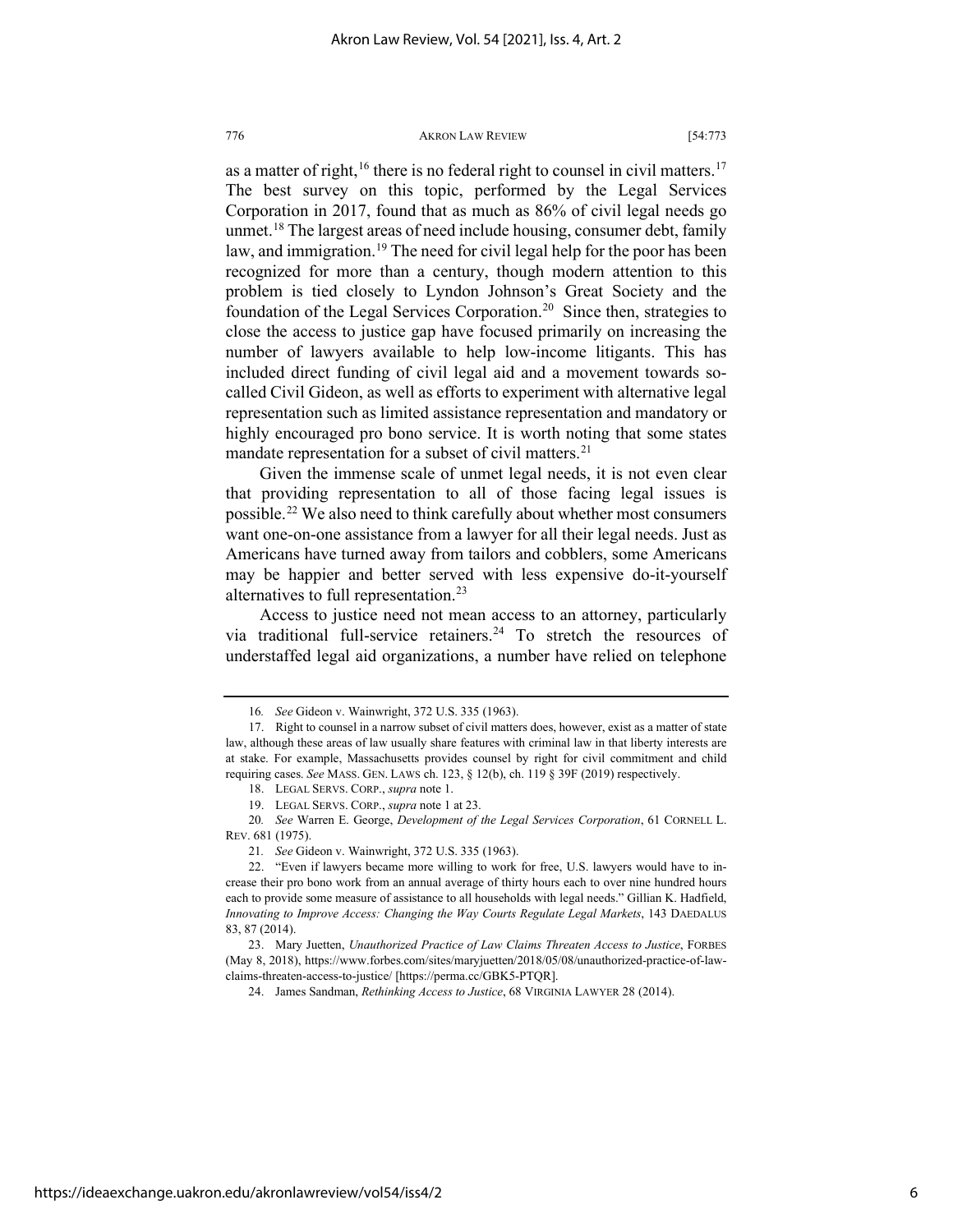advice hotlines<sup>[25](#page-7-0)</sup> and brief service clinics. Legal aid organizations, court service centers, and community organizations have a long history of producing written materials, including books and websites, that provide legal information and guidance.[26](#page-7-1) For a long time, these have also included simple paper forms with instructions. While legal information on its own might solve only a few legal problems, more recently, legal aid organizations have innovated by creating a wide range of interactive tools that deliver legal information and assistance while helping litigants avoid mistakes.

Over the past two decades, the Legal Services Corporation has helped fund a constellation of technology projects aimed at addressing the access to justice gap through its Technology Initiative Grant Program.<sup>[27](#page-7-2)</sup> A requirement of this funding was the mandate that grantees attend an annual conference where they could share the results of their work.<sup>[28](#page-7-3)</sup> As early as the year 2000, this conference began to build a community of technologists and practitioners focused on solving the needs of lowincome civil litigants. This community predates the civil tech movement that swept executive branch agencies in the  $2010s^{29}$  $2010s^{29}$  $2010s^{29}$ 

It is worth comparing the nature of these executive actions with the approach and resources available. Executive branch agencies are nimbler than the judiciary, the latter lacking a chief executive able to quickly steer the ship of state.<sup>[30](#page-7-5)</sup> Additionally, executive branch civic tech has embraced the digital services model, $31$  bringing technologists into government both to implement technology projects and to help coordinate vendor

<span id="page-7-0"></span><sup>25.</sup> The UK has a special history of brief advice hotlines—the Citizens Advice Bureaux—as a method of closing the access to justice gap. Dolores Korman Sloviter, *Let's Look at Citizens Advice Bureaux*, 65 A.B.A. J. 567 (1979).

<span id="page-7-1"></span><sup>26.</sup> *About the Statewide Website Assessment Public Report*, LEGAL SERVS. CORP., https://www.lsc.gov/node/4534 [https://perma.cc/2D4X-C844].

<span id="page-7-2"></span><sup>27.</sup> *Technology Initiative Grant Program*, LSC - LEGAL SERVICES CORPORATION, https://www.lsc.gov/node/456 [https://perma.cc/B8G5-AXHX].

<span id="page-7-3"></span><sup>28</sup>*. See, e.g.*, *2020 Technology Initiative Grant (TIG) Special Grant Terms and Conditions* (2020), LEGAL SERVS. CORP., https://www.lsc.gov/sites/default/files/attach/2020/11/2020-TIG-Terms-and-Conditions.pdf [https://perma.cc/A82M-6EPG].

<span id="page-7-4"></span><sup>29.</sup> Matt Stempeck, *A Timeline of Civic Tech Tells a Data-Driven Story of the Field*, CIVIC HALL (May 28, 2019), https://civichall.org/civicist/how-civic-tech-has-evolved-over-the-last-25 years/ [https://perma.cc/XE5L-2L9B].

<span id="page-7-6"></span><span id="page-7-5"></span><sup>30.</sup> DIGITAL GOVERNMENT: BUILDING A 21ST CENTURY PLATFORM TO BETTER SERVE THE AMERICAN PEOPLE, https://obamawhitehouse.archives.gov/sites/default/files/omb/egov/digitalgovernment/digital-government.html [https://perma.cc/LT8V-FR6K].

<sup>31</sup>*. Id*.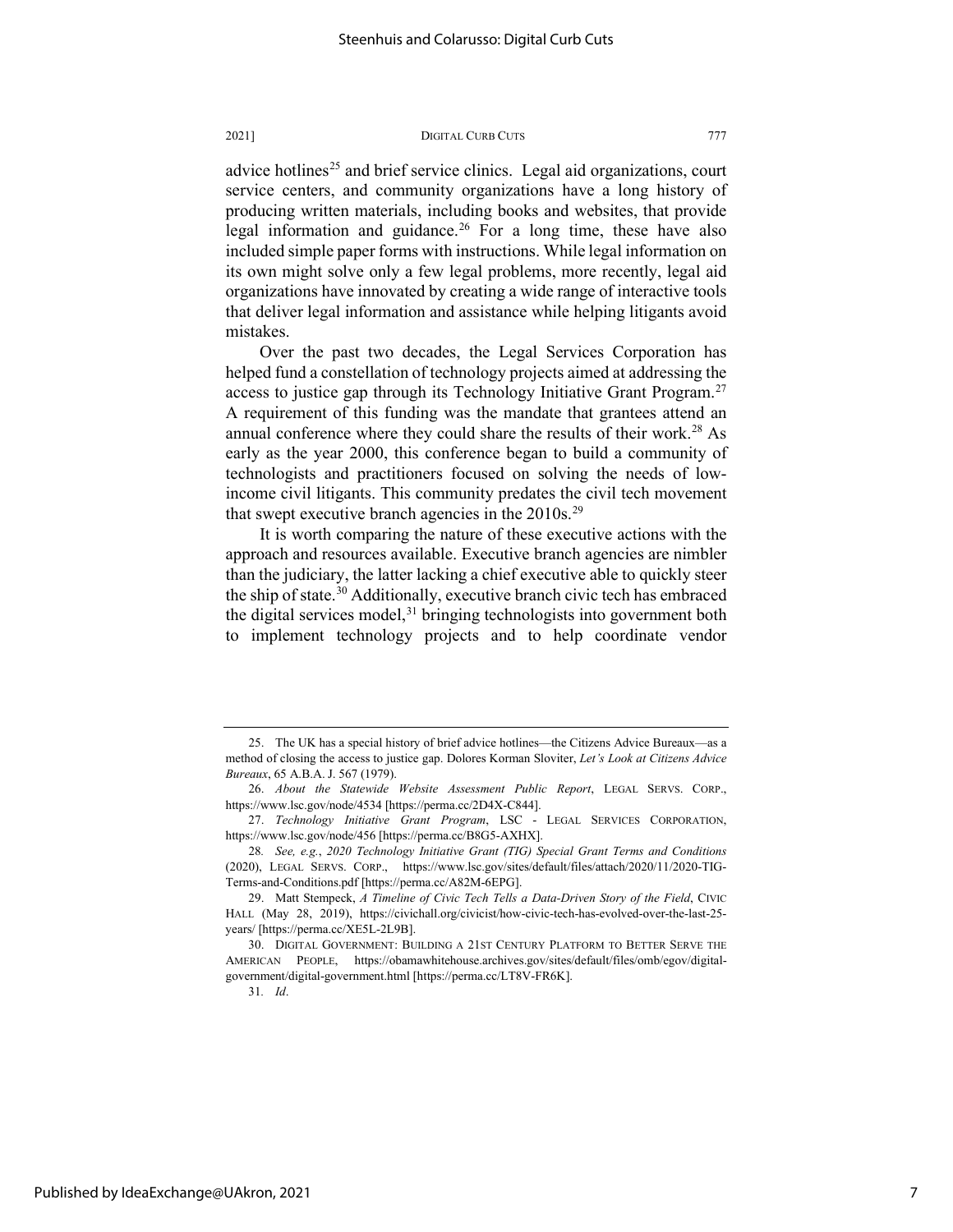interactions, whereas courts have continued to rely largely on outsourced technical expertise[.32](#page-8-0)

The civic technology world, growing up in the age of technology giants like Google, Facebook, and Amazon, has drawn more heavily on a professionalized technology corps than the legal technology access to justice space.<sup>[33](#page-8-1)</sup> On the legal side, it has been more common to draw on lawyer-coders than professionally trained technologists.

A comprehensive history of civil legal tech is beyond the scope of this paper although several illustrative accounts exist.<sup>[34](#page-8-2)</sup> We will restrict our exploration here to direct antecedents of the Assembly Line Project and a sample of adjacent offerings in the private sector.

## <span id="page-8-5"></span>*A. Technological solutions: online forms, guided interviews, and the birth of the interactive legal app*

Lauritsen and Steenhuis<sup>[35](#page-8-3)</sup> use the term "interactive legal application" or "app" to describe a wide range of tools that: (1) ask a series of simple fact-based questions; (2) ask relevant follow-up questions and skip irrelevant questions; (3) use the factual information provided by the user to correctly complete a legal form, provide tailored information, or provide another legal service; and (4) provide a just-in-time learning component to enable a user to make informed choices while completing a legal form. These tools are also called wizards, guided interviews, or sometimes simply document automation tools. American readers are usually familiar with TurboTax, a document automation tool that assists with correctly filling in United States income tax forms.<sup>[36](#page-8-4)</sup> While there are many platforms to author such apps that have appeared and disappeared

<span id="page-8-0"></span><sup>32</sup>*. See e.g.*, Todd Wallack, *Call it Big Data's Big Dig — \$75m, 19 Years, Still Not Done*, THE BOS. GLOBE (April 11, 2015, 9:01 p.m.) https://www.bostonglobe.com/metro/2015/04/11/ massachusetts-courts-long-delayed-computer-system-may-leave-public-

<span id="page-8-1"></span>out/S7tZcbvBDFd3nho7XvEZPO/story.html [https://perma.cc/D6VV-AZHY].

<sup>33</sup>*. See infra* Section IV.C.

<sup>34</sup>*. See, e.g.*, Staudt, *supra* note 1.

<span id="page-8-3"></span><span id="page-8-2"></span><sup>35.</sup> Marc Lauritsen & Quinten Steenhuis, *Substantive Legal Software Quality: A Gathering Storm?*, *in* ICAIL '19 PROCEEDINGS OF THE SEVENTEENTH INTERNATIONAL CONFERENCE ON ARTIFICIAL INTELLIGENCE AND LAW 52 (2019).

<span id="page-8-4"></span><sup>36.</sup> Austan Goolsbee, *The Turbo Tax Revolution: Can Technology Solve Tax Complexity?*, THE CRISIS IN TAX ADMINISTRATION 126 (Henry Aaron & Joel Slemrod eds., 2004). Note that the use of Turbo Tax as a generic descriptor is problematic given the underpinnings of the business model behind the product. *See* Jason Tashea, *Stop Comparing Your Startup to TurboTax*, ABA JOURNAL (Mar. 25, 2019, 6:30 AM CDT), https://www.abajournal.com/lawscribbler/article/stop-comparingyour-startup-to-turbotax [https://perma.cc/HE4D-2B3C].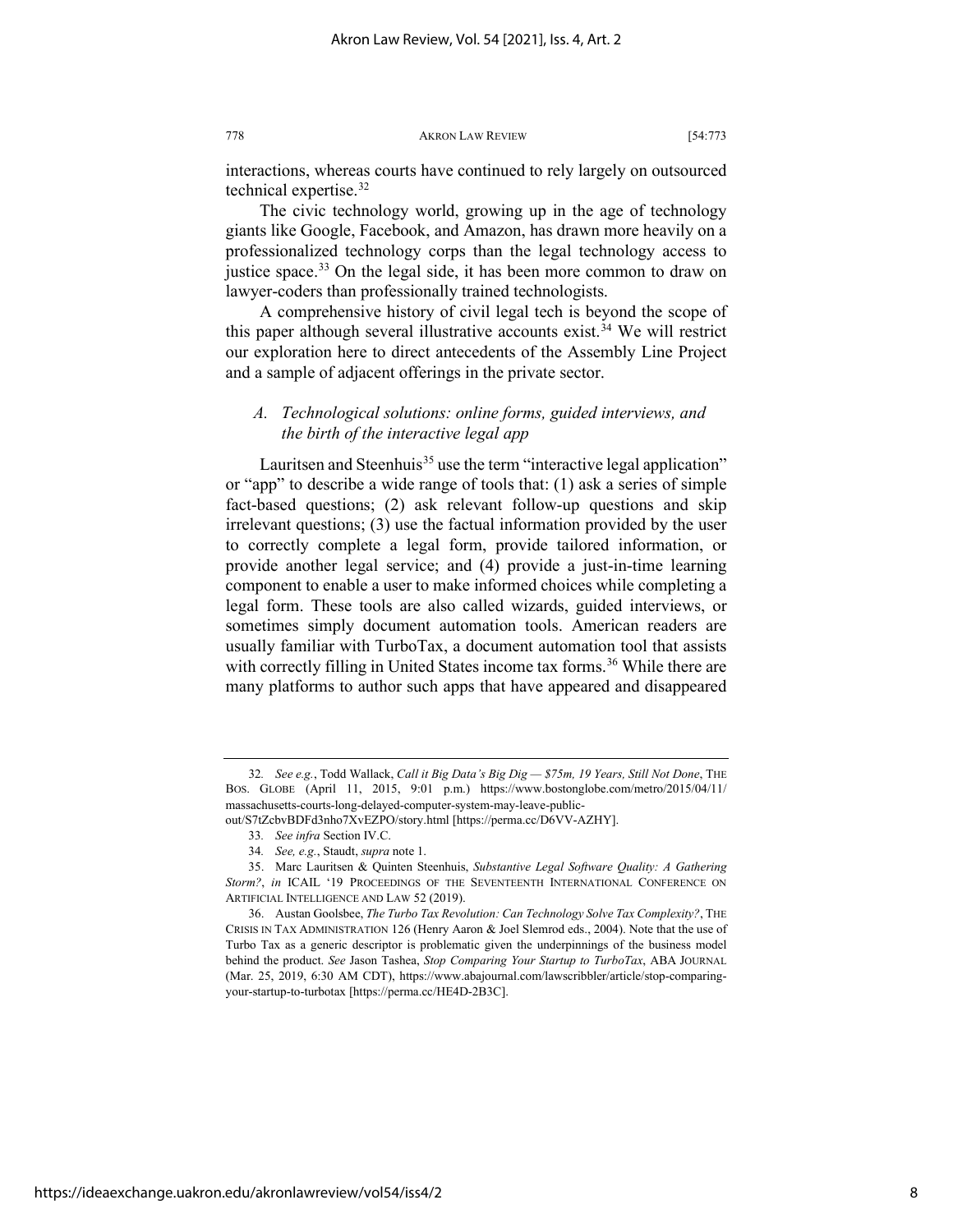over time, the most prominent in the access to justice space are HotDocs, A2J Author, and Docassemble.<sup>[37](#page-9-0)</sup>

These tools have been highly effective at serving many selfrepresented litigants. Law Help Interactive, which hosts both A2J Author and HotDocs forms, serves as the largest host for these interactive legal applications, assembling half a million forms for self-represented litigants each year.<sup>[38](#page-9-1)</sup>

### *B. Platforms for automating justice*

The world of interactive legal apps is popular enough that several dedicated software applications help software developers build legalfocused question-and-answer-driven applications. There are too many platforms to enumerate here.<sup>[39](#page-9-2)</sup> Below we briefly summarize some of the most popular apps, both for-profit and non-profit.

#### 1. HotDocs

HotDocs, one of the earliest tools for automating legal forms, is still widely used today.<sup>[40](#page-9-3)</sup> It was originally designed as a desktop application. In the most widely used version in the access to justice space, HotDocs Server version 11, has been ported to the Internet, but it is challenging to use on a mobile device. Text is cramped and buttons are difficult to interact with. It offers a page-based user interface, with each screen consisting of several questions and providing free navigation among each question, akin to flipping through the pages of a multi-page form.

The traditional HotDocs program is designed for use by litigators and paralegals. It includes the ability of an author to provide contextual help and graphics. Visually, it still looks like its 1990s desktop original and does not offer the ease of use that modern consumers expect, but it has the benefit of a wide base of experienced developers.

<span id="page-9-0"></span><sup>37.</sup> The Legal Services Corporation has specifically called out each of these three technologies as preferred for its Technology Initiative Grants projects. *See Technology Initiative Grant Program*, LEGAL SERVS. CORP. (Mar. 21, 2019), https://web.archive.org/web/20190321190234/https:// www.lsc.gov/grants-grantee-resources/our-grant-programs/tig [https://perma.cc/56NX-GX4H].

<span id="page-9-1"></span><sup>38.</sup> Tina Rosenberg, Opinion, *Legal Aid With a Digital Twist*, N.Y. TIMES (June 1, 2016), https://www.nytimes.com/2016/06/01/opinion/legal-aid-with-a-digital-twist.html [https://perma.cc/5B7X-83F6].

<sup>39.</sup> For a closer look at a few others, see Lauritsen & Steenhuis, *supra* not[e 35.](#page-8-5) 

<span id="page-9-3"></span><span id="page-9-2"></span><sup>40.</sup> *HotDocs Classic*, HOTDOCS (2021), https://www.hotdocs.com/products/hotdocs-classic/ [https://perma.cc/VK8H-Y5DR].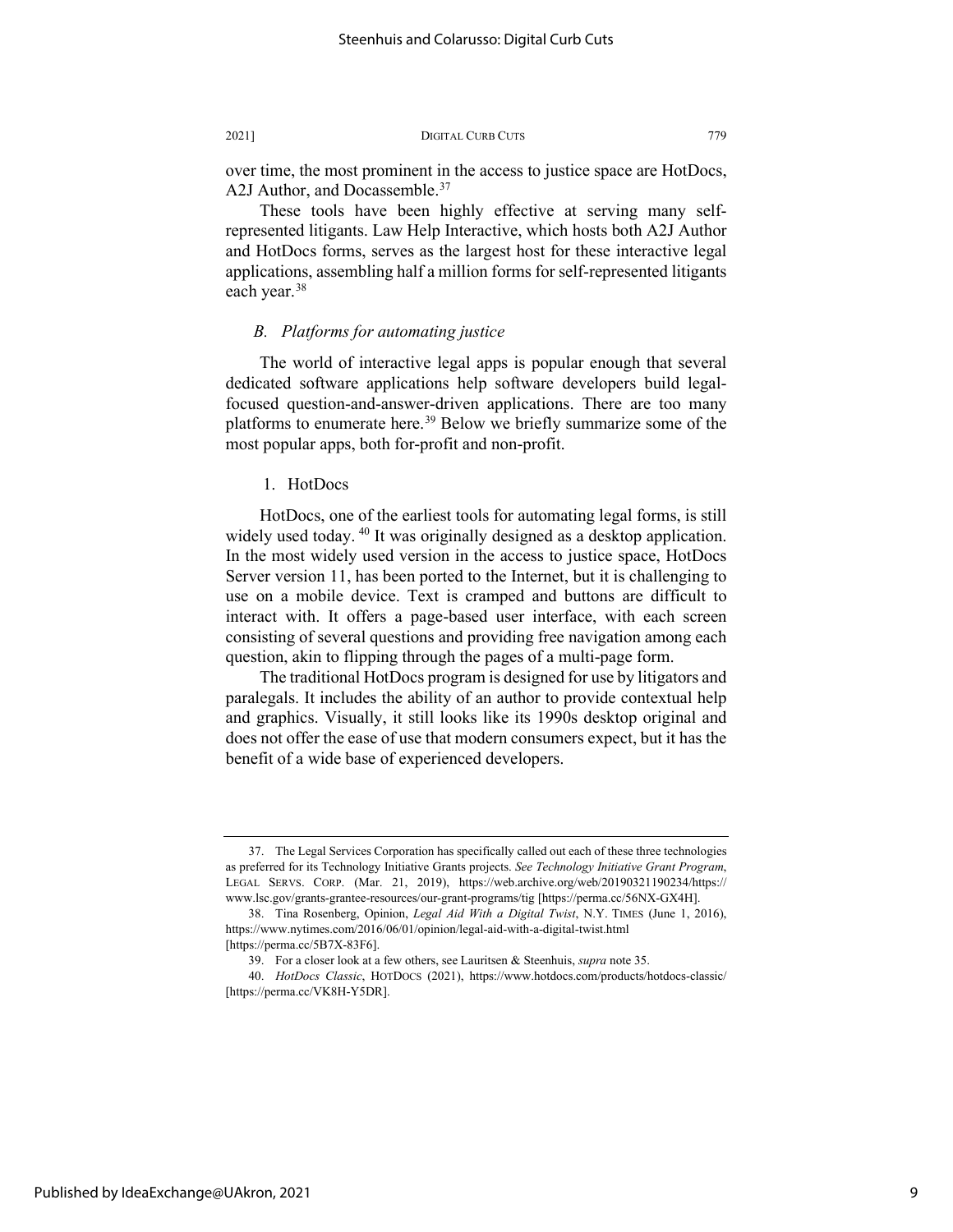Interviews that are authored in HotDocs can be run for free on the LawHelpInteractive platform, $41$  but all developers who want to author new HotDocs applications, including non-profit developers, must purchase a monthly subscription.

2. A2J Author

A2J Author is a user-friendly alternative to HotDocs. It grew out of a project to produce an automated tool to assist litigants filing for divorce in Cook County, Illinois.[42](#page-10-1) The first standalone version of the tool cost "hundreds of thousands of dollars."<sup>[43](#page-10-2)</sup> The desire to produce thousands of these tools with much less effort encouraged the authors to develop a general-purpose platform. One of its prominent features is a friendly digital avatar and road metaphor. Instead of presenting a user with several questions at once, it asks one question at a time. It now includes a mobile interface.

<span id="page-10-7"></span>A2J Author has succeeded in its goal of producing many tools.<sup>[44](#page-10-3)</sup> A2J Author classes have been taught in law schools, and frequent free training is available to help legal aid lawyers learn the tool.<sup>[45](#page-10-4)</sup> The first version of A2J Author relied on Macromedia Flash, a convenient tool for slick, userfriendly application development, but one that preceded mobile phones. In 2017, A2J Author lost some momentum in the effort to become mobilefriendly but has caught up, and in its most recent iteration, it works smoothly on mobile devices using HTML5 technology.<sup>[46](#page-10-5)</sup>

A2J Author is a product of Chicago Kent Law School and is actively developed by CALI, the Center for Computer-Assisted Legal Instruction.[47](#page-10-6) Starting in 2021 A2J Author was made available under a

47. Staudt, *supra* note 1.

<span id="page-10-1"></span><span id="page-10-0"></span><sup>41</sup>*. See* LAW HELP INTERACTIVE, https://lawhelpinteractive.org/ [https://perma.cc/JNH9- VRMB].

<sup>42.</sup> Staudt, *supra* note 1.

<sup>43.</sup> Staudt, *supra* note 1 at 116.

<span id="page-10-3"></span><span id="page-10-2"></span><sup>44.</sup> As of February 2021, CALI's website announces that A2J Author interviews have been used more than 4 million times. *See What is A2J Author?*, CALI, https://www.cali.org/faq/15690 [https://perma.cc/CY3R-6HNP].

<span id="page-10-4"></span><sup>45.</sup> Marc Lauritsen, *Roads, Towers, and Online Legal Help*, MEDIUM (Jan. 10, 2020), https://marclauritsen01.medium.com/roads-towers-and-online-legal-help-57957a25767 [https://perma.cc/K499-ZFKX].

<span id="page-10-6"></span><span id="page-10-5"></span><sup>46.</sup> Sarah Glassmeyer, *We're Rolling out A2J Author Version 5.0!!*, CALI (Jul. 31, 2014, 1:20 PM), https://www.cali.org/blog/2014/07/31/we%E2%80%99re-rolling-out-a2j-author-version-50 [https://perma.cc/6MVD-S3MB].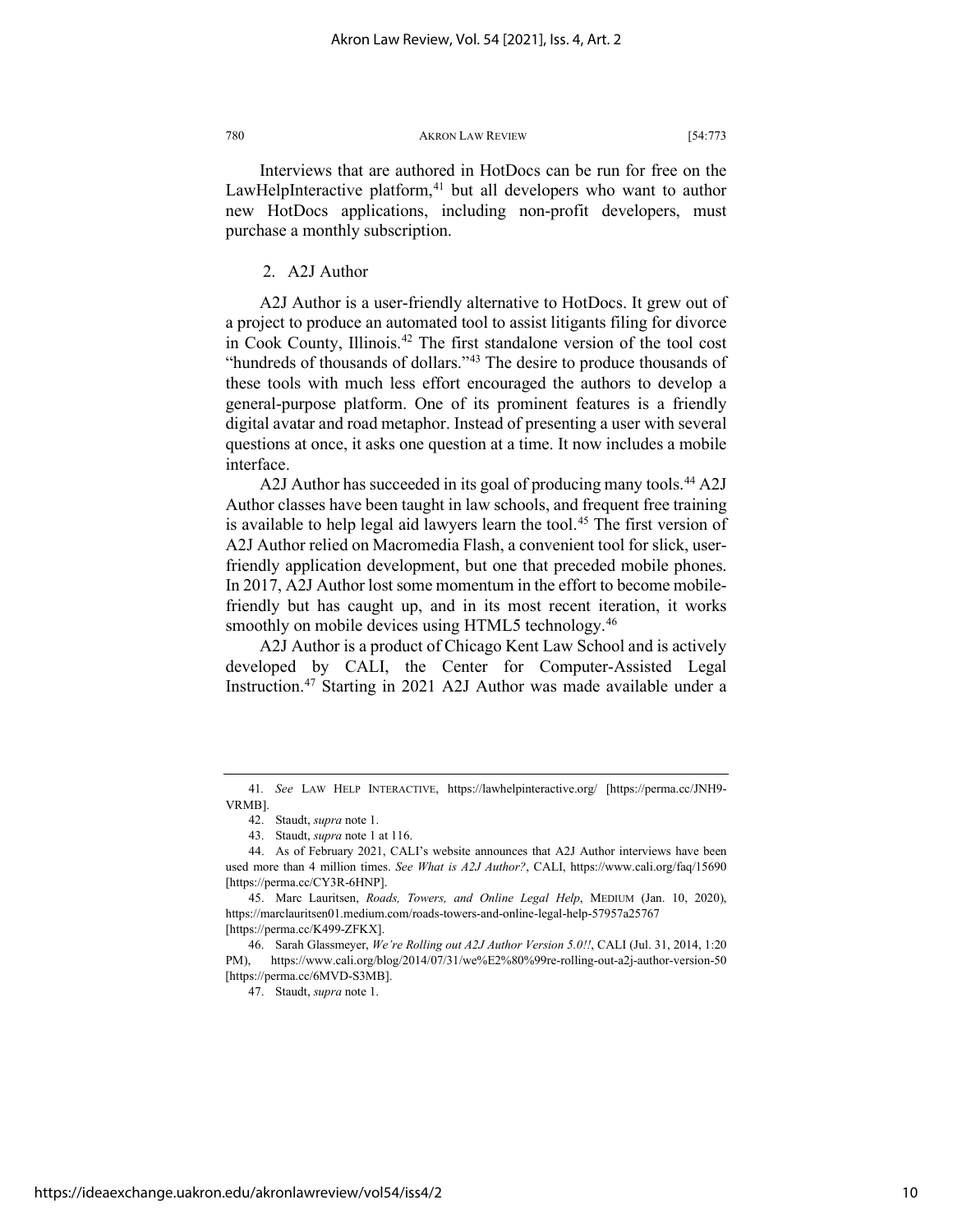GNU AGPL v3.0 license.<sup>[48](#page-11-0)</sup> Developers can also host their interviews for free at A2J.org or on LawHelpInteractive.org.<sup>[49](#page-11-1)</sup>

#### 3. Docassemble

Docassemble is a tool conceived of and primarily maintained by a solo developer, Jonathan Pyle, at Philadelphia Legal Assistance.<sup>50</sup> Unlike the graphical tools HotDocs and A2J Author, Docassemble is a highly flexible web framework that is heavily optimized for building interactive legal applications. It allows both rapid development and the ability to add custom code.

Of the major platforms, Docassemble has by far the most permissive license. The famous MIT License allows any entity, commercial or nonprofit, to use and modify the software if they include an acknowledgment of the original author.<sup>[51](#page-11-3)</sup>

It is common for Docassemble apps to be released in a reusable library form. To achieve this, Docassemble integrates with GitHub, a popular platform for software developers to collaborate and share code.<sup>[52](#page-11-4)</sup> This allows a Docassemble author to view and integrate code by other authors that use a compatible software license. In turn, Docassemble programs frequently make use of the wider constellation of open-source libraries that are part of the Python software ecosystem.<sup>[53](#page-11-5)</sup>

Example Python libraries integrated into Docassemble apps include: a decades-long research project that can conjugate verbs, make nouns plural, and do other advanced natural language processing in four

<span id="page-11-0"></span><sup>48.</sup> Free Software Foundation, Inc., *GNU Affero General Public License Version 3*, OPEN SOURCE INITIATIVE (2007), https://opensource.org/licenses/AGPL-3.0 [https://perma.cc/VH3T-ZX8A]; Mike Mitchel, *Update License to GNU AGP v3.0 and Link in Readme.md CCALI/a2jdat@acbfb9a*, GITHUB (2021), https://github.com/CCALI/a2jdat/commit/ acbfb9af281a7dbd2f1b5a11280bd30b651917c3#diff-

<span id="page-11-1"></span><sup>4673</sup>a3aba01813b595de187a7a6e9e63a3491d55821606fecd9f13a10c188a1d [https://perma.cc/PSS3-3JTQ].

<sup>49.</sup> For a history of LawHelpInteractive and its hosting of HotDocs and A2J Author interviews, see Lauritsen, *supra* not[e 45.](#page-10-7) 

<span id="page-11-2"></span><sup>50.</sup> Jonathan Pyle, *Docassemble*, DOCASSEMBLE, http://docassemble.org/ [https://perma.cc/325C-H3X8].

<span id="page-11-3"></span><sup>51.</sup> *The MIT License,* OPEN SOURCE INITIATIVE, https://opensource.org/licenses/MIT [https://perma.cc/EX8J-93HC].

<span id="page-11-4"></span><sup>52.</sup> *GitHub: Where the World Builds Software*, GITHUB (2021), https://github.com [https://perma.cc/SA8U-JSFG].

<span id="page-11-5"></span><sup>53.</sup> Rick Hoving, Gabriel Slot, & Slinger Jansen, *Python: Characteristics Identification of a Free Open Source Software Ecosystem*, *in* 2013 7TH IEEE INTERNATIONAL CONFERENCE ON DIGITAL ECOSYSTEMS AND TECHNOLOGIES (DEST) 13 (2013); Jonathan Pyle, *External Data*, DOCASSEMBLE (2021), http://docassemble.org/docs/external.html [https://perma.cc/K8PA-WJGY].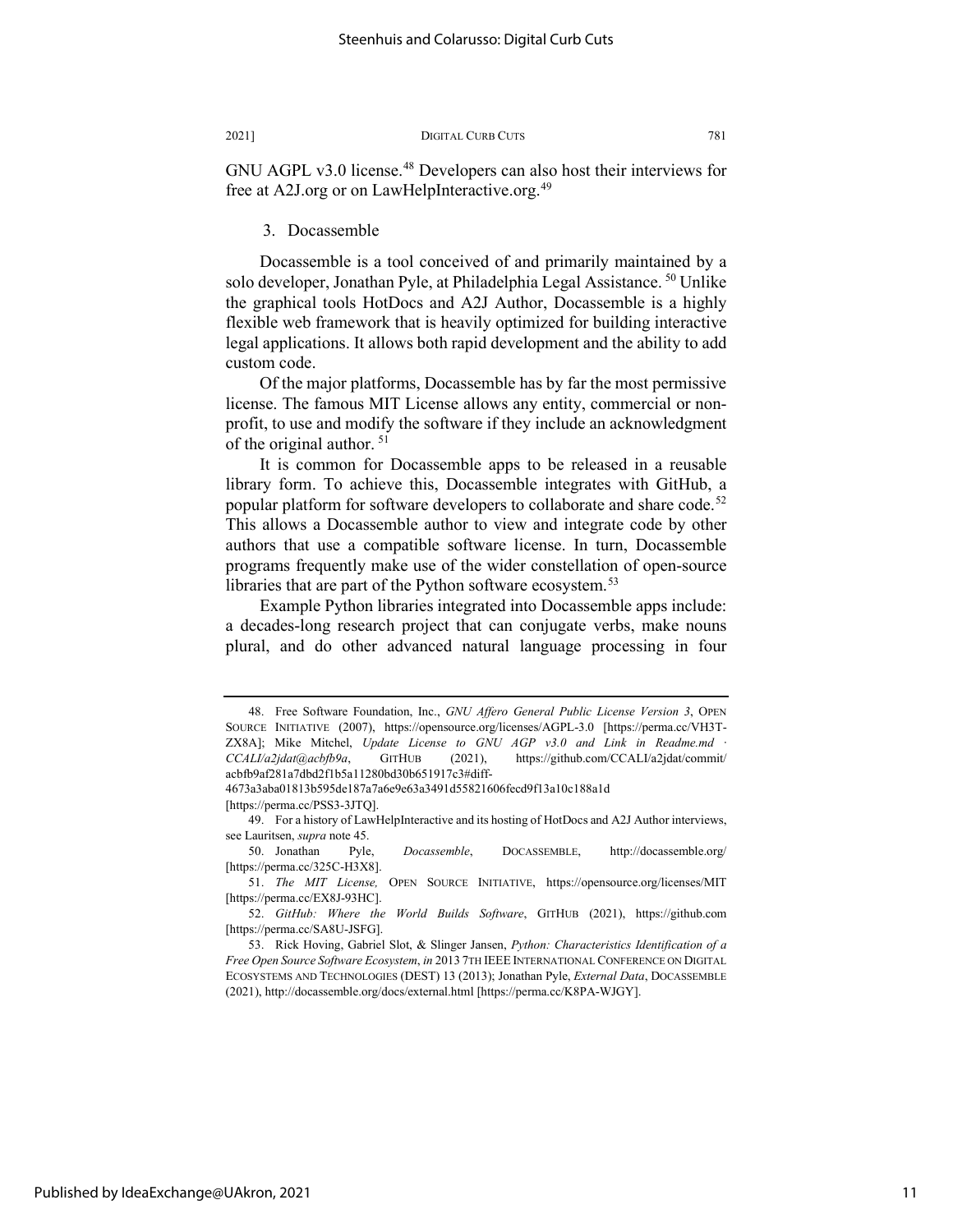languages;<sup>54</sup> track (and therefore adjust court dates) based on holidays around the world;<sup>[55](#page-12-1)</sup> extract text from images and add Bates numbering to uploaded exhibits; and autocomplete addresses as one types based on the device's location.<sup>[56](#page-12-2)</sup>

A Docassemble app, especially one that uses external Python features, can be thought of as a long collaboration with potentially hundreds or thousands of researchers and developers around the world. All of them releasing their work to the world for free.

#### 4. Afterpattern and Documate

Docassemble's permissive license has led to the creation of two commercial platforms that provide a user-friendly overlay to Docassemble: Afterpattern, formerly Community Lawyer,<sup>57</sup> and Documate.<sup>58</sup>

The added value for both products is the ease of use of a graphical environment for rapid automation by non-technical users, at the cost of waiting for the platform author to add new features. The two platforms are both similar: they provide a subset of Docassemble's features for automation of legal forms in an easy to use drag-and-drop authoring environment, together with a marketplace and some bundled integrations, including connections to payment systems, case management systems, and other tools already used by small and solo law firms.

Unique to one of the two platforms, Afterpattern promoted remix culture by requiring users of its free tier to make their work accessible to others. If the author allowed, another author could import and modify the code, without losing the simplified graphical interface. This has allowed for a culture of sharing to develop. For example, during the pandemic, the Centers for Disease Control and Prevention issued an eviction moratorium

<span id="page-12-4"></span>58. See AFTERPATTERN, https://afterpattern.com/ [https://perma.cc/78ZQ-XPNB]; *see also* DOCUMATE (2021), https://www.documate.org/ [https://perma.cc/9WYT-7CQK] respectively.

<span id="page-12-0"></span><sup>54.</sup> Tom De Smedt & Walter Daelemans, *Pattern for Python*, 13 J. MACHINE LEARNING RES. 2063 (2012).

<span id="page-12-1"></span><sup>55.</sup> Maurizio Montel, *Python-Holidays*, GITHUB (2021), https://github.com/dr-prodigy/pythonholidays [https://perma.cc/P9F2-XSJA].

<span id="page-12-2"></span><sup>56.</sup> Jonathan Pyle, *Setting Variables (and Doing Other Things) with Questions*, DOCASSEMBLE (2021), http://docassemble.org/docs/fields.html [https://perma.cc/K24X-KLDJ].

<span id="page-12-3"></span><sup>57.</sup> AfterPattern no longer uses Docassemble as the underlying engine. Still, its design and structure remain heavily influenced by its original iteration as a Docassemble front-end. In November 2021, Afterpattern was acquired by NetDocuments and is slated for integration with the NetDocuments platform. *NetDocuments Inspires Productivity with Acquisition of Afterpattern Document Automation*, NETDOCUMENTS (2021) https://www.netdocuments.com/pressreleases/netdocuments-inspires-productivity-with-acquisition-of-afterpattern-document-automation [https://perma.cc/FE2D-J5BJ].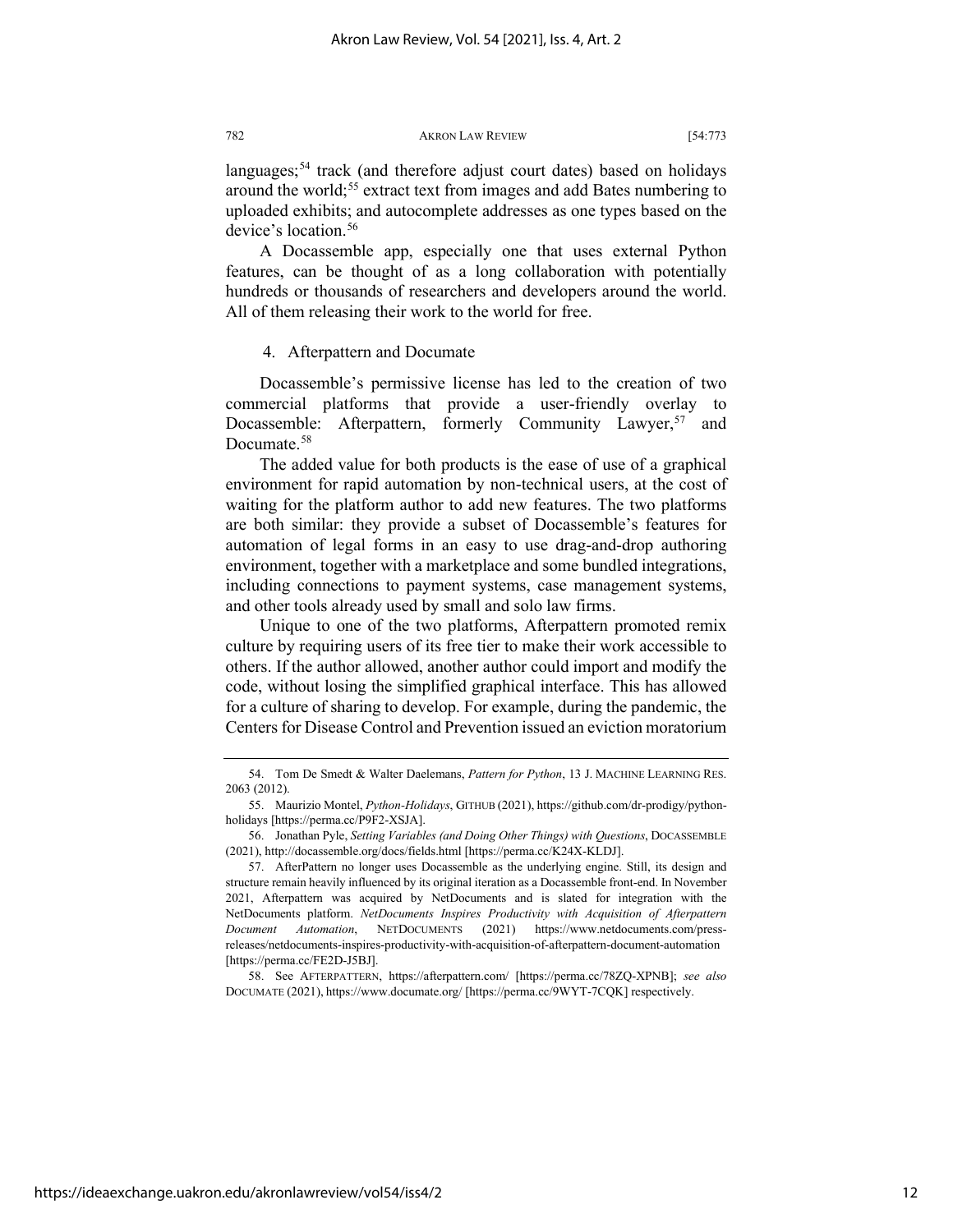that requires tenants to sign a simple declaration of their right to halt an eviction.[59](#page-13-0) Kentucky Equal Justice Center, a legal aid provider, built a simple app to solve this problem on Afterpattern. That app was then remixed by legal aid providers in other states who wanted to add local resources. $60$ 

Documate does not explicitly encourage remixing, but it has taken the approach of allowing advanced users of the platform to edit their code in the native Docassemble environment. That means a sophisticated author still can make use of custom Python engineering and import Docassemble packages created by third parties.

5. Examples of interactive legal apps

Interactive legal apps are appealing to legal aid programs and nonprofits because they allow them to serve many more people than they can through direct representation. Creating a legal app is a way for a private attorney to build recurring revenue and reduce costs. While most of the private legal market still relies on the billable hour, for-profit law firms have also entered this space in innovative ways. Forward-thinking law firms of all sizes have begun to build their own legal apps.

The following is a brief list of notable interactive legal apps, including both for-profit and not-for-profit.<sup>[61](#page-13-2)</sup>

a. LegalZoom

LegalZoom is an early commercial pioneer in building legal apps. $62$ LegalZoom offers a wide range of question-and-answer-driven legal

<span id="page-13-0"></span><sup>59.</sup> Ben Carter, *Helping Renters*, AFTERPATTERN (2020), https://info.afterpattern.com/casestudies/helping-renters [https://perma.cc/BTJ7-WA7S].

<span id="page-13-1"></span><sup>60.</sup> Ben Carter, author of the app, reports that it was duplicated by legal aid providers in Cleveland and Indiana.

<span id="page-13-2"></span><sup>61.</sup> For a longer, but still incomplete, list of non-profit apps in this space, see an inventory conducted here: *Summer 2020 Automated Forms Audit*, A2J AUTHOR, https://www.a2jauthor.org/content/summer-2020-automated-forms-audit [https://perma.cc/W344- 3SQH]. *See also* Rebecca L. Sandefur, *Legal Tech for Non-Lawyers: Report of the Survey of US Legal Technologies,* AM. BAR FOUND. (2019), http://www.americanbarfoundation.org/ uploads/cms/documents/report\_us\_digital\_legal\_tech\_for\_nonlawyers.pdf [https://perma.cc/E5DW-KYZX].

<span id="page-13-3"></span><sup>62.</sup> Although outside of the scope of this article, it is worth noting that LegalZoom is also a pioneer in establishing that these tools are not the unauthorized practice of law. For an extensive discussion, see Emily McClure, *LegalZoom and Online Legal Service Providers: Is the Development and Sale of Interactive Questionnaires that Generate Legal Documents the Unauthorized Practice of Law?*, 105 KY. L.J. 563 (2017).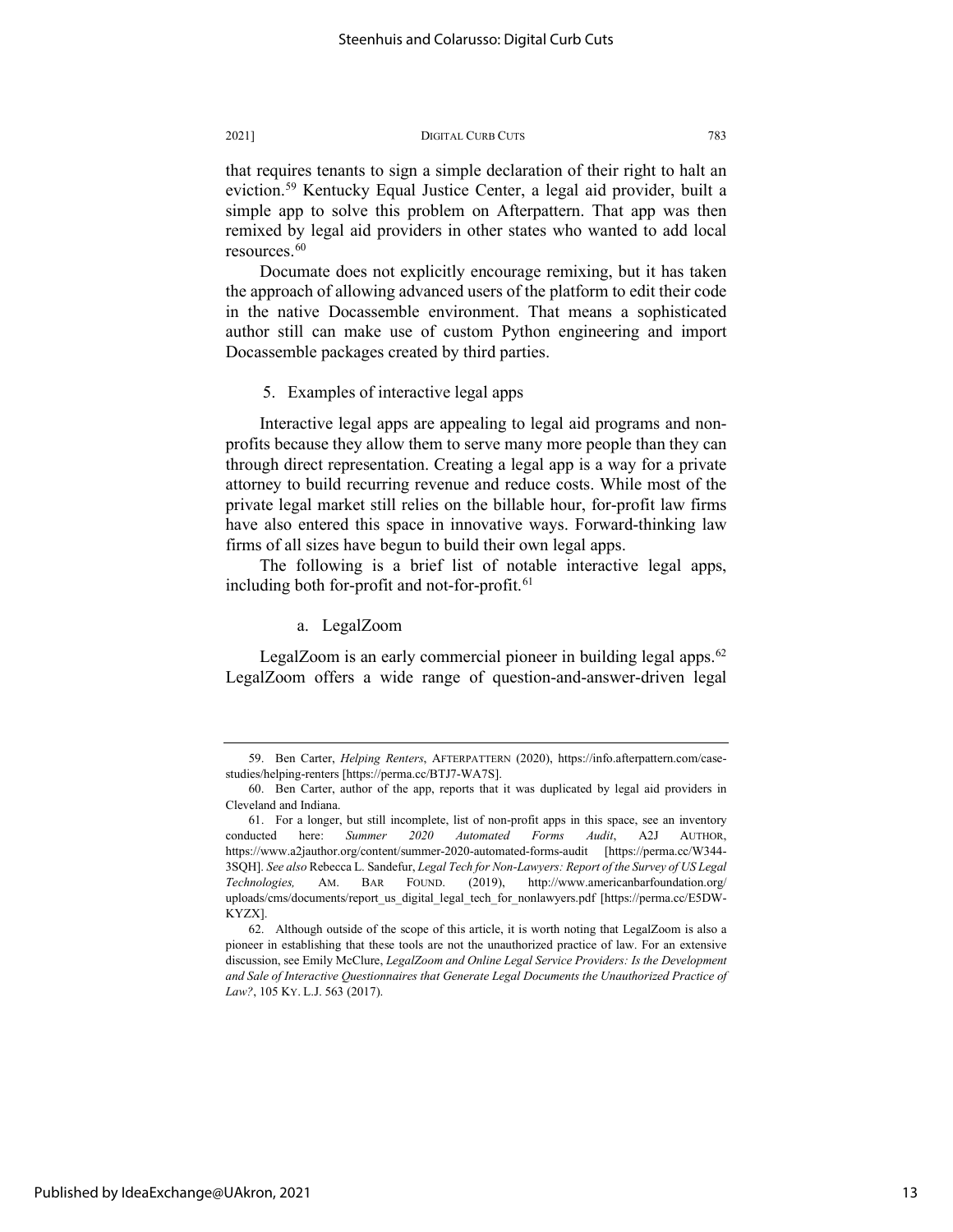forms for simple situations, from incorporation to wills and trusts. [63](#page-14-0) The cost of tools starts at around \$100.<sup>[64](#page-14-1)</sup> Their primary product includes the review of completed forms by attorneys. Attorney review is also available, either bundled or as an add-on service.

#### b. Hello, Divorce

Owner Erin Levine ran a small family firm in California before joining Duke Law School's legal startup accelerator program.<sup>[65](#page-14-2)</sup> The Hello, Divorce tool complements her existing family law practice by offering a monthly subscription that includes basic forms to file for divorce. The subscription price ranges from about \$100 each month for unlimited form use up to a flat fee of \$4,500 for forms over the lifetime of the case with added assistance.<sup>[66](#page-14-3)</sup> Compared to the average cost of a divorce  $(\$15,000)$ , <sup>[67](#page-14-4)</sup> this is an affordable option for many families.

The Hello, Divorce website focuses on a great deal more than the interactive legal app that assembles the basic forms, which they brand the *Divorce Navigator*. It includes numerous articles and videos aimed at helping litigants navigate the divorce process, many of which are not behind a paywall. These serve both as a value add for subscribers and content marketing.

Hello, Divorce was built primarily on the Documate platform, which as we have noted is itself built atop Docassemble.

#### c. Upsolve

Upsolve, a tool that helps people with low incomes file for bankruptcy, is an exemplar of a non-profit built around an interactive legal app. It was recently named one of the top inventions of 2020 by Time Magazine.<sup>[68](#page-14-5)</sup> Like Hello, Divorce, Upsolve goes beyond legal forms to the building of an ongoing relationship centered around a product. Among

<span id="page-14-5"></span>68. *Upsolve: The Best Inventions of 2020*, TIME (Nov. 19, 2020, 8:56 AM), https://time.com/collection/best-inventions-2020/5911367/upsolve/ [https://perma.cc/J4UB-K7R4].

<span id="page-14-0"></span><sup>63.</sup> *LegalZoom: Start a Business, Protect Your Family: LLC, Incorporate, Wills, Trademark, Legal Advice*, LEGALZOOM (2021), https://www.legalzoom.com/ [https://perma.cc/DX8P-RQ4D]. 64*. Id.*

<span id="page-14-2"></span><span id="page-14-1"></span><sup>65.</sup> Themis Solutions, Inc., *How an Attorney-Turned-Entrepreneur is Using Legal Technology to Reshape Divorce Law*, CLIO (2020), https://www.clio.com/customers/how-an-attorney-turnedentrepreneur-is-using-legal-technology-to-reshape-divorce-law/ [https://perma.cc/JRL3-8VQZ].

<span id="page-14-3"></span><sup>66</sup>*. Hello Divorce: Plans and Pricing*, HELLO DIVORCE, https://hellodivorce.com/membership-options/ [https://perma.cc/9Z6S-XAJE] (2022).

<span id="page-14-4"></span><sup>67.</sup> Erin McDowell, *The Average Cost of Getting Divorced Is \$15,000 in the US*, BUS. INSIDER (Aug. 1, 2019, 10:58 AM), https://www.businessinsider.com/average-cost-divorce-getting-divorcedus-2019-7 [https://perma.cc/7H85-UVBN].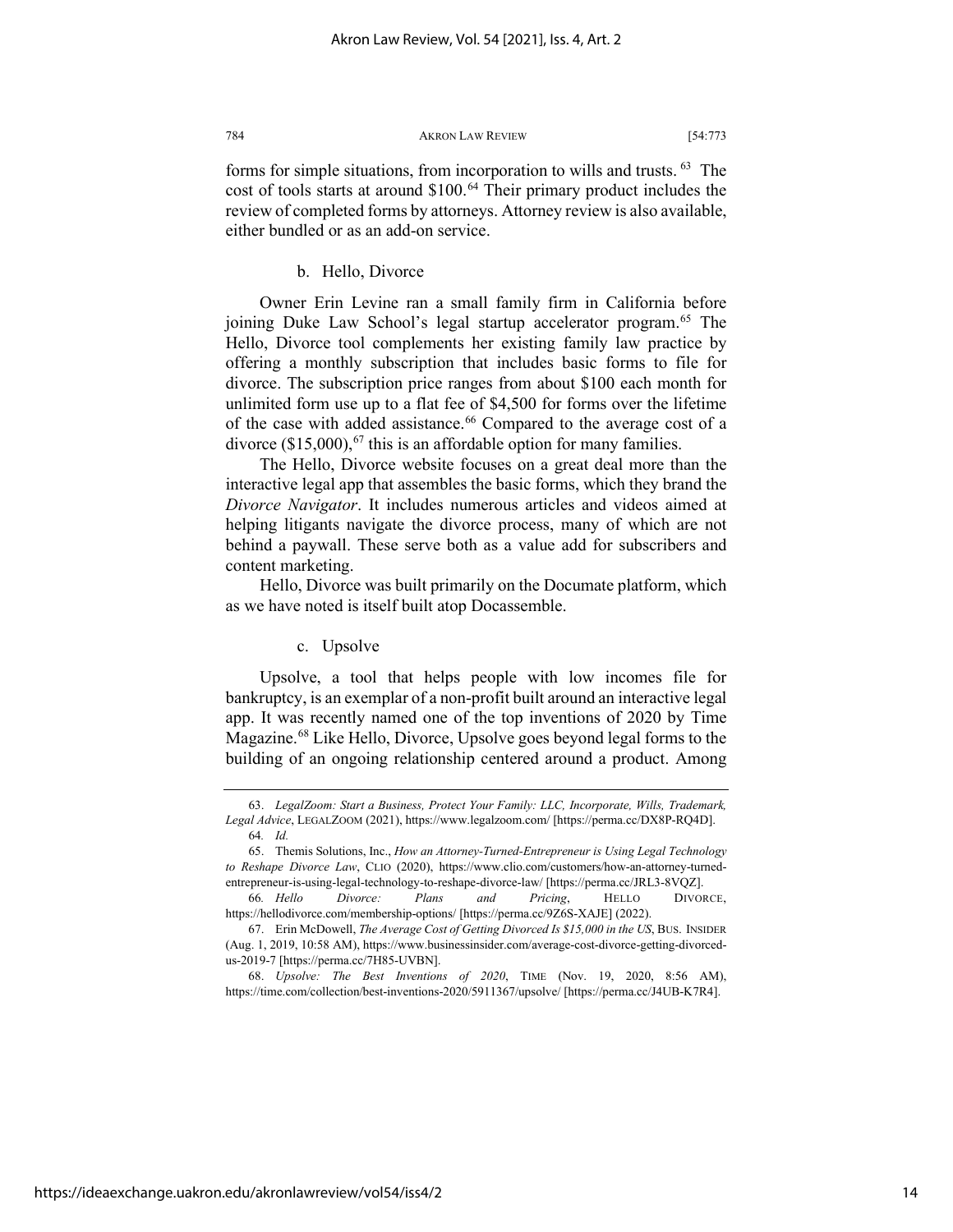Upsolve's simple innovations: an active Facebook group; use of video testimonials; a referral program that allows applicants who do not qualify based on income to help fund service for those who do; and integration with credit reporting agencies to help bankruptcy applicants save time in listing debts. $69$ 

Upsolve was built on the Docassemble platform, with some of the development provided by Docassemble's author, Jonathan Pyle.

### *C. Why the existing approaches are not enough*

While the existing legal app ecosystem is astonishing, there is still a veritable mountain of unmet legal need. A lot of inefficient work is done from scratch with each new forms project. Specifically:

- Existing tools do not promote code reuse. There is a lot of redundant and repetitive work:
	- o Variable names are reinvented by each interview author, even if the concepts are the same.
	- o Questions are often written from scratch too because popular platforms do not offer a way to select from standard questions.<sup>[70](#page-15-1)</sup>
- While there is a great deal of information sharing inside the access to justice world, the work is not heavily standardized. Conventions are ad hoc and vary from developer to developer.
- Work is not easily divided into discrete units. Traditional forms projects use one or a small team of automators. It is challenging for two authors to work simultaneously, even in unrelated parts of the tool.

<span id="page-15-0"></span><sup>69.</sup> Danny Crichton, *YC-Backed Upsolve Is Automating Bankruptcy for Everyone*, TECHCRUNCH (Jan. 16, 2019, 9:01 AM), https://social.techcrunch.com/2019/01/16/upsolvebankruptcy/ [https://perma.cc/K5TE-AQGD] ; Upsolve Bankruptcy Community, https://www.facebook.com/groups/upsolveusers/ [https://perma.cc/KY6P-3NLW]; Rohan Pavuluri, *Why Does Upsolve Believe in Earning Revenue ?* (Aug. 1, 2020), https ://upsolve.org/learn/beingsustainable/ [https://perma.cc/SZ9S-7W9S]; Quinten Steenhuis, *7 Lessons for Building User Friendly Guided Interviews*, NONPROFIT TECHY (Jun. 27, 2018), https://www.nonprofittechy.com/ 2018/06/27/7-lessons-for-building-user-friendly-guided-interviews/ [https://perma.cc/28HR-LCES].

<span id="page-15-1"></span><sup>70.</sup> This functionality, however, is offered in other similar tools such as Survey Monkey. *See Question Bank*, SURV. MONKEY (2021), https://help.surveymonkey.com/articles/en\_US/kb/What-is-Question-Bank [https://perma.cc/9TJ8-M67E].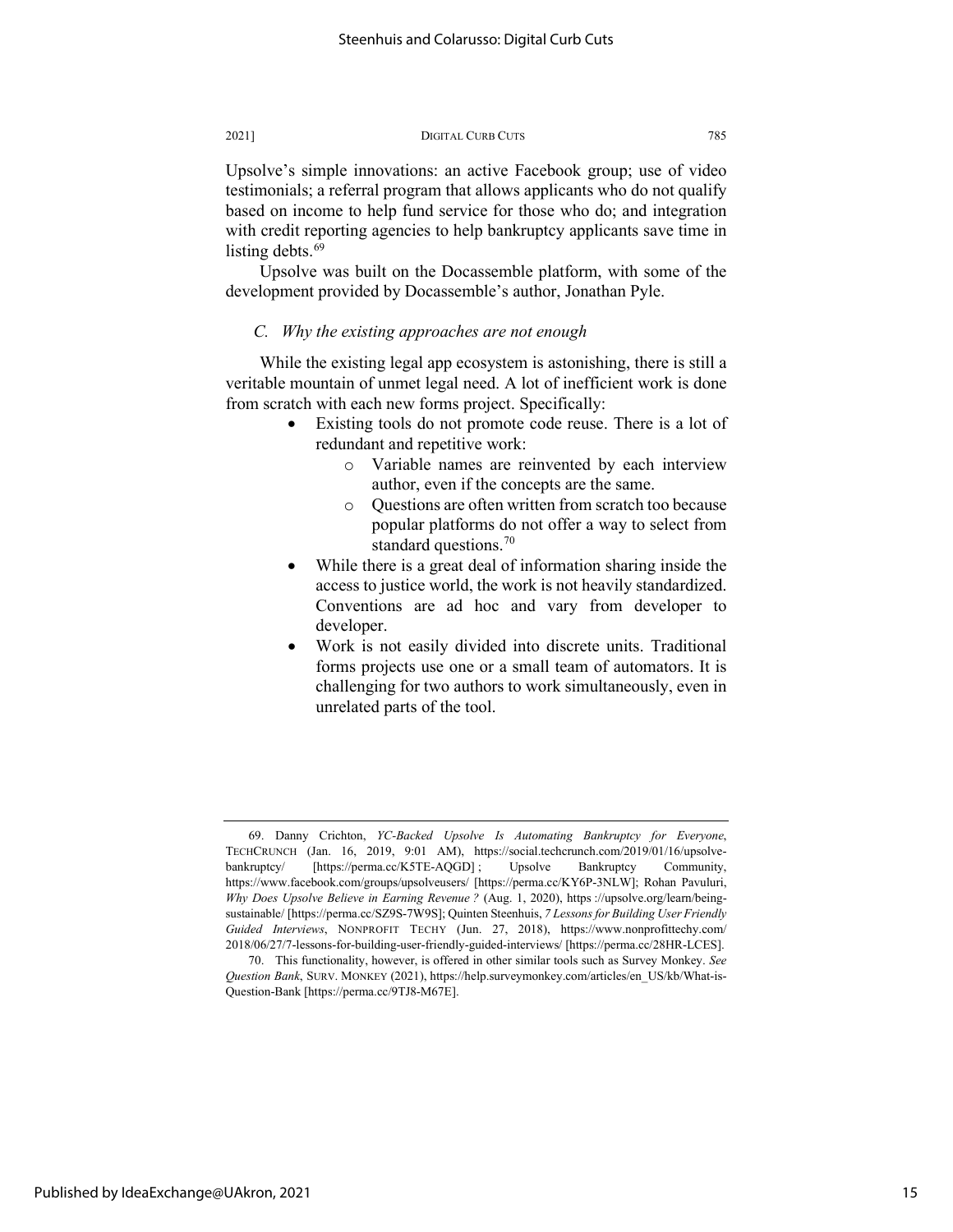- Interactive legal apps collect a great deal of structured data, but deliver the data to the court on paper or as a PDF.<sup>[71](#page-16-0)</sup>
- Self-represented litigants find it challenging to deliver work to the court or to perfect service.<sup>[72](#page-16-1)</sup>

By working together with open source tools and techniques, we can reduce inefficiencies and accelerate work to close the access to justice gap.[73](#page-16-2)

## III. SUFFOLK LAW SCHOOL'S DOCUMENT ASSEMBLY LINE PROJECT & COURT FORMS ONLINE

The authors of this paper have worked together on a project to reduce the access to justice gap that fully embraces open source and agile development techniques during the pandemic: Court Forms Online. Court Forms Online is a website that provides residents of Massachusetts interactive access to court forms.<sup>[74](#page-16-3)</sup> The forms provide step-by-step guidance for several legal processes. These tools provide more than just form-filling. The experience is closer to sitting across the table from an experienced attorney than filling in a blank form on paper.<sup>[75](#page-16-4)</sup>

The most complex tool is a domestic violence petition for a protection order, which generates eight forms addressing custody, child support, and related issues in addition to the core protection order.<sup>[76](#page-16-5)</sup> Perhaps the simplest of the tools allowed a tenant anywhere in the United States to determine if they qualifed for protection by the Centers for Disease Control and Prevention's September 2020 order creating a

<span id="page-16-0"></span><sup>71.</sup> Jason Tashea wrote about this concept recently. Jason Tashea, *The Justice System as a Digital Platform*, THE COMMONS (Sept. 30, 2020), https://wearecommons.us/2020/09/30/the-justicesystem-as-a-digital-platform/ [https://perma.cc/S35U-LD2B].

<span id="page-16-1"></span><sup>72.</sup> Staudt, *supra* note 1, elegantly summarizes the challenges caused by a lack of e-filing integration.

<span id="page-16-2"></span><sup>73.</sup> This insight is not unique insight and echoes Cyd Harrell's description of open source benefits in the context of civic technology. CYD HARRELL, A CIVIC TECHNOLOGIST'S PRACTICE GUIDE 23 (2020).

<span id="page-16-3"></span><sup>74.</sup> Document Assembly Line Project, *Court Forms Online (MassAccess)*, CT. FORMS ONLINE MASSACCESS https://courtformsonline.org/ [https://perma.cc/QLR9-QJXZ].

<span id="page-16-4"></span><sup>75.</sup> Quinten Steenhuis, *Creating a Clinic in a Box: Why I Fell in Love with Building Online Legal Apps*, MEDIUM (Sept. 8, 2020), https://medium.com/legal-design-and-innovation/creating-aclinic-in-a-box-why-i-fell-in-love-with-building-online-legal-apps-8b56a6e0ed1c [https://perma.cc/63Z8-5YSH].

<span id="page-16-5"></span><sup>76</sup>*. See* Document Assembly Project, *Domestic Violence*, CT. FORMS ONLINE MASSACESS, https://courtformsonline.org/dv/#209A [https://perma.cc/J6V7-9CAZ].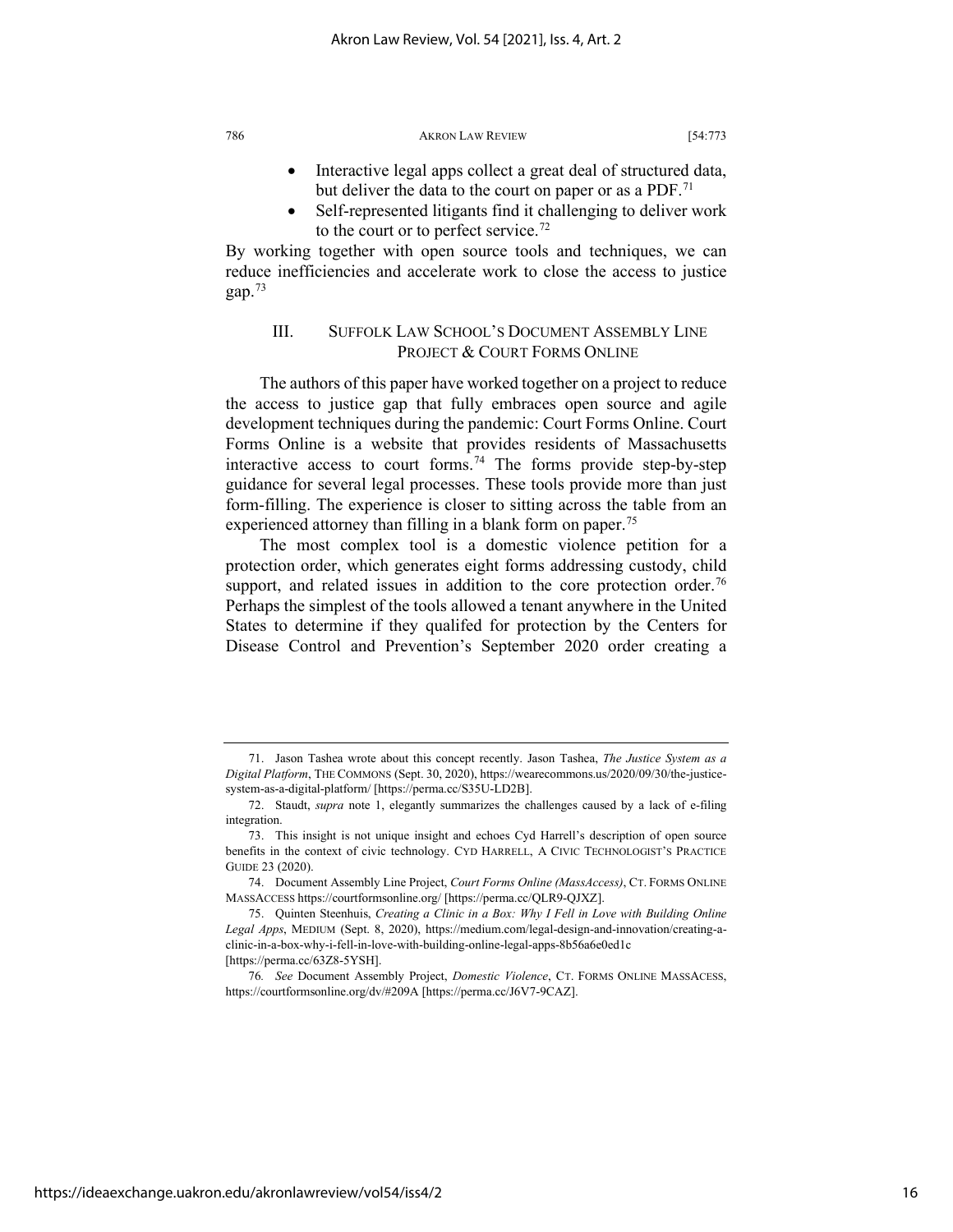moratorium on evictions and helps the tenant send a declaration protecting their rights to their landlord.<sup>[77](#page-17-0)</sup>

The website was built as a part of the Assembly Line Project, an international collaboration led by the Legal Innovation and Technology Lab at Suffolk University Law School, in March of 2020 in partnership with the Massachusetts Access to Justice Commission.<sup>78</sup> About 200 individuals from five continents participated in the project, including volunteers from Suffolk Law School, Greater Boston Legal Services, Massachusetts Law Reform Institute, Code for Boston, Northeast Legal Aid, Theory and Principle, the NuLawLab at Northeastern University, AppGeo, Bentley University Court UX Team, Documate, and AfterPattern.<sup>[79](#page-17-2)</sup>

## *A. A call to action*

Court Forms Online began in response to a call to action from the late Chief Justice of the Supreme Judicial Court of Massachusetts, Ralph Gants.<sup>[80](#page-17-3)</sup> "Thou shall not ration justice," the letter begins,  $81$  quoting Judge Learned Hand. Justice Gants urged the bar to rise to the challenge to find ways to keep serving the public when physical buildings were closed.<sup>[82](#page-17-5)</sup> "We know many are being hurt: defendants in custody awaiting trial, crime victims awaiting closure to their ordeal, and children in limbo awaiting custody or adoption decisions, to name only a few. And we know we must do what we can to limit their pain."<sup>[83](#page-17-6)</sup>

The urgent need caused by the pandemic was clear. Courts would remain open for emergency business, but the actual buildings would not. Would-be litigants trying to get protection against abusers or abusive property owners would be stuck outside in the cold. With survivors of domestic abuse, this was literal. An early story from survivor support agencies was of a woman who waited for hours on the courthouse steps in

<span id="page-17-0"></span><sup>77</sup>*. See* Document Assembly Project, *Housing*, CT. FORMS ONLINE MASSACCESS, https://courtformsonline.org/housing/#CDC [https://perma.cc/E3AT-N6BE].

<span id="page-17-1"></span><sup>78</sup>*. See* Document Assembly Project, *About*, CT. FORMS ONLINE MASSACCESS, https://courtformsonline.org/about [https://perma.cc/8JUQ-7SBZ].

<span id="page-17-2"></span><sup>79.</sup> Notable individual contributors included Maeve MacGlinchey, a volunteer from South Africa who worked as a full-time project manager six time zones away. Other volunteers participated from The Hague, The Netherlands; Australia; India; Ireland; and cities across the United States.

<span id="page-17-6"></span><span id="page-17-5"></span><span id="page-17-4"></span><span id="page-17-3"></span><sup>80.</sup> Chief Justice Ralph D. Gants, *Letter to the Bar from Supreme Judicial Court*, MASS.GOV (Mar. 19, 2020), https://www.mass.gov/news/letter-to-the-bar-from-supreme-judicial-court-chiefjustice-ralph-d-gants [https://perma.cc/TW8Y-PFSM].

<sup>81</sup>*. Id.*

<sup>82</sup>*. Id.* 83. *Id.*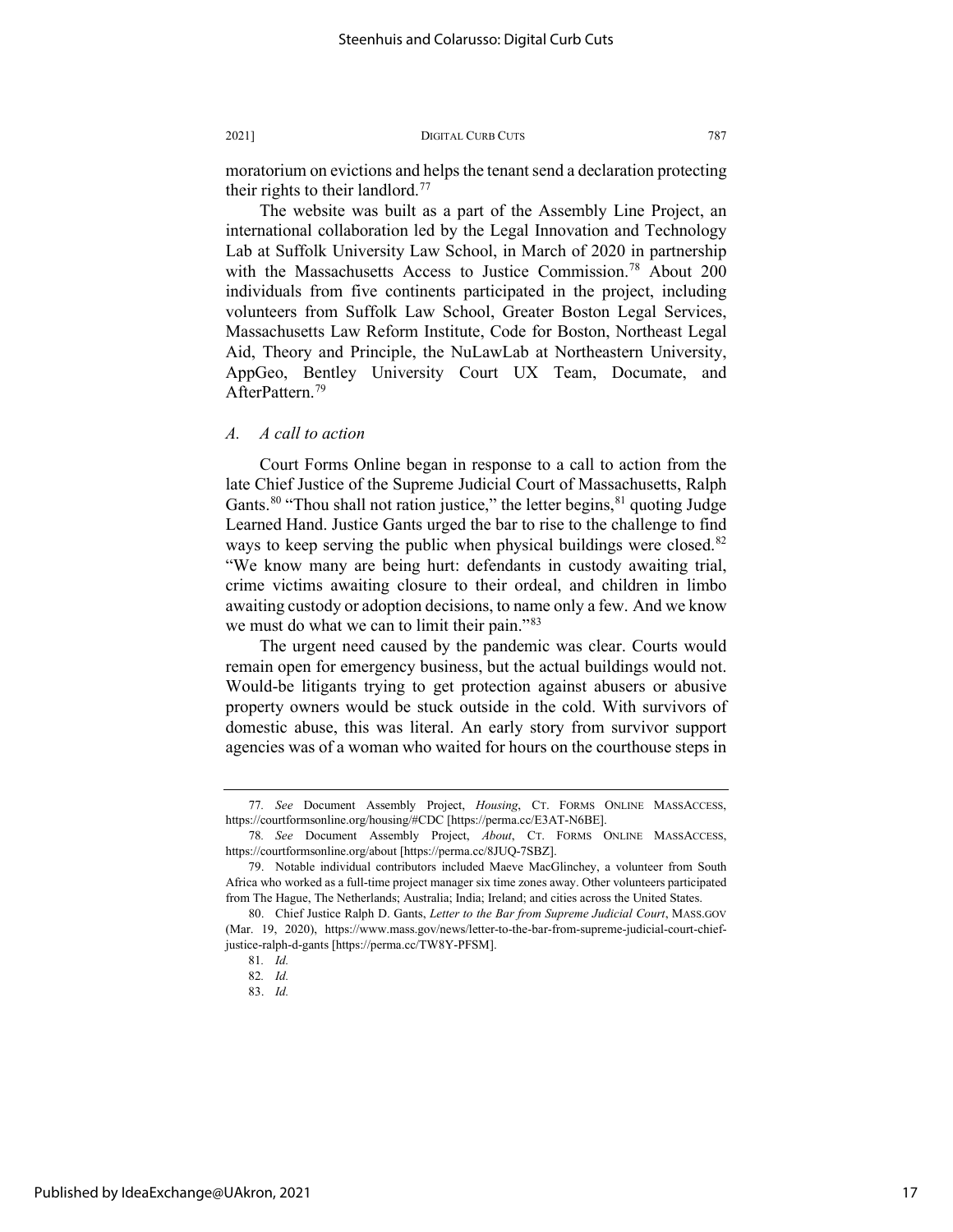late winter of 2020 before receiving a blank set of forms and no additional assistance to fill out an abuse protection petition.<sup>84</sup>

In response to the Chief's call, Suffolk Law Dean, Andrew Perlman, asked members of the law school's Legal Innovation and Technology community to brainstorm how we could help. Given the physical closing of the courts, we immediately drew inspiration from the success of the online software tool MADE, a robust step-by-step process to help tenants respond to an eviction case, created by co-author Quinten Steenhuis during his time at Greater Boston Legal Services.<sup>[85](#page-18-1)</sup> MADE was built over the course of about a year and leveraging about \$100,000 in staff time. That would be too slow to help during the pandemic. If we helped, it would be necessary for us to find partners and processes that could multiply and speed up our work. Given our experience working with teams of students and on distributed collaborations such as open-source software, we came to believe the school's Legal Innovation and Technology (LIT) Lab, which we staff, and later the Massachusetts Access to Justice Commission's COVID-19 taskforce, could serve as conveners and guides for a volunteer effort.

Immediately following the Chief's call, the COVID task force contacted us with an ask for work similar to the results of our brainstorming. The Lab's director, David Colarusso, was named a cochair of the taskforce's access to courts committee, and the Lab partnered with the Commission to create the Document Assembly Line Project. Our goal became to automate about 30 core processes, identified by the Trial Court as emergencies, and allow for their e-filing with the court.<sup>[86](#page-18-2)</sup> Later in the pandemic, the Appeals Court collaborated with us on more processes, resulting in an administrative order naming the Assembly

<span id="page-18-0"></span><sup>84.</sup> We learned of this powerful incident, and several similar ones, through oral reports from multiple legal aid attorneys, although the name of the client was not disclosed to protect privacy. It is a good illustration of the delays and inconsistent procedures that the sudden closing of courts to physical access caused at the beginning of the pandemic.

<span id="page-18-1"></span><sup>85</sup>*. See Massachusetts Defense for Eviction (MADE): Self-Guided Eviction Help*, GREATER BOSTON LEGAL SERVS. (2021), https://gbls.org/MADE [https://perma.cc/92VG-CMEL]; Quinten Steenhuis, *MADE in Boston; Replicable Around the World?*, LAW, TECH. & ACCESS JUST. (May 16, 2019), https://law-tech-a2j.org/odr/made-in-boston-replicable-around-the-world/ [https://perma.cc/ GLQ8-XPW5].

<span id="page-18-2"></span><sup>86.</sup> It is worth noting, that the term e-filing as used here includes the email submission of filings. Unlike true e-filing, email provides for electronic delivery, but a court clerk still needs to manually enter information about the case in the court's docket. *See* section III.E.

This goal was memorialized in a Memorandum of Understanding (MOU) with the Trial Court In what is likely a record, the Court drafted the MOU spelling out the relationship between Suffolk and the Court within two days of the topic being raised. It would be six weeks before the MOU was eventually signed, but the Court's interest in taking action was palpable.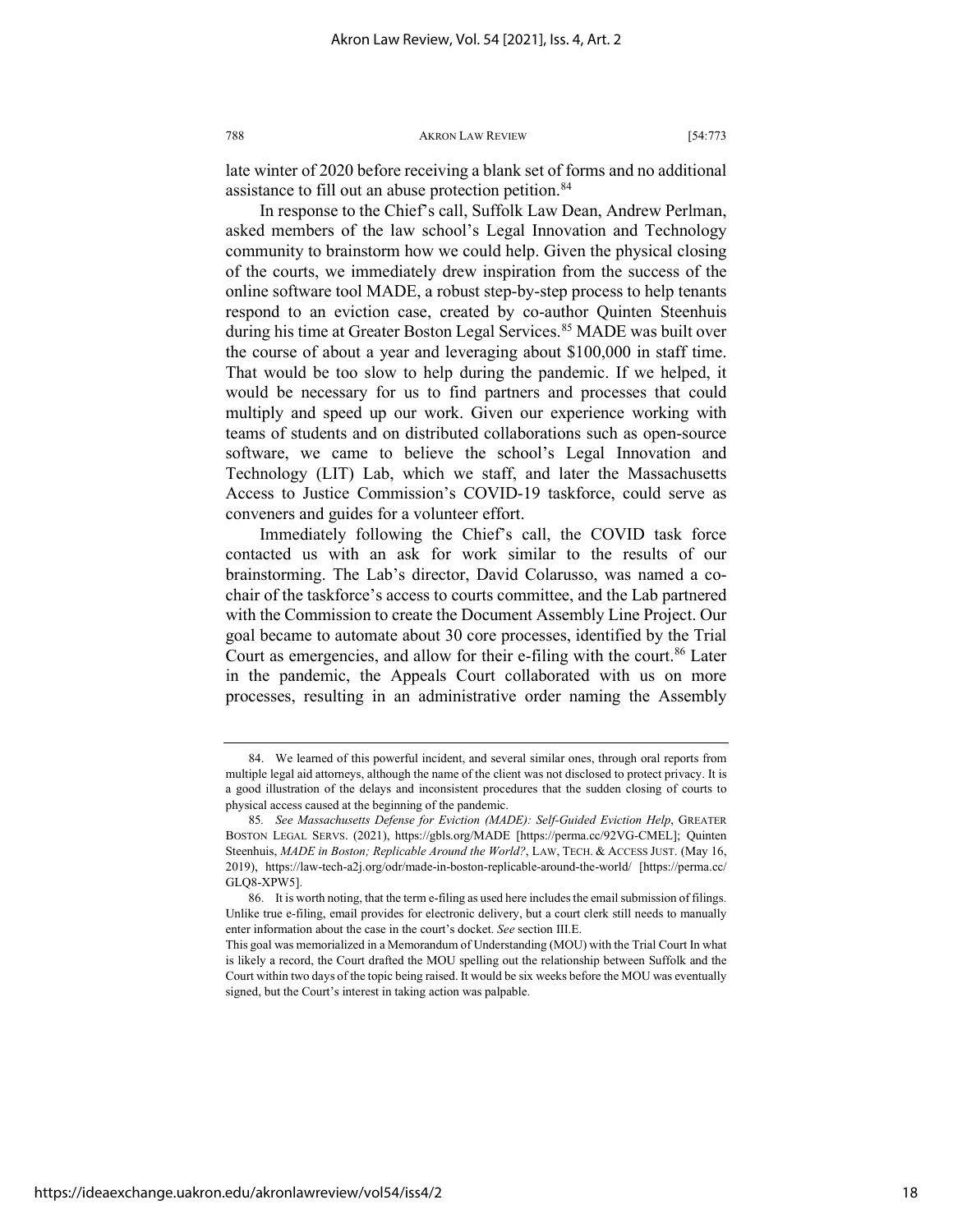Line's work as an official means of filing.<sup>87</sup> Throughout the pandemic, the Assembly Line has also created a collection of pro se materials independent of our agreements with the courts not intended for e-filing.

## *B. An assembly line for automated legal help*

To speed up development, we thought carefully about what tools and skills would be needed for the project to succeed. We coalesced around a simple concept: we would divide the process of automating a form into several small steps that could be done independently, and then put out a call for volunteers. We chose a few tools early on. First, we chose the Docassemble platform.<sup>[88](#page-19-1)</sup> LIT Lab staff were already familiar with the platform and had seen its success with Upsolve and MADE. Docassemble is built with the needs of software developers in mind. That means a steeper learning curve. However, it also makes Docassemble easier to automate. The fact that Docassemble is released under an open-source license also weighed heavily in the decision. The LIT Lab, which often works on software projects, defaults to releasing work under permissive terms, preferring the MIT license where appropriate.

We used Trello, a popular web-based implementation of a Kanban board, to organize and divide work.<sup>[89](#page-19-2)</sup> Kanban is one of the principal tools in agile software development.<sup>[90](#page-19-3)</sup> Part of Toyota Automotive's Kaizen approach to process improvement, it is now widely adopted in the software industry.<sup>[91](#page-19-4)</sup> The concept is simple: each unit of work is assigned a card. The developer creates multiple *lists* or columns that represent distinct stages of production. Cards move from one *list* to the next as each step in the manufacturing process is completed. The benefit of a tool like Kanban is that backlogs and delays in the work are very visible. It is easy to see what parts of your workflow require improvement or optimization as cards pile up on one list without moving to a new list. These cards can

<span id="page-19-0"></span><sup>87</sup>*. See* Massachusetts Appeals Court, *Appeals Court Administrative Order 20-5*, MASS.GOV (2021), https://www.mass.gov/info-details/appeals-court-administrative-order-20-5 [https:// perma.cc/ZK2F-6PB5]. Such an order was not required for the Trial Court work as they did not have a single mandated method for e-filing. *Id.*

<span id="page-19-1"></span><sup>88.</sup> To provide some measure of how quickly the decision to use Docassemble was reached, the project's name—The Document Assembly Line—was originally coined as an homage to Docassemble . . . DocAssembly.

<sup>89.</sup> Atlassian, *Trello*, TRELLO (2021), https://trello.com [https://perma.cc/E8CW-DXUA].

<span id="page-19-3"></span><span id="page-19-2"></span><sup>90</sup>*. See* Bogdan-Alexandru Andrei, Andrei-Cosmin Casu-Pop, Sorin-Catalin Gheorghe, & Costin-Anton Boiangiu, *A Study on Using Waterfall and Agile Methods in Software Project Management*, 13 J. INFO. SYS. & OPERATIONS MGMT. 125 (2019).

<span id="page-19-4"></span><sup>91.</sup> *Id.*.; *see* Jagdeep Singh & Harwinder Singh, *Kaizen Philosophy: A Review of Literature* 24 (2009).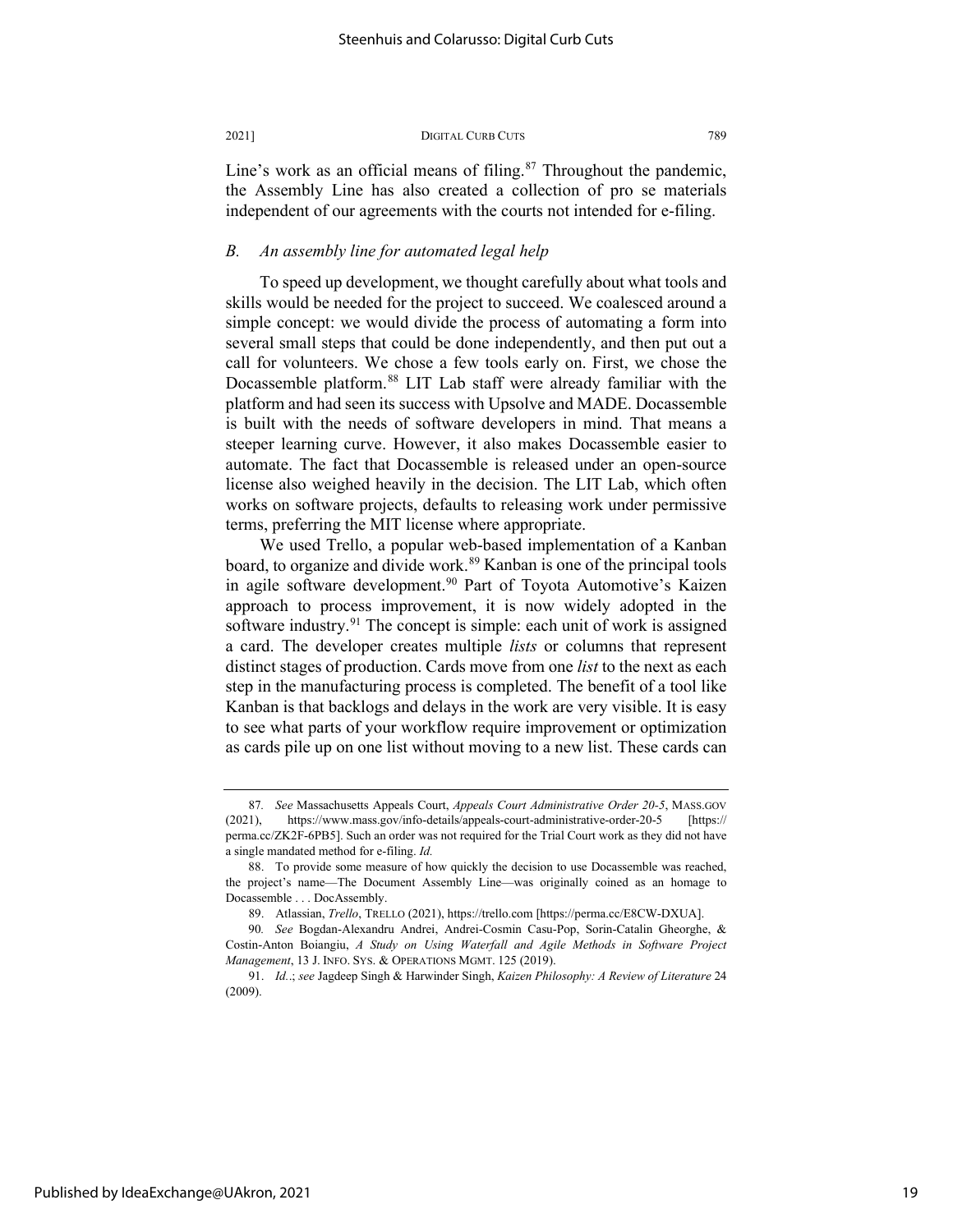be as simple as sticky notes on a whiteboard, but several software tools allow remote, digital collaboration using Kanban.

We also relied heavily on regular meetings over Zoom and used Slack as an asynchronous, quasi-real-time collaboration platform. We recorded and continue to record the majority of our Zoom meetings. As of this writing, over one hundred such meetings can be found on the Lab's YouTube Channel.<sup>[92](#page-20-0)</sup>

When possible, we made use of tools that were either free or freely available to us. Our use of Trello and Slack leveraged their free tier offerings, and we made use of university-issued tools like Zoom. We also expressed a preference for open source (free) tools such as Docassemble.

This focus on tooling extended to a preference for modern technology stacks and flexible and low-cost hosting environments such as Amazon's LightSail.<sup>[93](#page-20-1)</sup> In many ways, our approach paralleled that suggested by the Digital Services Playbook.<sup>[94](#page-20-2)</sup>

#### *C. Dividing up work*

The basic process of automating a legal form on the Document Assembly Line consists of the following steps:

- 1. Review and categorize the form. Understand who uses it and how it can be used.
- 2. Label the fields (blank spaces) on the form so that the computer can recognize them. Developers are provided detailed guidance and pre-determined labels for most fields.
- 3. Create a simple draft of a step-by-step interview to provide answers to all the fields. Our major innovation is that this process is automated if the fields have been correctly labeled.
- 4. Work with an expert to review and improve clarity and understand the logical flow of questions for the final form.
- 5. Review language and usability of the form based on our style guide and with advice from a plain language expert.
- 6. Further improve and customize the form based on feedback. Rinse and repeat.

<span id="page-20-0"></span><sup>92.</sup> Suffolk Legal Innovation and Technology Lab, *Document Assembly Line Project,*  YOUTUBE, https://www.youtube.com/playlist?list=PLy6i9GFGw5GzcPqGyZQ06lPp35v6S5-YF (last updated Mar. 11, 2021) [https://perma.cc/5V5T-GVT6].

<span id="page-20-1"></span><sup>93.</sup> In fact, we were able to spin up servers and integrations like Twilio for less than \$100 a month.

<span id="page-20-2"></span><sup>94.</sup> *The Digital Services Playbook*, DIGITAL SERVS. PLAYBOOK, https://playbook.cio.gov/ [https://perma.cc/6R76-KRPZ].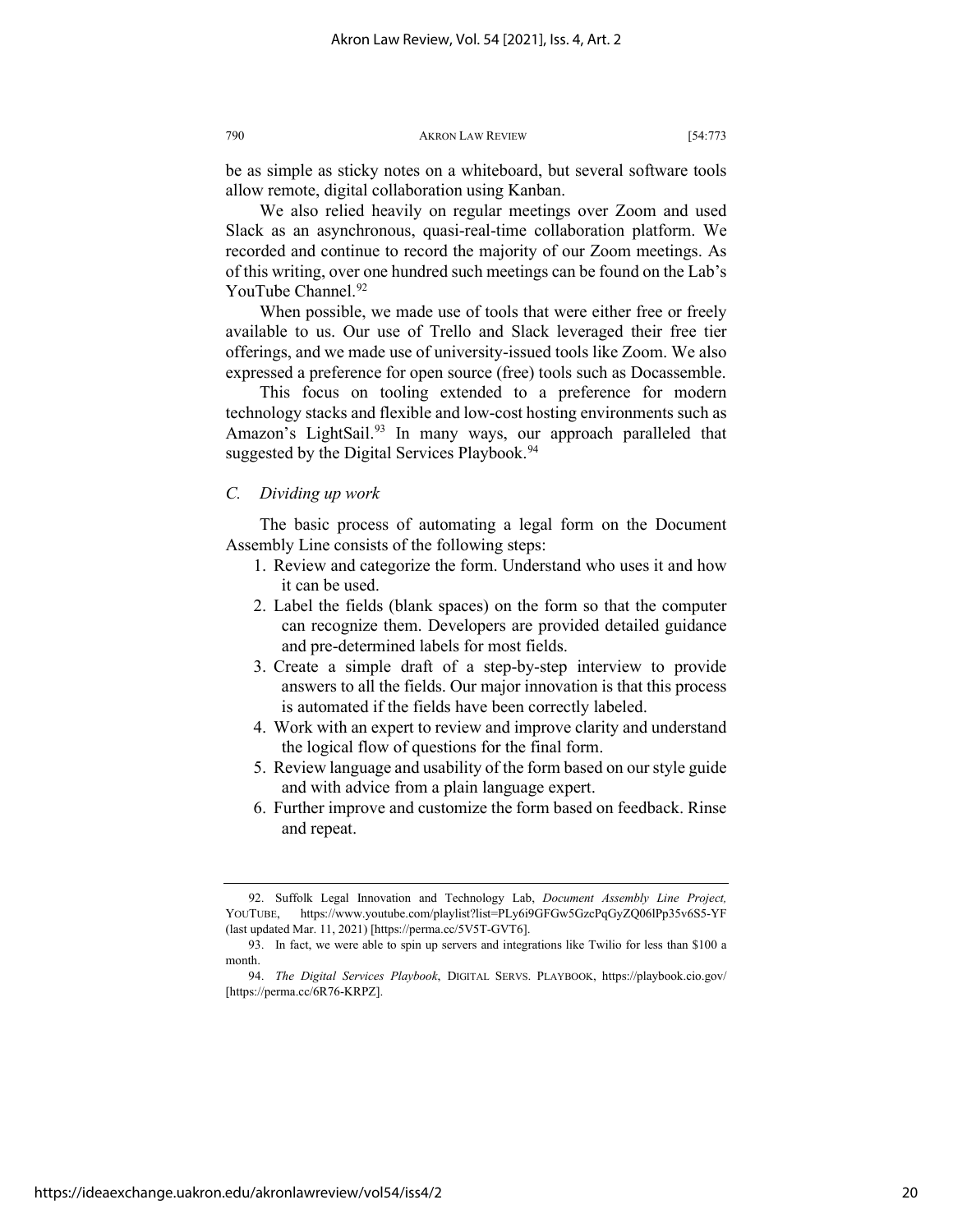One innovation we stuck with to varying degrees throughout the project was the use of standardized questions. We worked closely with experienced plain language experts $95$  to write questions that were used again and again on our forms: questions related to basic demographic information, such as names and addresses; questions about the court and the litigant's children; and questions about potentially tricky legal concepts, such as the litigant's role in the case as either a plaintiff or defendant. When a form was automated in our process, it would automatically make use of these standardized questions. There were limits to this approach, but each new form gave us a chance to explore and find variations in our standard questions that could cover more use cases. This saved work for developers and helped us have a consistent voice across the full form library.

Historically, most of these roles would be performed by a single person or team that would continue to work on the form from start to finish. Because we used an assembly-line style approach, the work was able to better use the efforts of volunteers who were available for an uncertain amount of time or had expertise in just one part of the process.

Our volunteers included members of legal aid; usability experts; employees of the court; private attorneys from around the world; members of the academic community in Australia, Ireland, and the United States; and students from law schools all over the country. Some had ties to Boston and some just wanted an opportunity to engage in meaningful work during pandemic lockdowns. Some volunteers participated for months, and some just ran a few tests for a few hours. The assembly line model helped facilitate this range of participation levels.

#### *D. How the interactive legal apps work*

From the litigant's perspective, using an app has three basic steps:

- 1. Answer interactive questions.
- 2. Download the completed document.
- 3. In some cases, click a button to email the form directly to the court.

To locate the correct form, the litigant visits a website,  $96$  on either their smartphone or a desktop computer. They can type in a description of their legal problem or navigate a menu of form categories to choose the

<span id="page-21-1"></span><span id="page-21-0"></span><sup>95.</sup> For example: one expert member of our team, Caroline Robinson, has worked for 17 years as an editor of MassLegalHelp.org to write legal content for untrained members of the general public. 96. To experiment with the apps described here, the reader can visit https://courtformsonline.org.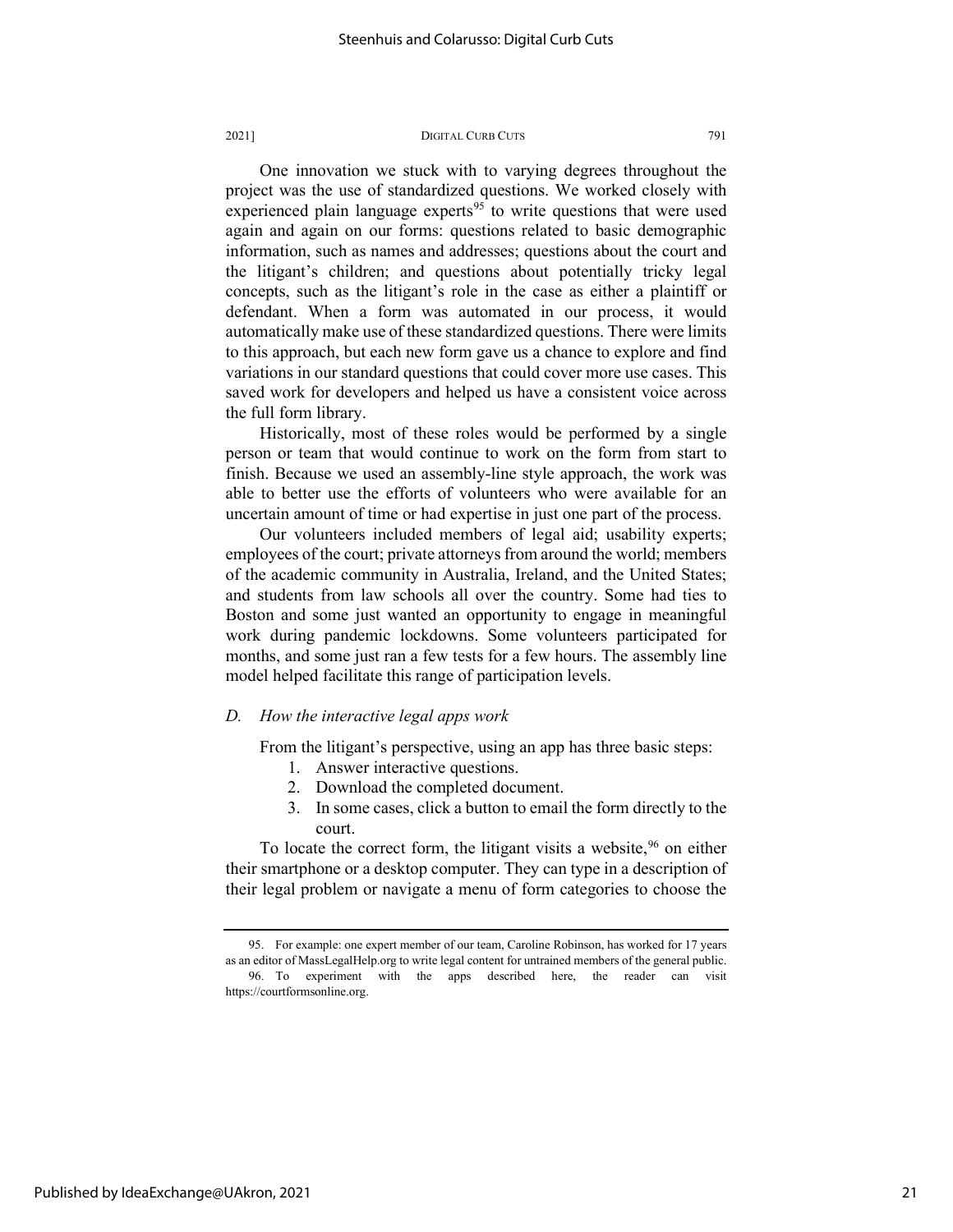form they need. $97$  From there, they click a link to start the interactive question-and-answer process. As they click from screen to screen, the computer chooses the proper follow-up questions. For example: if the litigant said that they are the plaintiff, the follow-up question would ask for the name of the defendant. The computer also handles any background calculations, such as determining a litigant's total income and comparing it to the federal poverty level if the litigant is applying for a fee waiver. These features can increase accuracy and save the litigant a great deal of time.

The forms include other critically helpful features that were built or improved along the way. For example, we worked with a company that specializes in geographic information systems to build a robust court locator tool.<sup>98</sup> We have found that understanding what court to file in can be difficult, but knowing the litigant's address is usually enough to narrow down the choices. Our locator uses the geocoded address and returns the geographically appropriate courts, considering any rules about jurisdiction. This removes a paralyzing step from the self-represented litigant's process.

Another important feature of the tool is the ability to add a digital signature. This enables remote collaboration. If an advocate or attorney fills out the form by talking to a client over the phone, they can click a button inside the tool to send it to their client to sign.<sup>[99](#page-22-2)</sup> That process can also work in reverse, allowing a litigant to send a partially completed form to their advocate to review before it is filed in court.

When a litigant uses one of the tools that we created, they are also provided with information in-context that explains the choices they can make and the law that relates to their legal problem. This includes simple help bubbles and links to videos, diagrams, and external websites where appropriate. The tools also include basic accessibility features, such as a built-in screen reader for those with limited vision or literacy.

<span id="page-22-0"></span><sup>97.</sup> The ability to match a user's description of their problem with a legal issue and relevant resources is made possible through the integration of Suffolk A-powered issue spotter—Spot. *See The Legal Innovation & Technology Lab's Spot API Beta*, LEGAL INNOVATION & TECH. LAB, https://spot.suffolklitlab.org/ [https://perma.cc/826B-UMGD].

<span id="page-22-1"></span><sup>98.</sup> Calvin Metcalf, *AppGeo Data Detectives: The Case of Boston Courthouse Jurisdiction*, APPGEO (Apr. 20, 2020), https://www.appgeo.com/appgeo-data-detectives-the-case-of-bostoncourthouse-jurisdiction/ [https://perma.cc/K76J-M53K].

<span id="page-22-2"></span><sup>99.</sup> Despite Massachusetts already allowing electronic signatures, a number of standing orders were issued during the early days of lockdown to reaffirm their validity. *Supreme Judicial Court Updated Order Authorizing Use of Electronic Signatures by Attorneys and Self-Represented Parties*, MASS.GOV, (June 10, 2020), https://www.mass.gov/supreme-judicial-court-rules/supreme-judicialcourt-updated-order-authorizing-use-of-electronic [https://perma.cc/PH3S-YDPL].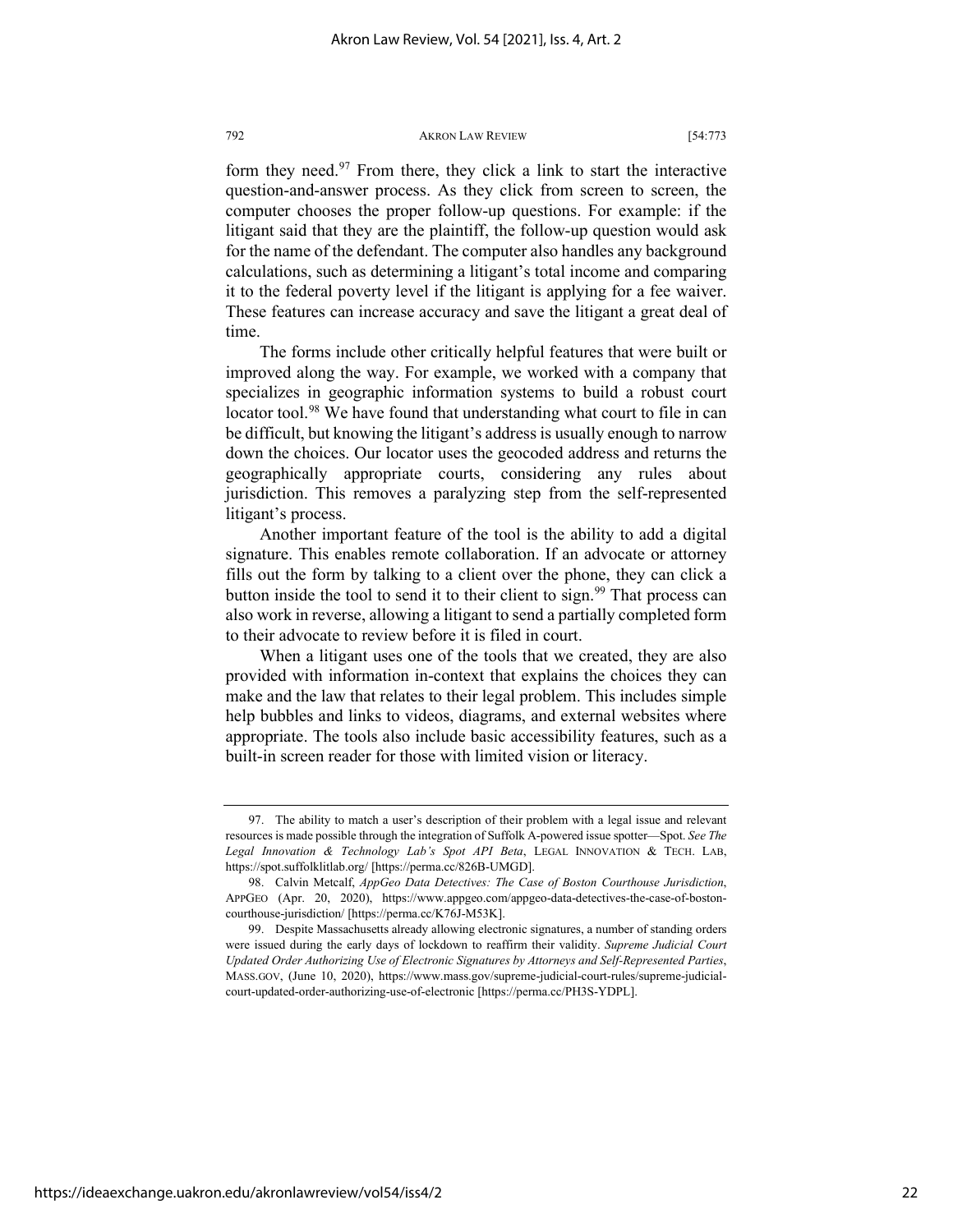At the end of the question-and-answer process, the litigant reviews and confirms the information on the form is correct, adds their signature, and then downloads or emails themself a completed document. Many of the forms include instructions that specify the next steps. In some cases, if the court approved the form for emergency use, the litigant could click a button to email the form directly to the court clerk.

#### *E. How email-based filing works—and does not work*

A critical component of our project was incorporating a way for litigants to deliver completed forms to the court when the court was physically closed. We knew from past projects that while an interactive legal app can help someone complete a form correctly, it is usually up to the litigant to read, understand, and apply any information that you provide about filing, service, and filing deadlines. This aspect of using an interactive form is the likeliest to cause problems for pro se litigants. During a pandemic, with courts either closed for in-person filing or with unusually restricted hours, we felt this burden was critical for us to reduce.

After discussing the feasible options, we reached an agreement with the Massachusetts Trial Court to deliver certain critical forms by secure TLS-encrypted email. We later added an additional agreement with the Massachusetts Appeals Court for email filing. From the perspective of the courts, email required no training. From the perspective of our project, email delivery was a remarkably simple feature for us to add. However, it soon became clear that email delivery placed a burden on clerks, who would need to open and manually file each email that came in. This limited the ability of our project to expand electronic delivery beyond emergency forms to heavily used forms that have a larger impact on pro se litigants. Many of the apps on our site, therefore, allow litigants to complete and download a form but do not deliver it by email.

At this point, we began discussions centered around integrated electronic filing that would not only produce PDF forms but add a digital entry into the court's electronic docket. The Commonwealth has an existing e-filing provider, but it requires litigants to create a separate account and navigate a process that often is difficult or impossible on a smartphone.<sup>[100](#page-23-0)</sup> We proposed not to replace this, but to supplement it. Our

<span id="page-23-0"></span><sup>100.</sup> E-filing is mandatory in some Massachusetts Courts, including Housing and Appeals. *Housing Court Standing Order 1-20: Implementation of Mandatory Electronic Filing for Attorneys in Summary Process and Small Claims Cases in the Housing Court Department*, MASS.GOV (Jan. 27, 2020), https://www.mass.gov/housing-court-rules/housing-court-standing-order-1-20 implementation-of-mandatory-electronic-filing [https://perma.cc/DDP7-TL5S]; *Appeals Court Rule*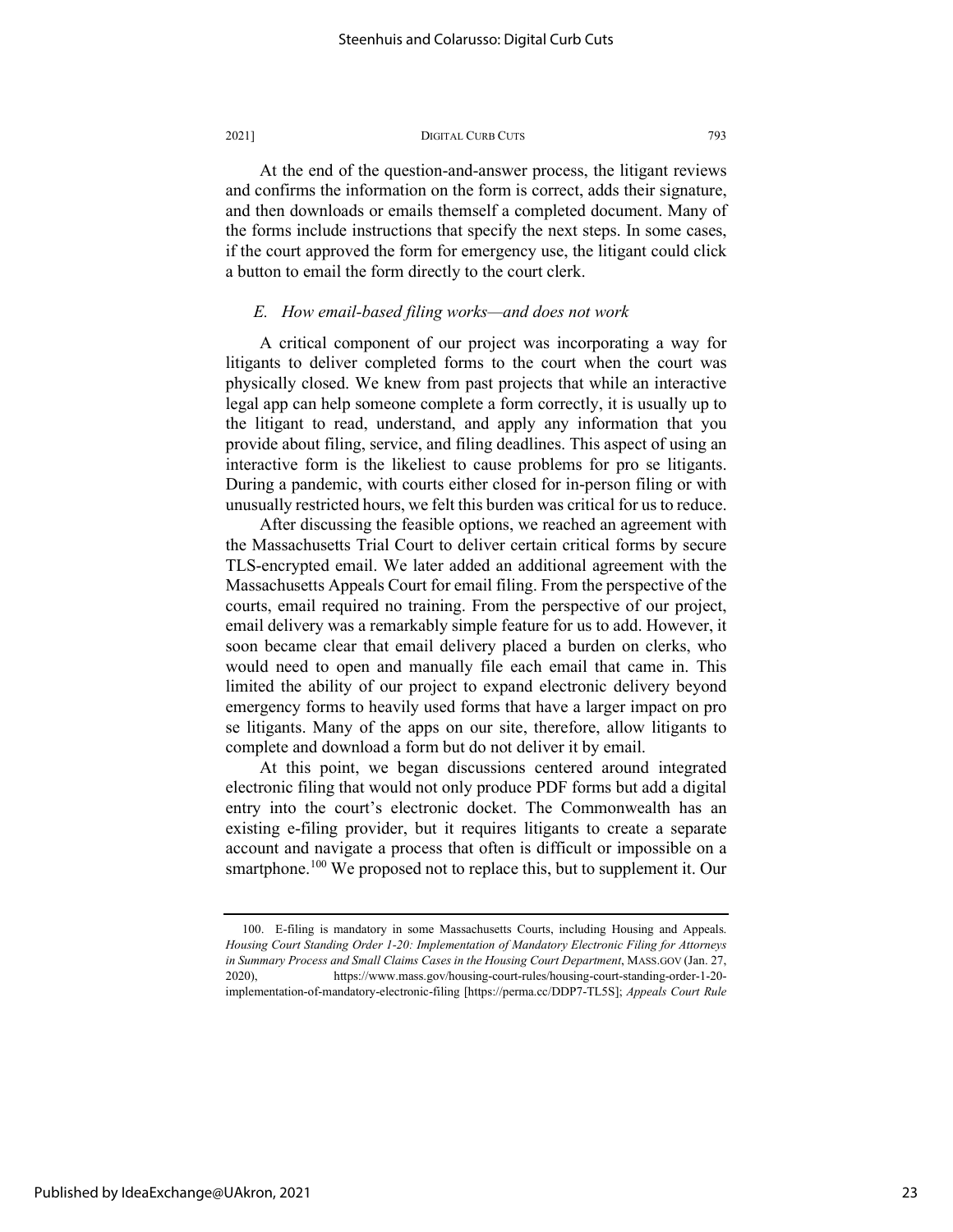e-filing integration would swap the email button with an e-filing button, and litigants would never need to leave our app to use it. This process is well-known and adopted commercially by third parties in states around the country, although only rarely by non-profit interactive legal app vendors.[101](#page-24-0) In our agreement with the Massachusetts Appeals Court, we have agreed to produce this integration as part of a later phase.

Pew Charitable Trusts has provided Suffolk with funding to build this electronic filing integration, which will start with a replication project in at least one other U.S. state.<sup>[102](#page-24-1)</sup>

#### *F. A maturity model for interactive legal apps*

Early on in our project, we realized the biggest barrier for releasing timely work was our own exacting standards. We knew that our goal was to reach *minimum viable product* level,<sup>[103](#page-24-2)</sup> but we found it difficult to scope the work and reach release when we could clearly see improvements that would help litigants have a better experience. To solve this problem, we developed a capability maturity model for legal apps.<sup>[104](#page-24-3)</sup> We realized that a minimum viable product is a slippery concept. Some forms, such as the domestic violence restraining order petition, required a very complete product to be safe for users. Others, such as an affidavit of compliance with the Servicemembers Civil Relief Act, 50 U.S.C. § 3931 (2018), require much less judgment from the user and therefore could be safely automated with fewer features.

Our capability maturity model addresses the difference between complexity and minimum level of safety by focusing on a set of features. We identified four levels of maturity, with a fifth quasi-level inserted between Levels 1 and 2. Importantly, we decided that most forms were ready for release at Level 1. Forms that require additional safety can be released at the appropriate maturity level, with internal releases at earlier

*<sup>13.0:</sup> Electronic Filing*, MASS.GOV (Mar. 5, 2020), https://www.mass.gov/appeals-courtrules/appeals-court-rule-130-electronic-filing [https://perma.cc/HP4W-MT6X].

<sup>101</sup>*. See supra* fn. 11 for extensive discussion.

<span id="page-24-1"></span><span id="page-24-0"></span><sup>102.</sup> This work is focusing on integration with both bespoke court-created in-house e-filing and national vendors like Tyler Technologies, the plurality vendor of electronic filing platforms for United States court systems, which has third-party integration agreements with eight different U.S. states: Texas, California, Illinois, Maryland, Minnesota, Indiana, New Hampshire, Georgia.

<span id="page-24-2"></span><sup>103.</sup> Henrik Kniberg, *Making Sense of MVP (Minimum Viable Product) - and Why I Prefer Earliest Testable/Usable/Lovable*, CRISP'S BLOG, https://blog.crisp.se/2016/01/25/ henrikkniberg/making-sense-of-mvp [https://perma.cc/Y6V8-SVNL].

<span id="page-24-3"></span><sup>104.</sup> The concept of a maturity model originated at Carnegie Mellon University in 1986 for the Department of Defense. Mark Paulk, *Capability Maturity Model for Software*, ENCYCLOPEDIA OF SOFTWARE ENGINEERING sof589 (John J. Marciniak ed., 2002).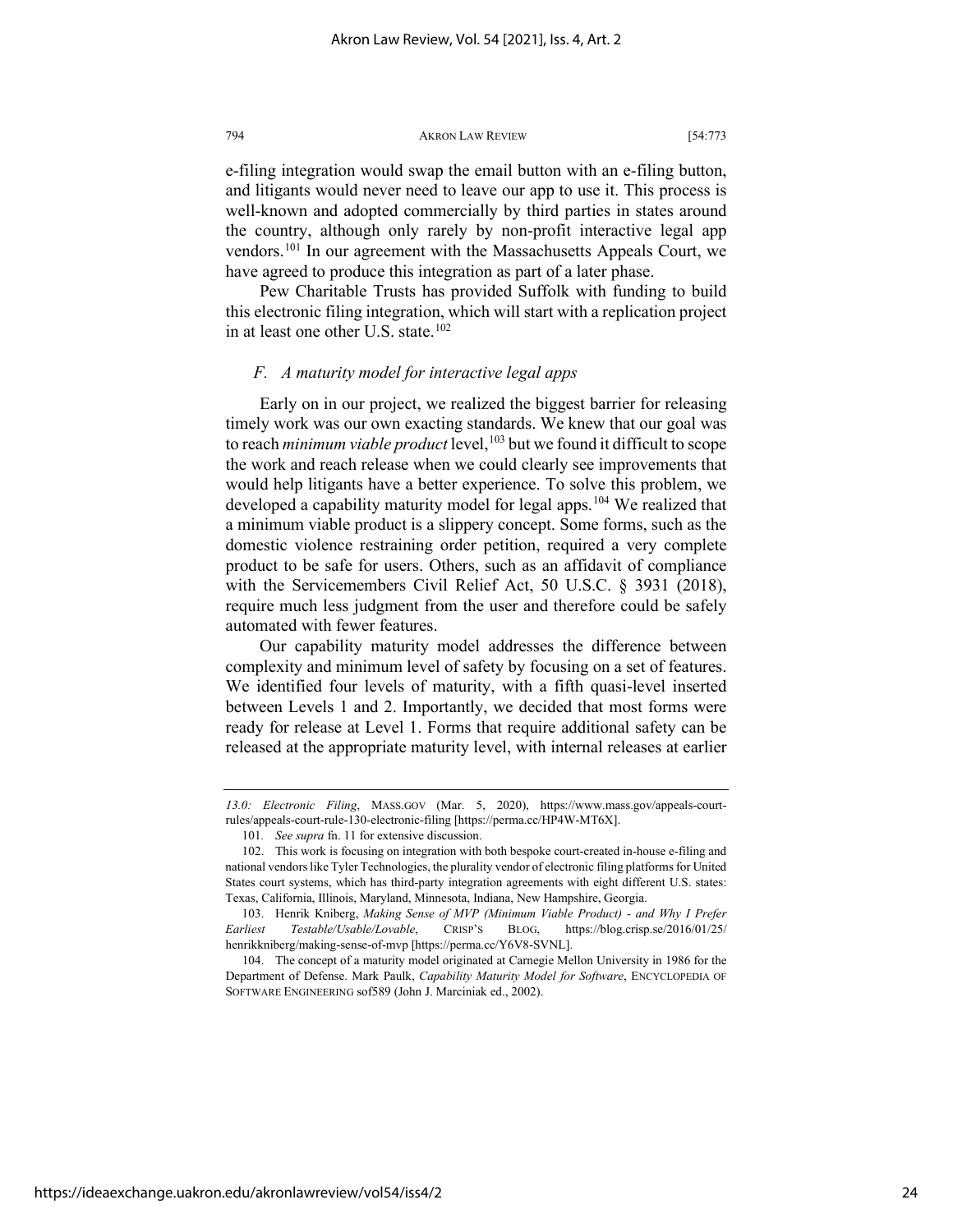levels helping the author gain feedback.<sup>[105](#page-25-0)</sup> A form that merits it could then receive continual improvements, focusing on a release schedule that mirrors the subsequent levels. For example, a form might be released at Level 1, again at Levels 1.5, 2, and then finally stop receiving updates when it reaches maturity Level 3.<sup>[106](#page-25-1)</sup>

The levels are: [107](#page-25-2)

| Level 1   | Equivalent to the existing paper process, with some        |
|-----------|------------------------------------------------------------|
|           | automation and elimination of irrelevant questions based   |
|           | on the user's responses.                                   |
| Level 1.5 | Language is reviewed and appropriate for a 6th grade       |
|           | reading level.                                             |
| Level 2   | Equivalent to how a newly trained person would conduct     |
|           | a face-to-face interview.                                  |
| Level 3   | Equivalent to how a highly trained person would conduct    |
|           | a face-to-face interview.                                  |
| Level 4   | Equivalent to an interview by a highly trained person and  |
|           | includes robust features that go beyond the paper process. |
|           | For example, training videos, automated reminders, and     |
|           | with extensive usability testing.                          |

The Level 4 form was included in our process as a mental benchmark. A good example of such an app might be Upsolve—a tool that took hundreds of thousands of dollars and a large team to develop. Keeping this scope in mind helped us stay grounded in choosing whether to add new features or automate a new form.

The maturity model in our project became a mental model that freed us to release work at a regular cadence. We do not share this label with litigants; it is a framing mechanism that drives the prioritization of fixes and allows us to complete many forms rather than polishing and improving a small number of forms forever. This common language around the desired capabilities and sophistication of our forms was especially useful with students and new developers on our team.

The maturity model also became a useful communication tool with partners inside the court. We found that with our first court partner, it was

<span id="page-25-0"></span><sup>105.</sup> For a discussion of iterative design, *see* J. Nielsen, *Iterative User-interface Design*, 26 COMPUTER 32–41 (1993).

<sup>106.</sup> *Id.*

<span id="page-25-2"></span><span id="page-25-1"></span><sup>107</sup>*. A Maturity Model for Legal Apps*, SUFFOLK LAW SCHOOL LEGAL INNOVATION AND TECHNOLOGY LAB, 2021, https://suffolklitlab.org/legal-tech-class/docs/legal-tech-overview/ maturity-model/ [https://perma.cc/3G2P-WFJZ].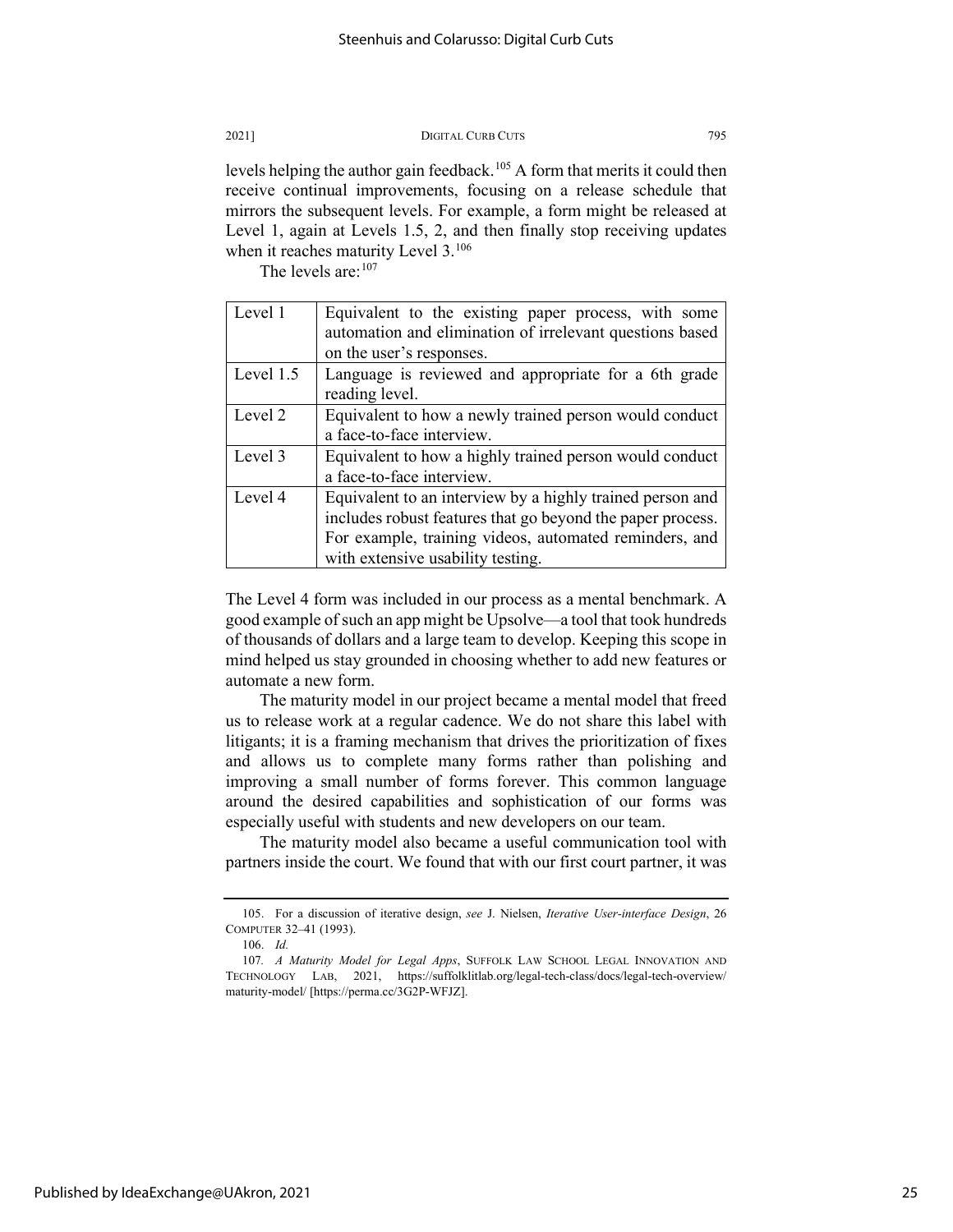easy to receive scattered and inconsistent feedback. By talking directly about the maturity model early on with our second partner, we improved the quality of feedback and our ability to act on feedback. Each page of the interactive app allows the user to click a button to provide feedback. This tool describes the maturity model and asks the partner to assign the feedback to the correct maturity level.

## *G. How the project has changed the lab and strengthened our pedagogy*

Since its founding in 2017, the Legal Innovation and Technology Lab has worked within the context of experiential education. Housed both in the law school's Clinical Programs and its Legal Innovation and Technology Concentration, the Lab has offered a mix of traditional classroom and experiential instruction. Students work on multiple projects, playing the role of a legal technology and innovation consultant for real world clients. Besides traditional classes taught by the Lab's staff, the Lab's two programs incorporate students: a lab class and the LIT Fellows program. LIT fellows are embedded inside a traditional law school clinic. Alongside their traditional case load, the fellows act as internal innovation officers, identifying areas where they can improve the clinic's ability to serve clients. Students in the lab course provide a similar service to external clients such as local non-profits, public defenders, or district attorney's offices.

The Lab also helps steer work in experiential learning courses in other parts of the law school. Students in project-based learning courses may work on a lab project as part of their course work. This work has included assisting clients with knowledge management, the creation of online apps, data analytics, and document automation.<sup>[108](#page-26-0)</sup>

The Lab has never sought to turn law students into software engineers. What it has aimed to do is acquaint students with the realm of the possible, to provide them with an understanding of the technology that they and their clients will encounter. To accomplish this, students work with that technology, often as parts of interdisciplinary teams.<sup>[109](#page-26-1)</sup>

With the advent of the Document Assembly Line Project, however, the Lab's work shifted from that of a consultancy to something more akin to a startup. At the peak of our efforts in the summer of 2020, the Lab was

<span id="page-26-0"></span><sup>108.</sup> Suffolk Law School's Legal Innovation and Technology Lab, *Lab Portfolio*, https://suffolklitlab.org/portfolio/ [https://perma.cc/FMD9-C3MF].

<span id="page-26-1"></span><sup>109.</sup> When possible, we have included undergraduate computer science and business school students as part of our lab course to provide just such a team experience.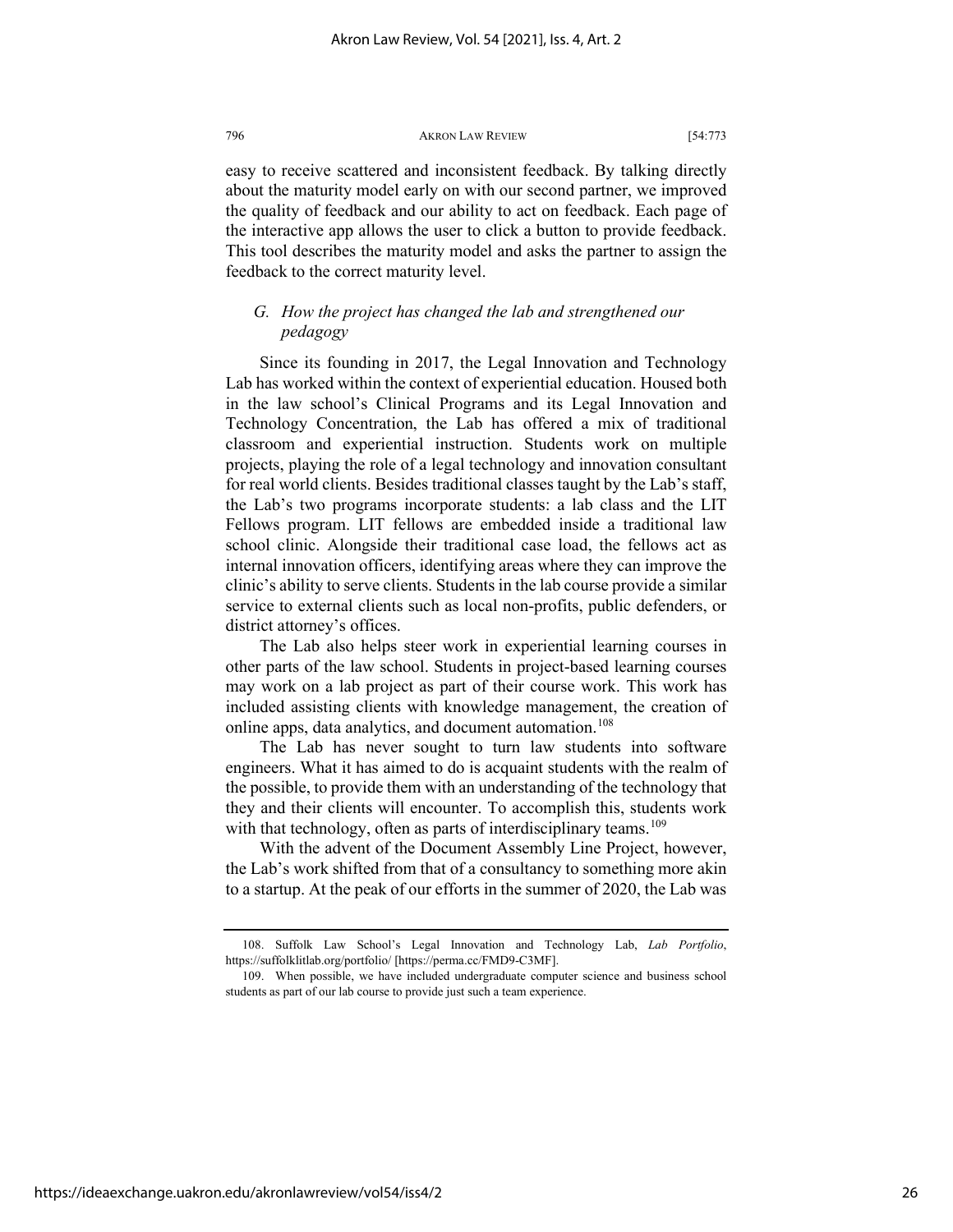working with hundreds of students and volunteers across five continents and eleven time zones. Many of these volunteers contributed only a few hours here or there, but there was a core group of a few dozen full-time team members, including three volunteer project managers. The scope of our work was no longer confined to what we thought would be appropriate for a semester's engagement. Instead, it was dictated by the demands of a pandemic response. We no longer worked together on a single project. Instead, we managed dozens of interrelated projects. On more than one occasion we compared this task to laying track ahead of a moving train. Working in iterative sprints, students learned how to solve problems we could never have anticipated.

The pandemic disrupted the summer plans of law students as internships evaporated, and we worked to provide meaningful experiences not just for our students, but for students from law schools around the country, including Northeastern, Boston College, Boston University, Drexel, Cardozo, the University of South Carolina, and Brooklyn Law School. We found the sweet spot for student involvement often straddled the line between law and technology. We adapted materials from our classes to bring students with no prior coding experience up to speed on our tools and paired them with subject matter experts to make the interactive legal apps legally accurate and more closely match the natural interview style of an experienced legal aid worker. We joked that they were learning the law by teaching it to computers, but ultimately their audience was the user on the other end. What they learned to do was to listen, to empathize with those seeking justice, and to use the levers at their disposal to assist them on their journey.

This project offered an opportunity to implement some of the lessons we have always aimed to teach our students but on an unprecedented scale. A traditional clinical experience does not only offer you the opportunity to work with clients on real world cases. It embeds you in a firm with its own culture and which is itself a member of a larger community. Learning how you fit into that culture and the larger community of lawyers is one of the formative experiences of a young attorney's career and perhaps responsible for the fact that so many law students discover their love for an area of practice while working in a clinic.

For the first time since its founding, the Lab really began to feel like it was part of something bigger than itself. It was finding its community, its place in the world, and its own culture. Students worked alongside attorneys, designers, engineers, and advocates as part of truly interdisciplinary teams, and the results were humbling. Despite never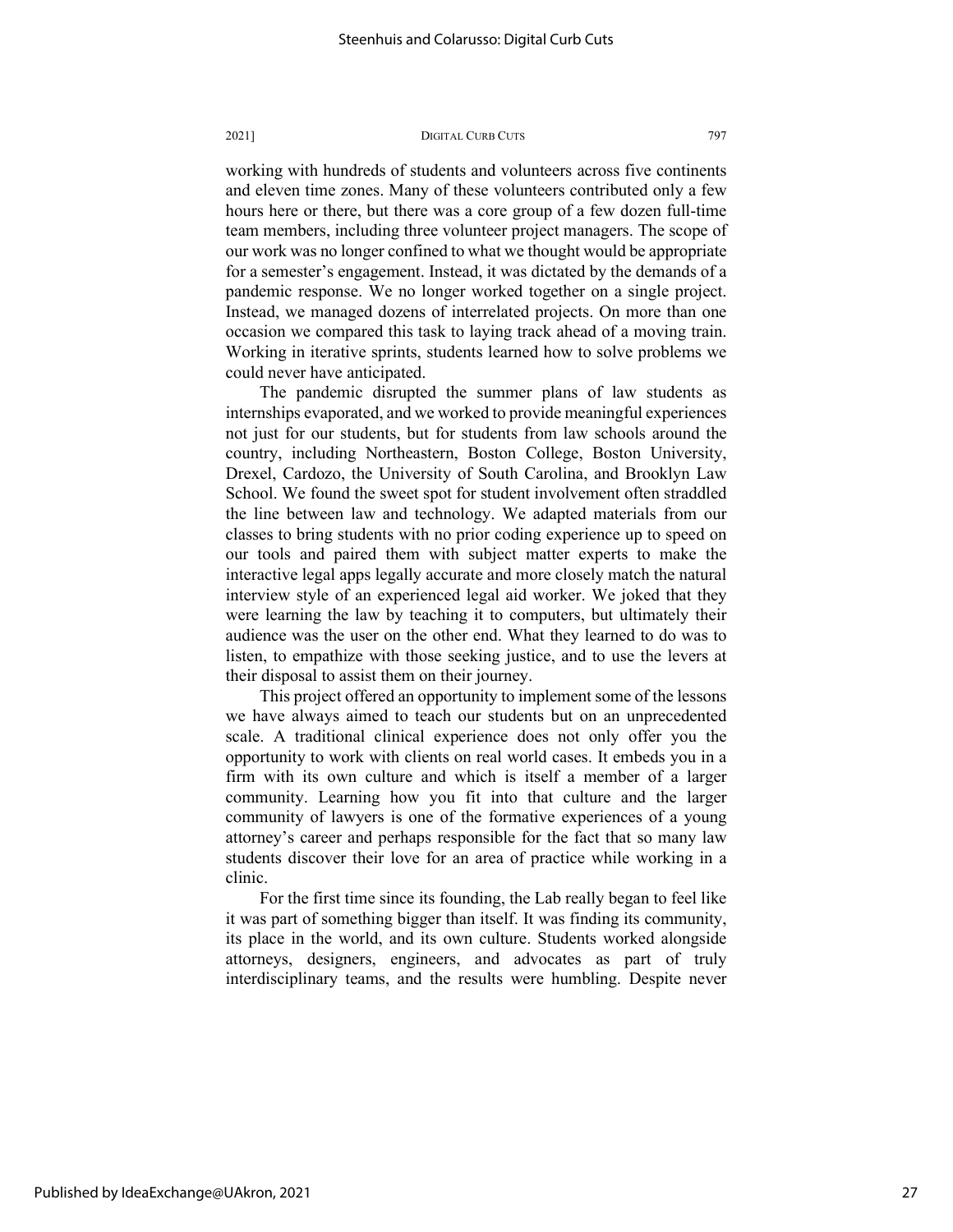meeting in person, the team created work product with market value easily in excess of \$1 million and made it available to the world for free. They came to our aid in our time of need, and they learned the value of service in a time of tumult. They showed us what is possible when you marry the public service mission of a clinical program with the drive of innovation. They showed us what a 21st-century clinic can be, and they did it all remotely.

When classes resumed in the fall of 2020, the Lab pivoted to take advantage of this new understanding. Alongside existing opportunities for project work, we began to find ways to incorporate the Assembly Line. Leaning heavily on collaborative tools, we sought to promote and foster the growth of the community that had grown out of the Assembly Line. Students working on projects across classes could for the first time contribute to a larger project as part of a single team.

## *H. The impact of the work*

The CourtFormsOnline.org website has seen wide usage during the pandemic. Just a few thousand people visited in the first months when our early forms were rolled out, but between July of 2020 and January of 2021, the guided forms on the website saw more than 190,000 unique visits. One nationally-utilized form that helped tenants understand if they qualify for the Centers for Disease Control and Prevention's eviction moratorium was successfully used to prepare and email a declaration more than 4,000 times and in all 50 states. Forms on the website helped domestic violence survivors get protection orders. They helped tenants get emergency actions against neglectful property owners. A dozen forms touch on different parts of the ongoing housing crisis—from motions to dismiss to claims for affirmative relief; from security deposit claims to defending against eviction. In at least one case, a form was used to stop a physical eviction. The constable was present, and the user's property was being removed from their home. During this process they used one of our forms to ask for a stay and it was granted, stopping the evection and returning their property to their home.<sup>[110](#page-28-0)</sup> And other forms just helped attorneys with the time and ability to file limited appearances in court.

Beyond the numbers and the specific relief, the forms give access to, the availability of remote any-time assistance for key court forms is hard to overstate. One tenant, using a tool to help defend against an eviction

<span id="page-28-0"></span><sup>110.</sup> We learned this story from a clerk at the Appeals Court who was responsible for getting this emergency request to the attention of the presiding justice. To protect the privacy interests of the tenant involved, we have chosen not to include the docket number or other identifying details here.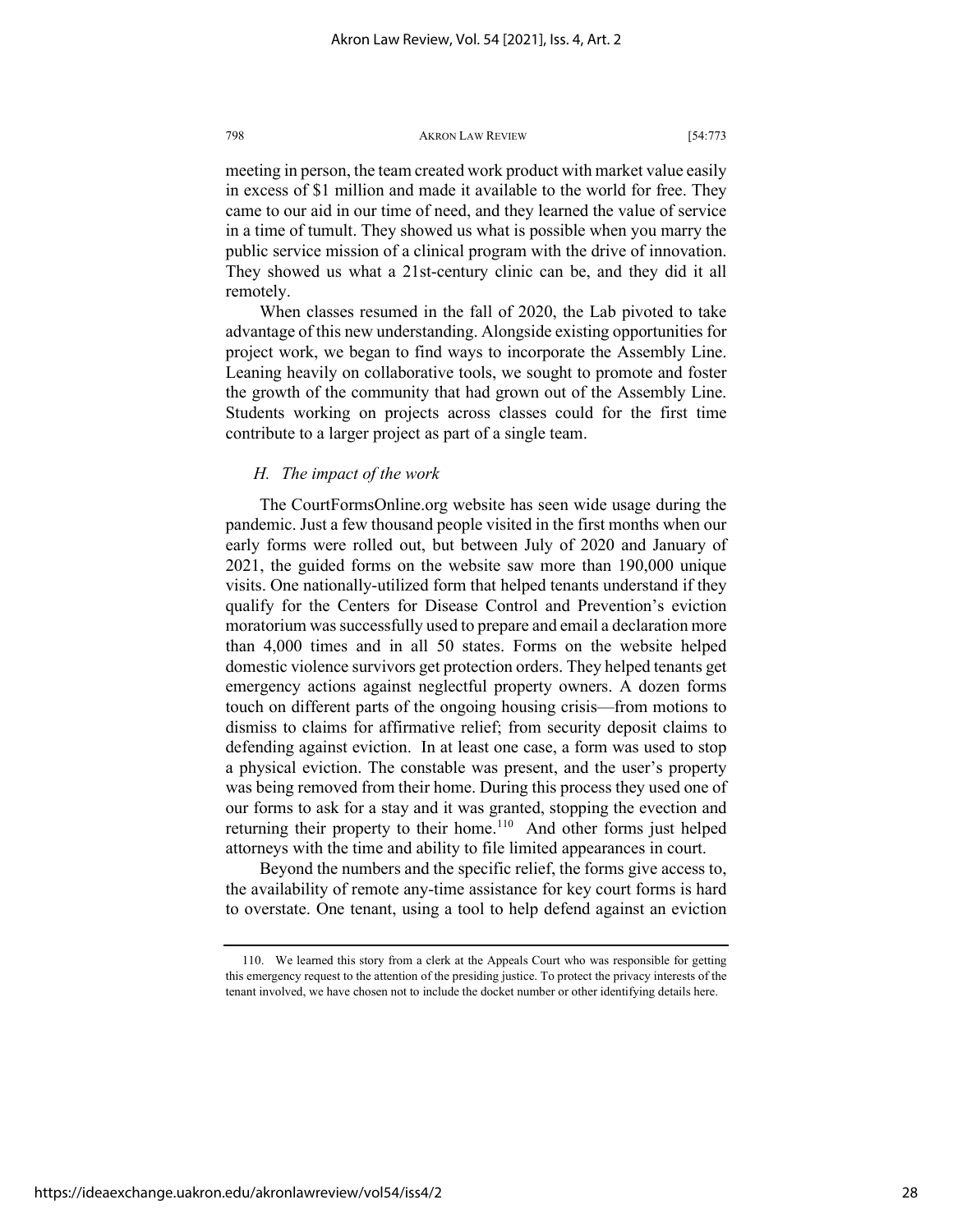action, submitted an intake to legal aid at 12:30 a.m. No legal aid office or telephone hotline is available at 12:30 a.m. Pandemic relief is important. These needs will continue after the pandemic has ended and existed before the beginning of the pandemic.

Long-term sustainability is an important goal for the Lab. Massachusetts Law Reform Institute, which maintains the state-wide Massachusetts legal information website, was among our most important partners, working to help author and link to our forms. When we chose forms to automate beyond the initial emergency forms identified by the court, we worked closely with MLRI to select forms solving problems that were among the most visited pages on the legal information website and that fit into their long-term mission.<sup>[111](#page-29-0)</sup> The work that we did to embed this work into our course and lab work was also part of our sustainability plan. A legal tool requires regular updates to accurately reflect the law, and we believe the process behind this maintenance has pedagogical value for our students.

The pandemic was an accelerant for our work and our success. It provided access to a large pool of committed volunteers and a court that recognized the need for urgent action. When projects like this require accessing new funding or convincing a skeptical court, success may not be as rapid. The challenge of waiting for an at times slow-moving court led us to work on projects that could be successful without the court's cooperation and to identify community groups independent of the court that would both adopt and champion our tools. We believe that success can come for a project with even limited resources by leveraging both the tools that Suffolk built and learning from the lessons we gained through hard practice.

## <span id="page-29-2"></span>IV. A VISION FOR AN OPEN-SOURCE OPEN-STANDARDS FORMS **ECOSYSTEM**

If the successes of the Document Assembly Line project were to spread, what would that success look like? What would help it succeed? The last 40 years have been full of predictions for the transformation of the legal industry through the adoption of technology. Pilot projects have succeeded without yet causing widespread lasting change.<sup>[112](#page-29-1)</sup> In this section, we describe a vision for an open-source forms ecosystem.

<sup>111</sup>*. See* Massachusetts Legal Help, https://masslegalhelp.org [https://perma.cc/U3DB-CFL6].

<span id="page-29-1"></span><span id="page-29-0"></span><sup>112.</sup> We discuss some successful projects earlier in this paper *supra* not[e 11.](#page-4-2) *See also* Klempner, *supra* note 11. The individual successes do not vitiate our point that there still exists a vast mountain of court processes that can only be completed by completing a form on paper.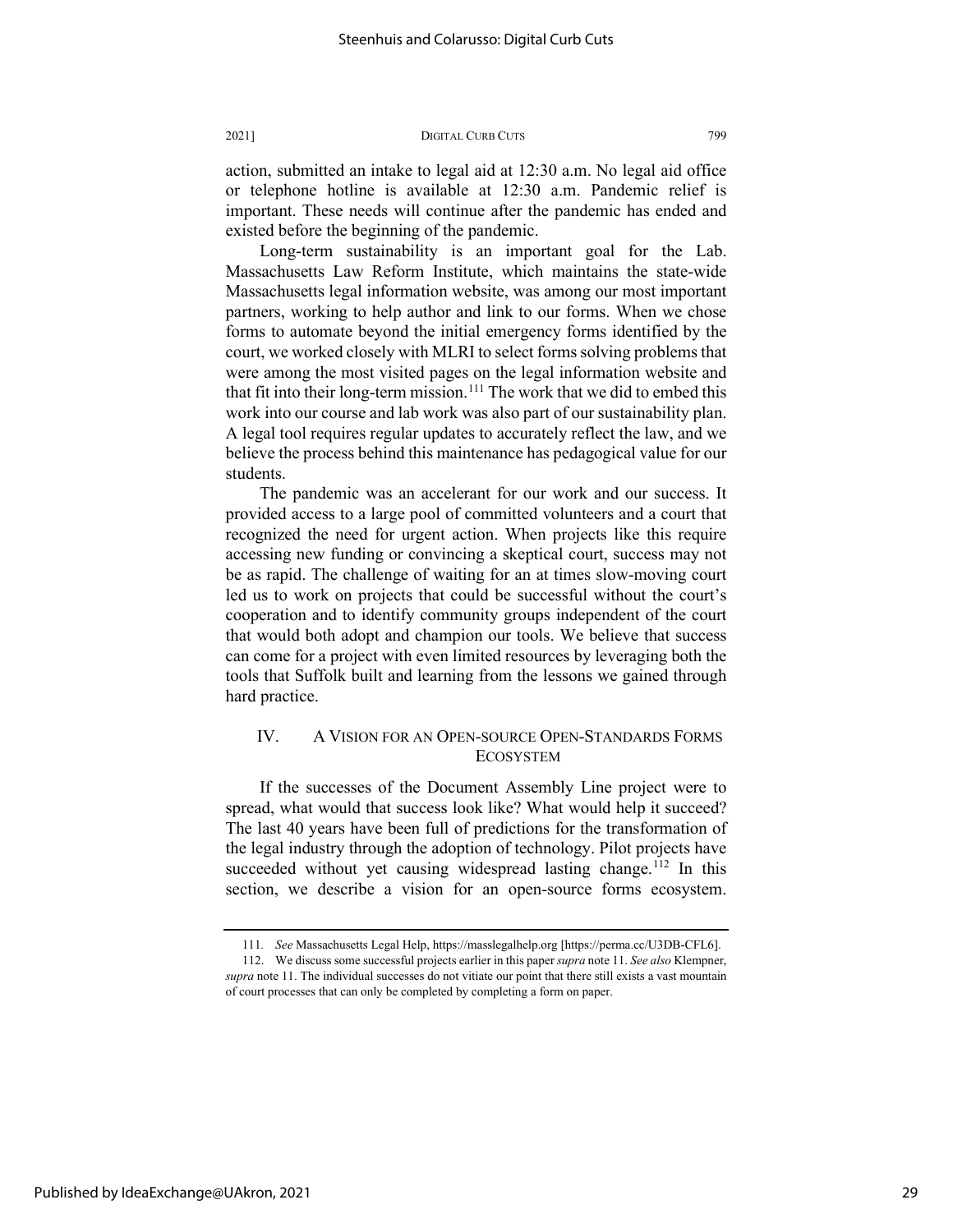Specifically, we propose three key lessons of the Document Assembly Line project that can be replicated and expanded to increase access to justice:

- 1. The adoption of open source, or at least permissive open-source style, remixing of both code and common shared elements.<sup>113</sup>
- 2. The use of standardized work processes, including assembly-line style development.
- 3. The widespread adoption of open standards, including those for electronic filing or email delivery.

These three suggestions are both modest and radical. Modest because not only do these suggestions save time, but they are free to implement. Radical because a model based on shared code has been out of reach for the last 20 years even as individual form projects have been quite successful.<sup>114</sup> We have seen these lessons applied to the private sector and to an extent in the civic tech movement. Now we need to extend those lessons to how we address the access to justice problem.

An organization that wants to adopt our recommendations need not start from scratch. As with a franchise, interested "partners" may adopt our core technologies and operating procedures, allowing them to learn from our work and pick up where we left off in another jurisdiction. Unlike a franchise, however, our work is available for free and comes with an unrestrictive license to modify and adapt it.

<span id="page-30-1"></span><span id="page-30-0"></span><sup>113.</sup> The Creative Commons license under which the XKCD web comic is licensed is an example of such permissive sharing. It is also what allowed us to make use of multiple XKCD comics below. *See* XKCD, https://xkcd.com/license.html [https://perma.cc/5FCN-S7MH].

<sup>114</sup>*. See supra* not[e 112.](#page-29-2)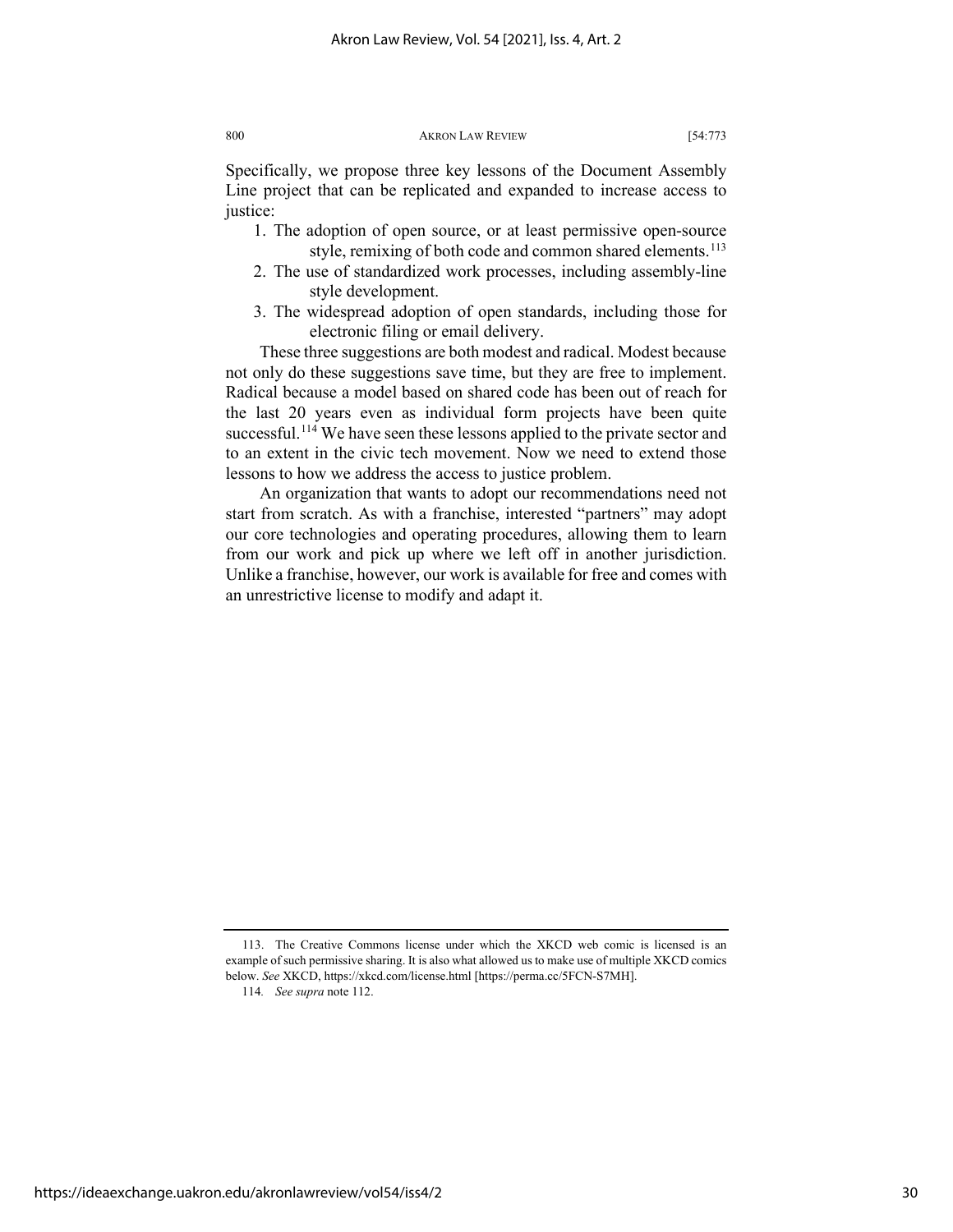

*A. How standards are born*



*Figure 1: XKCD #927, Copyright 2021 Randall Munroe (Available online at https://xkcd.com/927/ [https://perma.cc/N7DT-WE7E]).*

Standards and conventions facilitate communication. <sup>[115](#page-31-0)</sup> There are many paths to standards. Some standards are created by official entities, which may include committees, such as the International Standards Organization  $(ISO)^{116}$  $(ISO)^{116}$  $(ISO)^{116}$  or governments. Others are created by fiat: they become standards because a dominant market player has adopted them and other participants in the market wish to maintain compatibility with the market leader. Rarely, standards are developed without a committee and a single market leader.

Unless they are mandated by a government entity with the power of force, standards gain adoption when they are sufficiently useful. Often, they are useful only when they are widely adopted.

The Document Assembly Line project lacks the force of either an official committee or a government agency. Yet we believe that our project's demonstrated value and the free tools that we are building can lead to a successful replication. Two jurisdictions are working directly with Suffolk to replicate our work: Louisiana and Illinois. As part of our onboarding of those two jurisdictions, Suffolk hosted an open four-week "bootcamp" in February of 2021 that drew more than 50 developers from around the world. These developers represent legal aid programs, private developers, and nonprofits across the United States and three continents.

<sup>115.</sup> Colarusso and Rickard, *supra* note 14 at 390–92.

<sup>116.</sup> International Organization For Standardization, International Standards Organization, *ISO* 

<span id="page-31-1"></span><span id="page-31-0"></span>*<sup>-</sup> About us*, ISO (2021), https://www.iso.org/about-us.html [https://perma.cc/WK26-8XX7].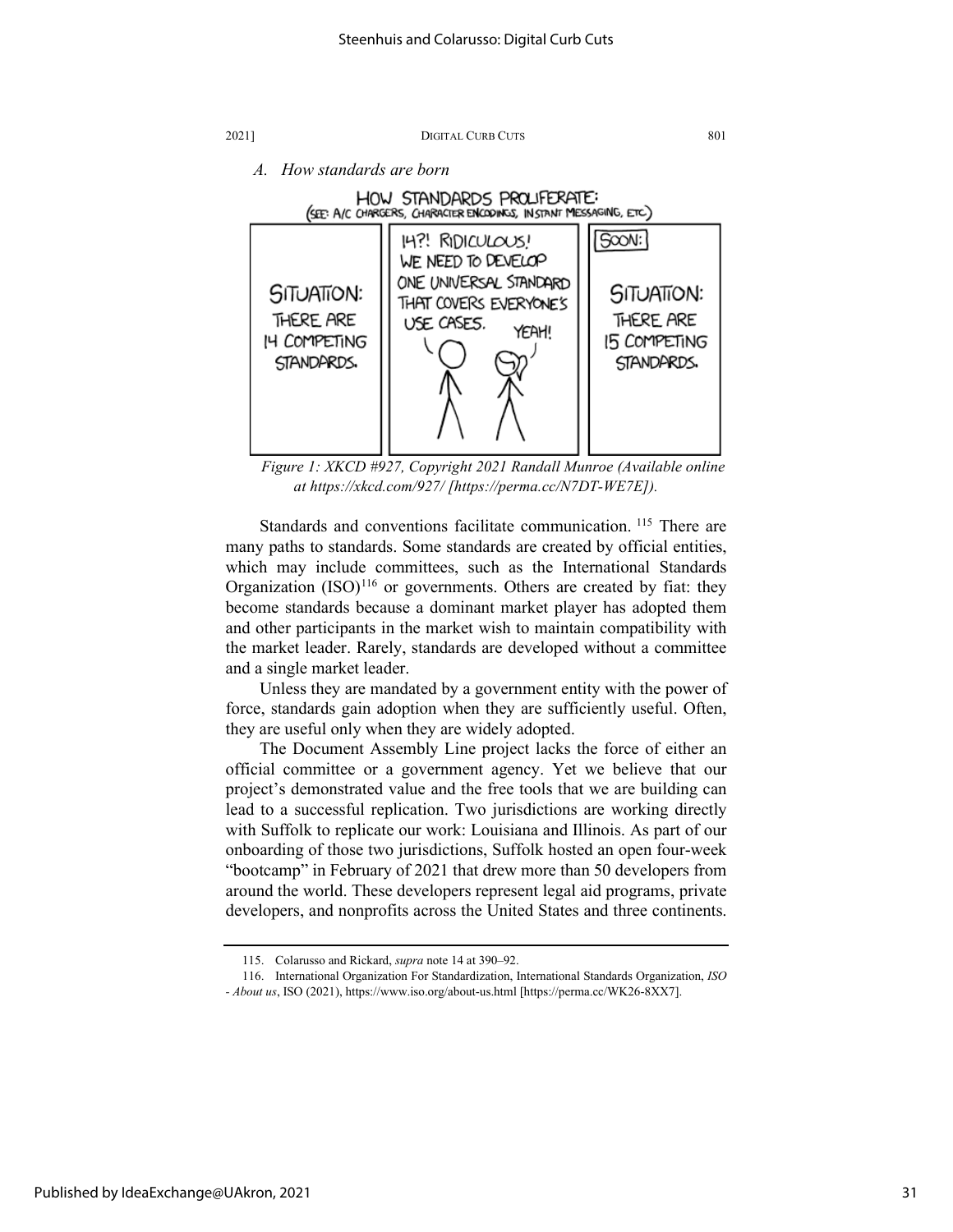The project offered training in the tools that we built and the processes that we used to launch the Assembly Line. We hope that this is just the beginning.



*B. On the shoulders of giants*

*Figure 2: XKCD #353, Copyright 2021 Randall Munroe (Available online at [https://xkcd.com/353/\)](https://xkcd.com/353/).*

In Figure 2 above, Cueball's excitement at the world of possibilities created by Python's open-source libraries is palpable. We confess having the same excitement when exposed to the Docassemble platform after having programmed in HotDocs and other graphical tools. Each completed Python library becomes like a Lego building block that you can use to build a bigger project. To benefit from its power, you can just add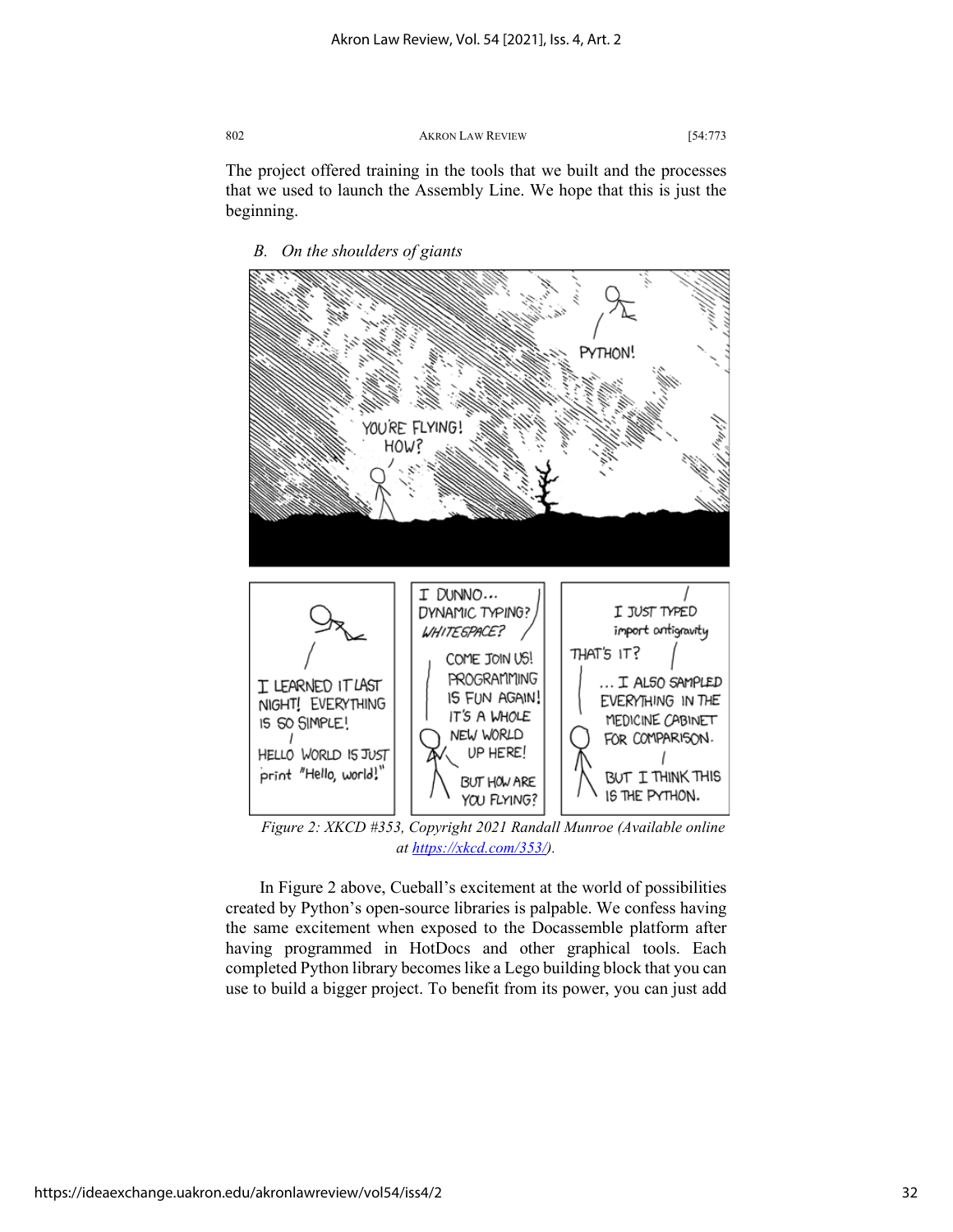it to your project. You do not need to know how to inject plastic to make a perfect little block. In some ways, open-source<sup>[117](#page-33-0)</sup> coding is also like the common law.[118](#page-33-1) Once the precedent is set, we can instead work on addressing just the novel aspects of whatever we are building.

Open source is about both give and take. Borrow open-source libraries, and the norm is that you contribute some of your work back to the collective commons. This makes open source an amazing tool for accelerating development. The more developers who use an open-source tool, the better it can become with less work by each individual contributor. Among the best-known open-source projects in the world, Linux, the operating system with the most users worldwide,  $19$  is contributed to by a wide range of authors, from hobbyists scratching a personal itch to Fortune 500 companies.

The open-source culture is not only about sharing code.<sup>[120](#page-33-3)</sup> A vision for an open-source forms ecosystem could also share things like prewritten translated, 6th-grade reading level questions to cover the basics, such as the litigant's name and addresses; the variable name schema, which controls both how information is collected, and the internal names assigned to data that the app collects; and conventions like the structure and order of questions. The same economies of scale that helped the Assembly Line project succeed in rapid automation within one organization could spread across the entire ecosystem.

Another way that the sharing of ideas can help is in developing a common look and feel for interactive legal applications. The wider website and app space are both seeing an explosion of different visual metaphors, particularly when compared to the relative sameness of desktop applications in the 1990s and early 2000s. This wide variety,

<span id="page-33-0"></span><sup>117.</sup> Eric S. Raymond is the author of the best-known text explaining the open source movement. *See* ERIC S. RAYMOND, THE CATHEDRAL & THE BAZAAR: MUSINGS ON LINUX AND OPEN SOURCE BY AN ACCIDENTAL REVOLUTIONARY (2001).

<span id="page-33-1"></span><sup>118.</sup> Toby Grytafey has compellingly made this connection, most recently at Docacon 2019. *See* Toby Grytafey, *Speaking the Same Language* (Jun. 25, 2019), https://www.youtube.com/watch?v=Ism2qR3e9Yc [https://perma.cc/K6F7-WCB3].

<span id="page-33-2"></span><sup>119.</sup> Shahron Williams van Rooij, *Adopting Open-Source Software Applications in U.S. Higher Education: A Cross-Disciplinary Review of the Literature*, 79 REVIEW OF EDUCATIONAL RESEARCH 682–701, 685 (2009).

<span id="page-33-3"></span><sup>120.</sup> It is worth noting that we are hardly unique in advocating the power of building an open source ecosystem to accelerate software development, especially in an academic or non-profit context. See, e.g., Katie Malone & Rich Wolski, *Doing Data Science on the Shoulders of Giants: The Value of Open Source Software for the Data Science Community*, HARVARD DATA SCIENCE REVIEW (2020), https://hdsr.mitpress.mit.edu/pub/xsrt4zs2 [https://perma.cc/PBW9-RLDW]. In higher education*, see*  van Rooij, *supra* note 119.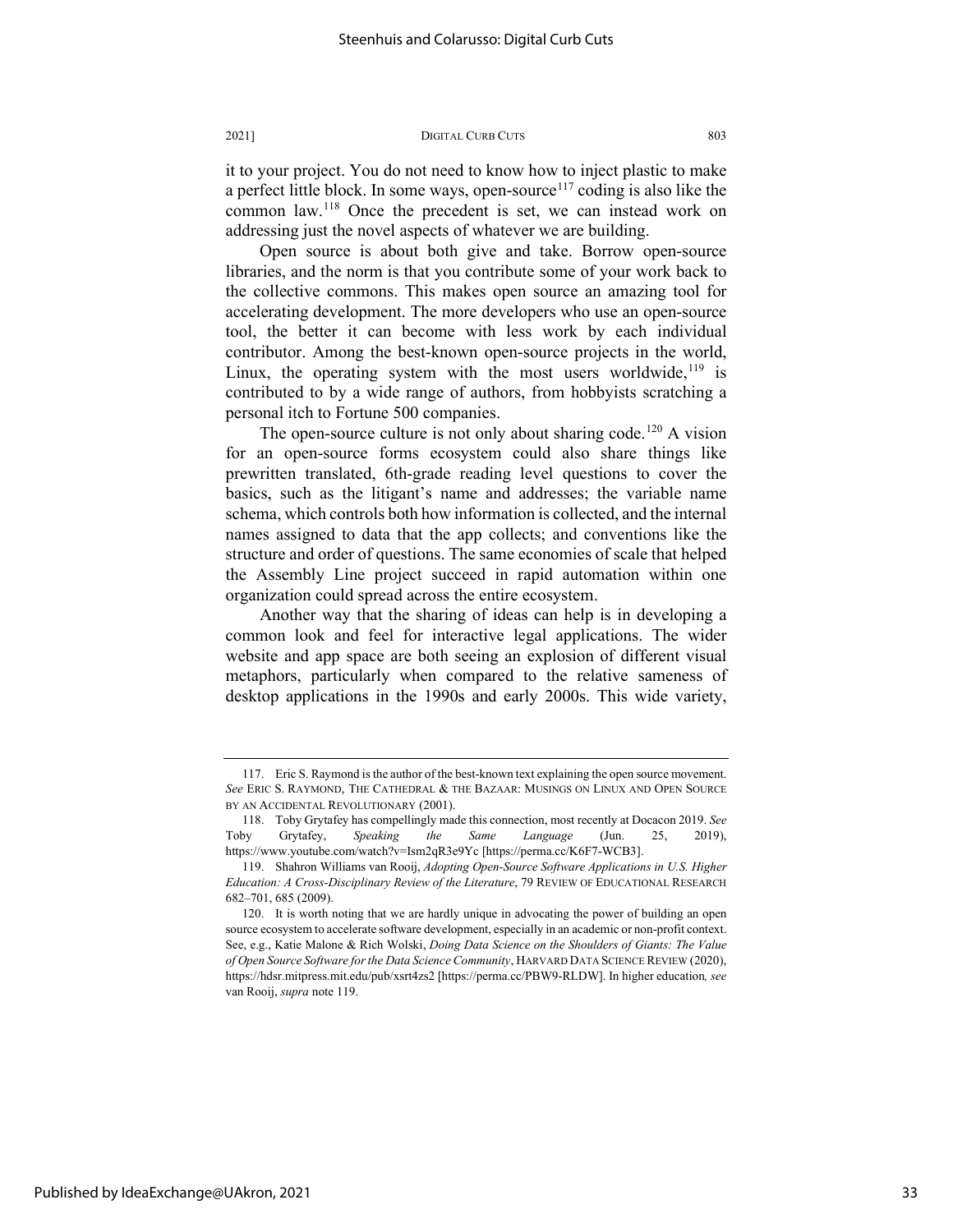while visually exciting, is not helpful for people forced to use multiple platforms that each have their own look and feel.<sup>[121](#page-34-0)</sup>

While question-driven apps that assemble forms are not new, litigants, especially in the target population for access to justice initiatives, will benefit when they can see a common set of conventions across the many independent interviews they may need to use. These conventions might include a common visual language and structure, like the placement of opening screens, menus, labels for buttons, terms of use, and conventions for downloading and sending completed documents electronically. The New York State Bar Association has started to develop a list of standards for these tools, which they call Best Practice Guidelines.<sup>[122](#page-34-1)</sup>

A mutually beneficial open-source forms ecosystem does not need to be proscriptive. Sharing of variables, structure, and pre-written questions, so long as they save developers time and are useful, will naturally help tame the wild landscape of interactive legal apps. This is especially true when the examples that gain popularity have been vetted by usability experts and end-user testing. Developers will benefit from reduced cost and time, and litigants will benefit from reduced cognitive load while switching from one platform to another. While the individual terms might be debated, this common visual language will help litigants be able to use and understand each new app more quickly.

We do not claim to be proposing something entirely new here. The Innovations in Technology Conference, for example, is one way that the access to justice community already convenes annually to share best practices and talk about projects, and their support has been instrumental to the success of existing tools such as A2J Author.<sup>[123](#page-34-2)</sup> Another place for informal collaboration is the Legal Services National Technology Assistance Project (LSNTAP) email list.<sup>[124](#page-34-3)</sup> Rather, we propose that allowing authors to directly share code and model questions may be a catalyst to turn informal idea-sharing into replication.

https://ideaexchange.uakron.edu/akronlawreview/vol54/iss4/2

<span id="page-34-0"></span><sup>121.</sup> RAYMONDE GUINDON, COGNITIVE SCIENCE AND ITS APPLICATIONS FOR HUMAN-COMPUTER INTERACTION 59 (2013).

<span id="page-34-1"></span><sup>122.</sup> American Bar Association, *ABA Best Practice Guidelines for Online Legal Document Providers*, https://www.americanbar.org/content/dam/aba/images/news/2019/08/am-hodresolutions/10a.pdf [https://perma.cc/Y3L3-CXD2].

<sup>123.</sup> See Staudt, *supra* note 1.

<span id="page-34-3"></span><span id="page-34-2"></span><sup>124.</sup> The LSNTAP mailing list is a place for largely informal information sharing and question and answer gathering, funded by the Legal Services Corporation.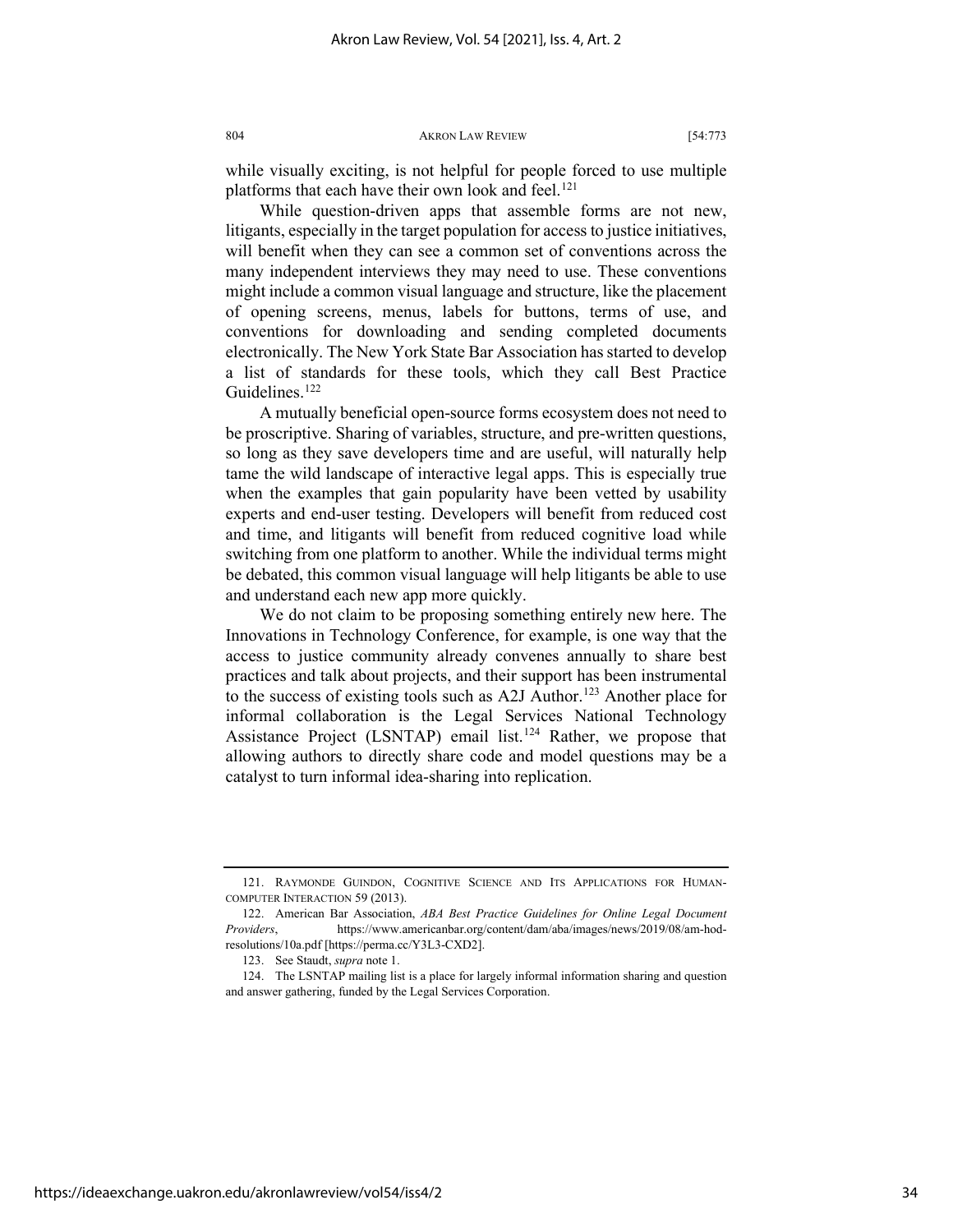

*Figure 3: XKCD #1658, Copyright 2021 Randall Munroe (Available online at https://xkcd.com/1658/ [https://perma.cc/9P9F-F7MD).*

In late 2013, the Department of Health and Human Services launched an online insurance exchange—HealthCare.gov. The launch and name of the site quickly became synonymous with government failure and technical incompetence, the focus of public ridicule and late-night comedy routines.<sup>[125](#page-35-0)</sup> Despite millions of visits to the site, only six people were able to register for insurance on its first day.<sup>[126](#page-35-1)</sup> This spurred the Government Accountability Office to launch several reviews along with the creation of scholarly postmortems and case studies.<sup>[127](#page-35-2)</sup> Yet for those familiar with the successful effort to fix the site, HealthCare.gov now represents a success story, an example of how government can do tech well.<sup>[128](#page-35-3)</sup> The effort also holds a central place in the history of forwardlooking government tech shops such as the US Digital Service and 18F.<sup>129</sup>

<span id="page-35-4"></span><span id="page-35-3"></span>129. Meyer Robenson, *The Secret Startup That Saved the Worst Website in America*, THE ATLANTIC (Jul. 9, 2015), https://www.theatlantic.com/technology/archive/2015/07/the-secret-

<span id="page-35-0"></span><sup>125</sup>*. See* Leonidas Anthopoulos, Christopher G. Reddick, Irene Giannakidou, & Nikolaos Mavridis, *Why e-Government Projects Fail? An Analysis of the Healthcare.gov Website*, 33 GOVERNMENT INFORMATION QUARTERLY 161–173 (2016). *See also* Saturday Night Live, *Obamacare Website Tips* (2013), https://www.youtube.com/watch?v=\_rzQeDOGDxI [https://perma.cc/RV9Y-U7DQ].

<span id="page-35-1"></span><sup>126.</sup> Adrianne Jeffries, *After Healthcare.gov, Can the Government Make its Technology Suck Less?*, THE VERGE (2014), https://www.theverge.com/2014/4/2/5573594/are-we-serious-aboutmaking-government-tech-suck-less [https://perma.cc/U7GX-K9DF].

<span id="page-35-2"></span><sup>127</sup>*. See e.g.*, U. S. Government Accountability Office, *Healthcare.gov: Ineffective Planning and Oversight Practices Underscore the Need for Improved Contract Management* (2014), https://www.gao.gov/products/GAO-14-694 [https://perma.cc/E95U-3FTK]. *See also* 125 *and* Janis L Gogan, Elizabeth J Davidson & Jeffrey Proudfoot, *The HealthCare.gov project*, 6 J. INFO. TECH. TEACHING CASES 99–110 (2016).

<sup>128.</sup> Jeffries, *supra* note 120.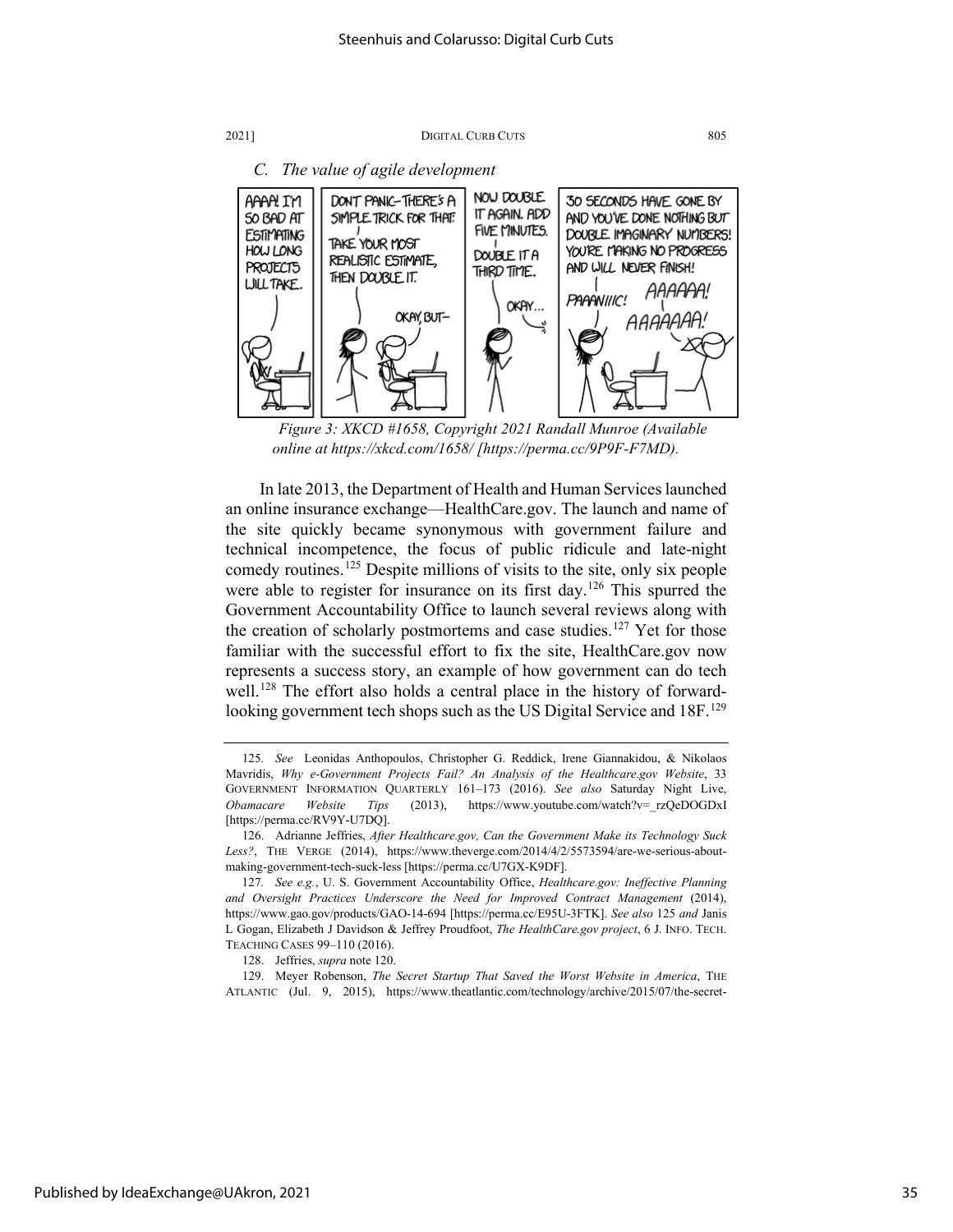There were several reasons for the site's initial failure, many of them relating to project management. A non-exhaustive list is suggested by Anthopoulos, et al., including:

(1) Unrealistic requirements—the website was extremely complex, one of the most complex ever created by the federal government; (2) Technical complexity: there were 55 contractors, 36 states, and 300 private insurers with over 4000 plans; (3) Lack of management leadership: there was difficulty with keeping the project on track, not effective leadership from HHS Secretary Sebelius and staff within [Centers for Medicare and Medicaid Services]; and (4) Inadequate testing: with reports noting that the website was only tested two weeks before the launch, when it needed much more thorough testing.<sup>[130](#page-36-0)</sup>

The launch was so bad that post launch the President was weighing whether to scrap the project and start over.<sup>[131](#page-36-1)</sup> Yet, in roughly two months, an ad hoc team of engineers and fixers, many from outside of government, turned the site around, not only creating a site that worked, but one that was continually improving.<sup>[132](#page-36-2)</sup> Much has been written about the subsequent cultural transfer from Silicon Valley to Washington sparked by this intervention,<sup>[133](#page-36-3)</sup> but at the core of this new tech ethos was a commitment to agile project management and user-centered design.<sup>[134](#page-36-4)</sup>

To understand the benefits of agile management methods, it is helpful to contrast them to the historical alternative: the *waterfall* method.<sup>[135](#page-36-5)</sup> In the waterfall method, a project manager or client creates a set of milestones or phases which a contractor must complete before advancing to the next phase.<sup>[136](#page-36-6)</sup> Payment is provided in installments linked to each completed milestone.<sup>[137](#page-36-7)</sup> But each milestone rarely looks like a completed product. When pictured as a set of descending steps with progress flowing from the top down, this arrangement evokes a waterfall.

startup-saved-healthcare-gov-the-worst-website-in-america/397784/ [https://perma.cc/2HXW-NMS3].

<sup>130.</sup> Anthopoulos et al., *supra* note 125 at 166.

<span id="page-36-1"></span><span id="page-36-0"></span><sup>131.</sup> Steven Brill, *Obama's Trauma Team*, TIME, https://time.com/10228/obamas-trauma-team/ [https://perma.cc/MJJ8-YWUC].

<sup>132.</sup> *Id.*

<span id="page-36-3"></span><span id="page-36-2"></span><sup>133.</sup> Jack Moore, *Invasion of the Innovators*, GOVERNMENT EXECUTIVE (2015), https://www.govexec.com/feature/invasion-innovators/ [https://perma.cc/A73A-35KJ]..

<span id="page-36-5"></span><span id="page-36-4"></span><sup>134.</sup> Ines Mergel, *Agile Innovation Management in Government: A Research Agenda*, 33 GOVERNMENT INFORMATION QUARTERLY 516–23 (2016).

<sup>135.</sup> Andrei et al., *supra* note 90 at 126.

<sup>136</sup>*. Id.*

<span id="page-36-7"></span><span id="page-36-6"></span><sup>137.</sup> Lindsay Young, *18F: Digital Service Delivery: Using Agile and DevOps to Get Better Results Than a Change Control Board* (2021), https://18f.gsa.gov/2021/03/02/using-agile-anddevops-to-get-better-results-than-a-change-control-board/ [https://perma.cc/MV38-CBPD].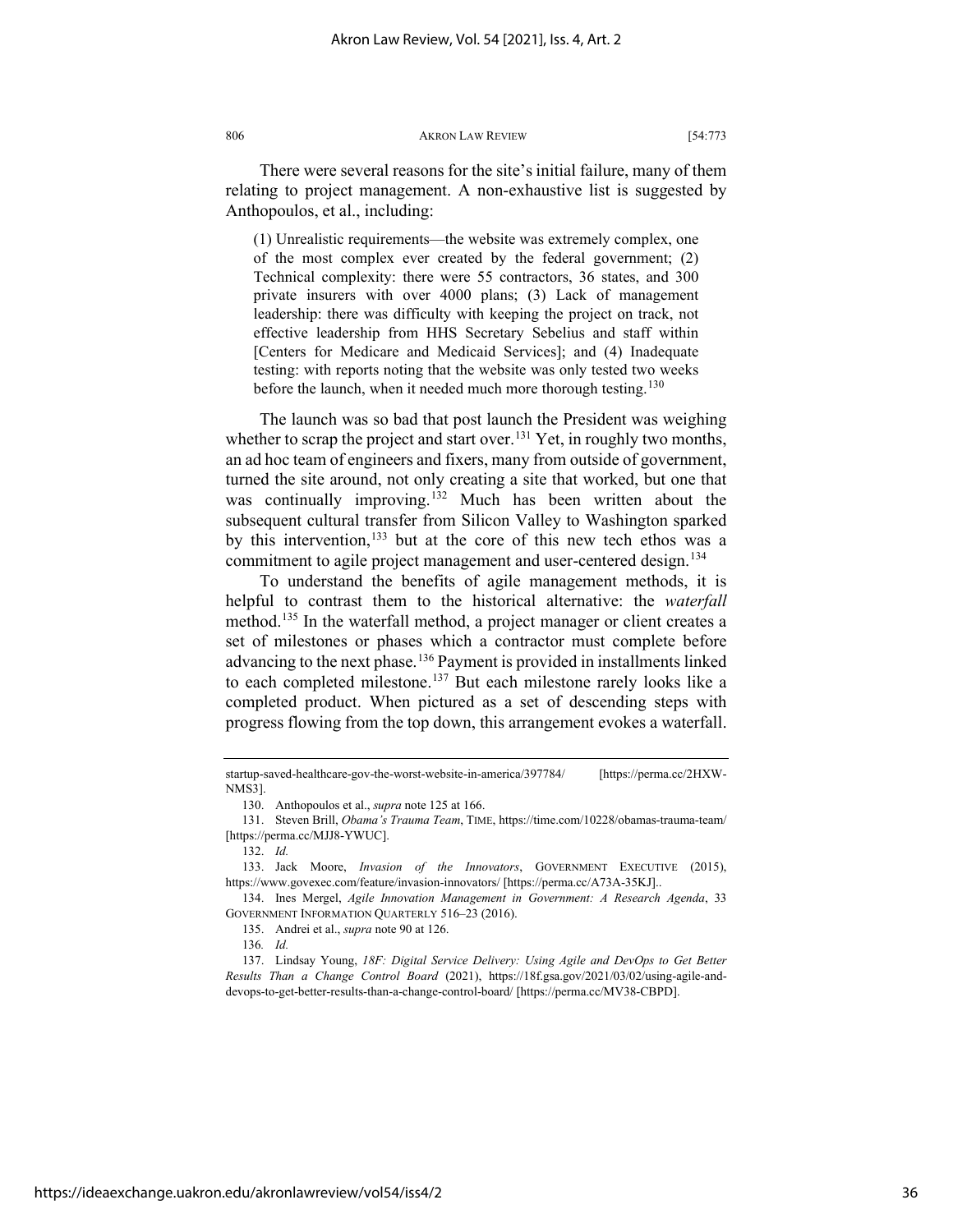Unfortunately, the waterfall method requires an agency or client to accurately predict each step for a project's completion before work has begun. Because software projects can be duplicated for free, most socalled software engineering solves a new problem each time. For this reason, it is much harder to predict the scope of a software project than the construction of a building or a bridge. Couple this with the fact that such projects often limit user exposure to the software until the project's completion, and you have a recipe for disaster. If experience is an indicator, such an approach leaves much to be desired. Consider US Digital Services co-founder Haley van Dyck's observation in 2016 that 40% of federal government IT projects were never completed and 95% were over budget and behind schedule.<sup>[138](#page-37-0)</sup>

Agile approaches present an alternative method for managing complexity. Instead of relying on precise predictions of the distant future and commitment to preplanned milestones and a final project that succeeds or fails on delivery, they structure work around short iterative sprints that aim to produce incremental output for clients. Each sprint produces a work product that can be tested and evaluated by an end-user. At the end of each sprint, the user provides feedback, and planning for the next sprint can proceed with knowledge of what is and is not working. Central to this approach is the centering of client satisfaction, "through early and continuous delivery of valuable software."<sup>[139](#page-37-1)</sup> This places the user at the center of the design process, requiring developers to understand their clients and their needs.

In the wake of the failure and the subsequent success of HealthCare.gov, the US Digital Service was established with one of the site's fixers at the helm.<sup>[140](#page-37-2)</sup> Aimed at formalizing the approaches that helped save HealthCare.gov, the US Digital Services articulated these in two foundational documents: The Digital Services Playbook<sup>[141](#page-37-3)</sup> and The TechFAR Handbook.<sup>[142](#page-37-4)</sup> Respectively, they lay out a set of model methods such as "Build the service using agile and iterative practices," and how

<span id="page-37-4"></span><span id="page-37-3"></span>142. U.S. Digital Service, *The TechFAR Handbook*, https://techfarhub.cio.gov/handbook/ [https://perma.cc/7CD9-5MCN].

<span id="page-37-0"></span><sup>138.</sup> Kate Torgovnick, *What Happens When You Disrupt the White House: Haley Van Dyck at TED2016*, TED BLOG (Feb. 16, 2016, 12:05 PM), https://blog.ted.com/what-happens-when-youdisrupt-the-white-house-haley-van-dyck-speaks-at-ted2016/ [https://perma.cc/CXG3-8MPL].

<span id="page-37-1"></span><sup>139.</sup> *Principles Behind the Agile Manifesto*, AGILE SOFTWARE, https://agilemanifesto.org/principles.html [https://perma.cc/7TXD-ZZ4G].

<span id="page-37-2"></span><sup>140.</sup> Nancy Scola, *White House Launches 'U.S. Digital Service,' with HealthCare.gov Fixer at the Helm*, WASHINGTON POST (Aug. 11, 2014, 1:33 PM), https://www.washingtonpost .com/news/the-switch/wp/2014/08/11/white-house-launches-u-s-digital-service-with-healthcaregov-fixer-at-the-helm/ [https://perma.cc/F7A6-4KTH].

<sup>141.</sup> U.S. Digital Service, *supra* note 94.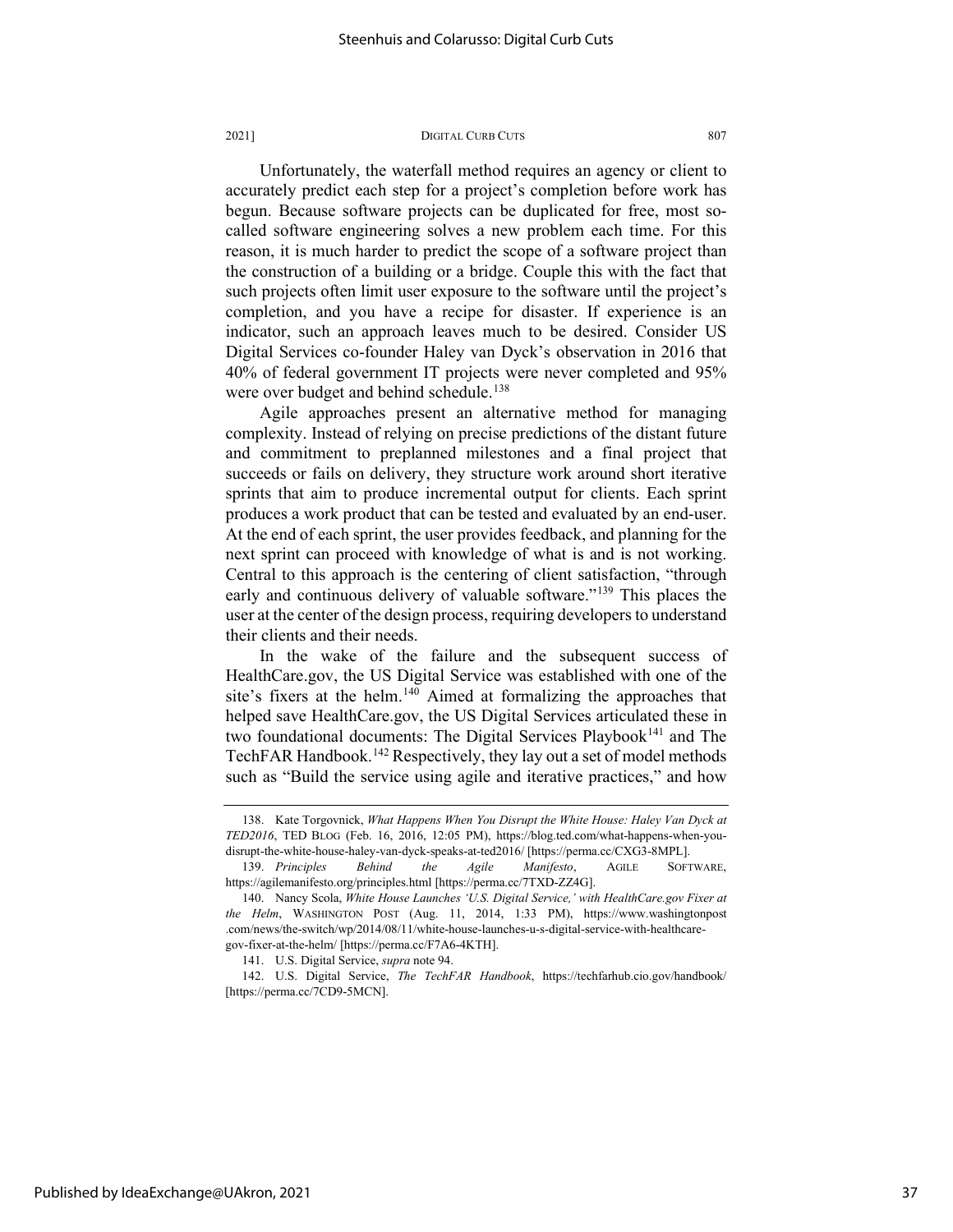federal agencies can navigate the Federal Acquisition Regulation (FAR) to implement these methods. It is important to note the pairing of a document on best practices with a guide for implementation within the framework of procurement. It can be tempting to see failures such as the launch of HealthCare.gov or, more recently, poorly performing sites for scheduling COVID vaccination as illustrative of incompetence without fully recognizing the challenges faced by such projects, including the need to operate within existing organizational constraints—such as procurement. Failure to see this context and the role of structural constraints can lead to the impression that problems are easier to solve than reality would allow.<sup>143</sup> It is worth noting that many of those who worked on the HealthCare.gov rescue pulled fifteen-hour workdays and experienced mental and physical health effects as a result.<sup>[144](#page-38-1)</sup> There are no shortcuts, and it always takes a team effort.

As the name suggests, the promise of the Agile method is its ability to help development teams adapt to complex and constantly changing environments. Our experience with the Assembly Line, the ultimate success of HealthCare.gov, and the codification of these principles within The Digital Services Playbook presents a compelling roadmap for its adoption as a step towards a more vibrant forms ecosystem.

<span id="page-38-0"></span><sup>143.</sup> Though they bear a resemblance to the story of software engineers swooping in to save HealthCare.gov, narratives that elevate individual actors and simple solutions risk minimizing this broader context*. See* Sharon Otterman, *N.Y.'s Vaccine Websites Weren't Working. He Built a New One for \$50.*, THE NEW YORK TIMES (Feb. 9, 2021), https://www.nytimes.com/2021/02/09/nyregion/vaccine-website-appointment-nyc.html [https://perma.cc/T4BC-R9YE]. *See also* Dan Hon, *The \$50 Vaccine Website We Don't Need*, NEW AMERICA (Feb. 10, 2021), http://newamerica.org/pit/blog/the-50-vaccine-website-we-dont-need/ [https://perma.cc/524E-YLR3]. Narratives that hold up "\$50" solutions differ from those trumpeting the eventual success of HealthCare.gov in that they often fail to consider or address the causes of system failure. As Cyd Harrell has noted in her advice to those seeking to enter the civic tech space, "But our job as a civic technologist isn't to be the hero of the stories we stumble into halfway through; it's to understand the people who have already been in place doing the work, and who want to use tech to make improvements." HARRELL, *supra* note 73 at 30.

<span id="page-38-1"></span><sup>144.</sup> HARRELL, *supra* note 73 at 138.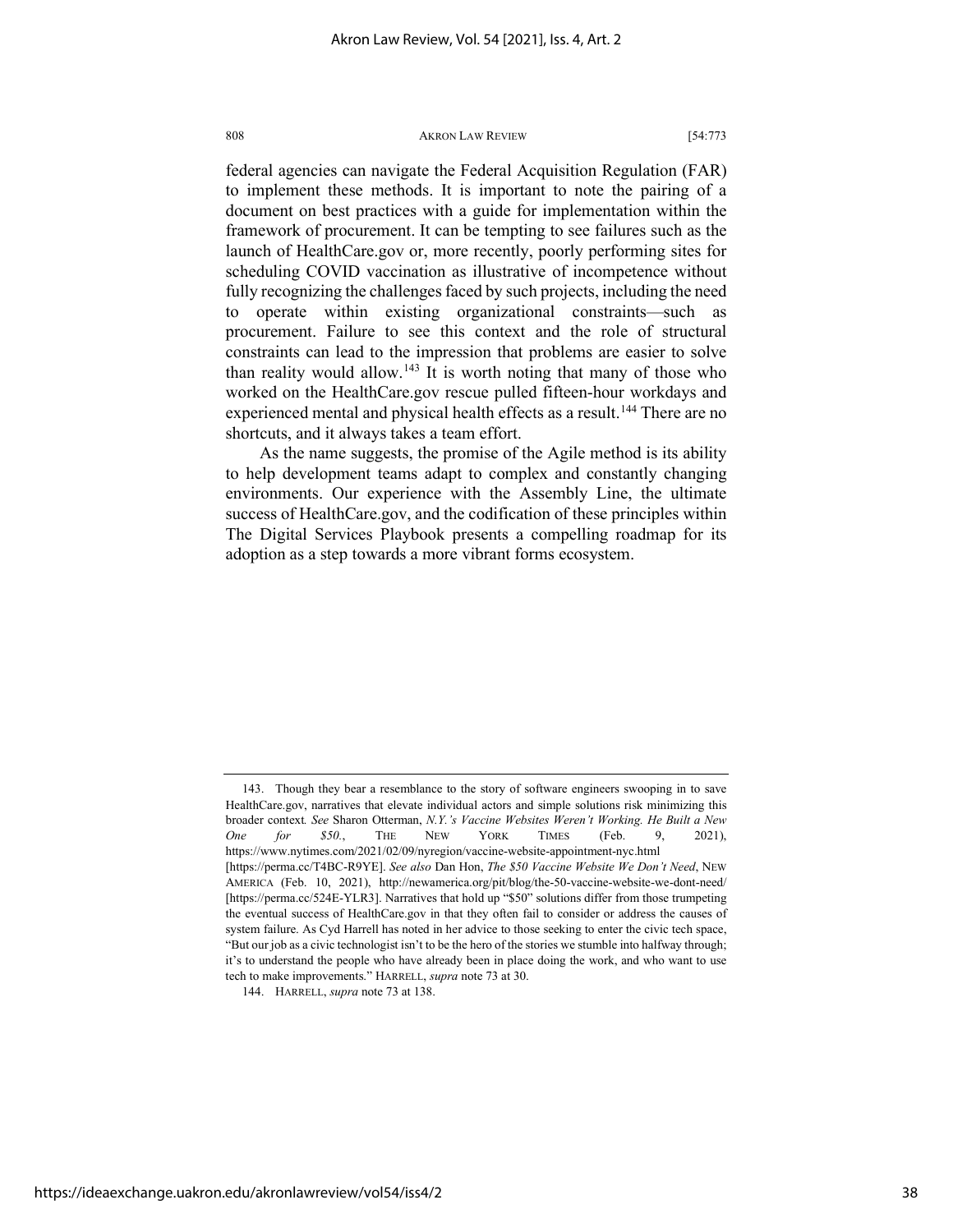

*D. How e-filing standards could change the world*

*Figure 4: XKCD #974, Copyright 2021 Randall Munroe (Available online at [https://xkcd.com/974/\)](https://xkcd.com/974/).*

Key to the success of an open-source forms ecosystem is the ability for litigants to deliver their work directly, from within the interface of an interactive legal application. Each additional step beyond completing the form itself will reduce the number of litigants able to access the court and defer access to justice. As discussed above in Section III.E, e-filing can be the bridge between the simple guided process of an interactive legal app and the intimidating and challenging-to-access world of the court.

Suffolk's approach to this problem is simple: we are building software that can connect an interactive legal app to a court's case management system and releasing it for free to the world.<sup>145</sup> Any entity, whether a legal aid program, court, or commercial vendor, can make use of our work without charge.

Our code will be part of the Assembly Line framework, which means a vendor who wants a complete solution can build an app rapidly with model questions and connect e-filing all in one place. A vendor who wants to use just the e-filing integration with an existing forms platform, such as A2J Author or LawHelpInteractive, can install the tool on their own server and connect to a court system with a simplified API.

The first version of our tool will address an existing standard: OASIS LegalXML ECF v4.<sup>[146](#page-39-1)</sup> The largest vendor that has adopted this standard is Tyler Technologies. We will also work with at least one court system that has built its own case management system and will use the ECF standard to accept digital filings. We hope that the free availability of this reference implementation for the most popular existing standard will help

<span id="page-39-1"></span><span id="page-39-0"></span><sup>145.</sup> Our work will be released under the same, permissive, MIT license that Docassemble uses. 146. OASIS, *Electronic Court Filing Version 4.01* (2013), http://docs.oasis-open.org/legalxmlcourtfiling/specs/ecf/v4.01/ecf-v4.01-spec/os/ecf-v4.01-spec-os.html [https://perma.cc/ZX74- VQUH].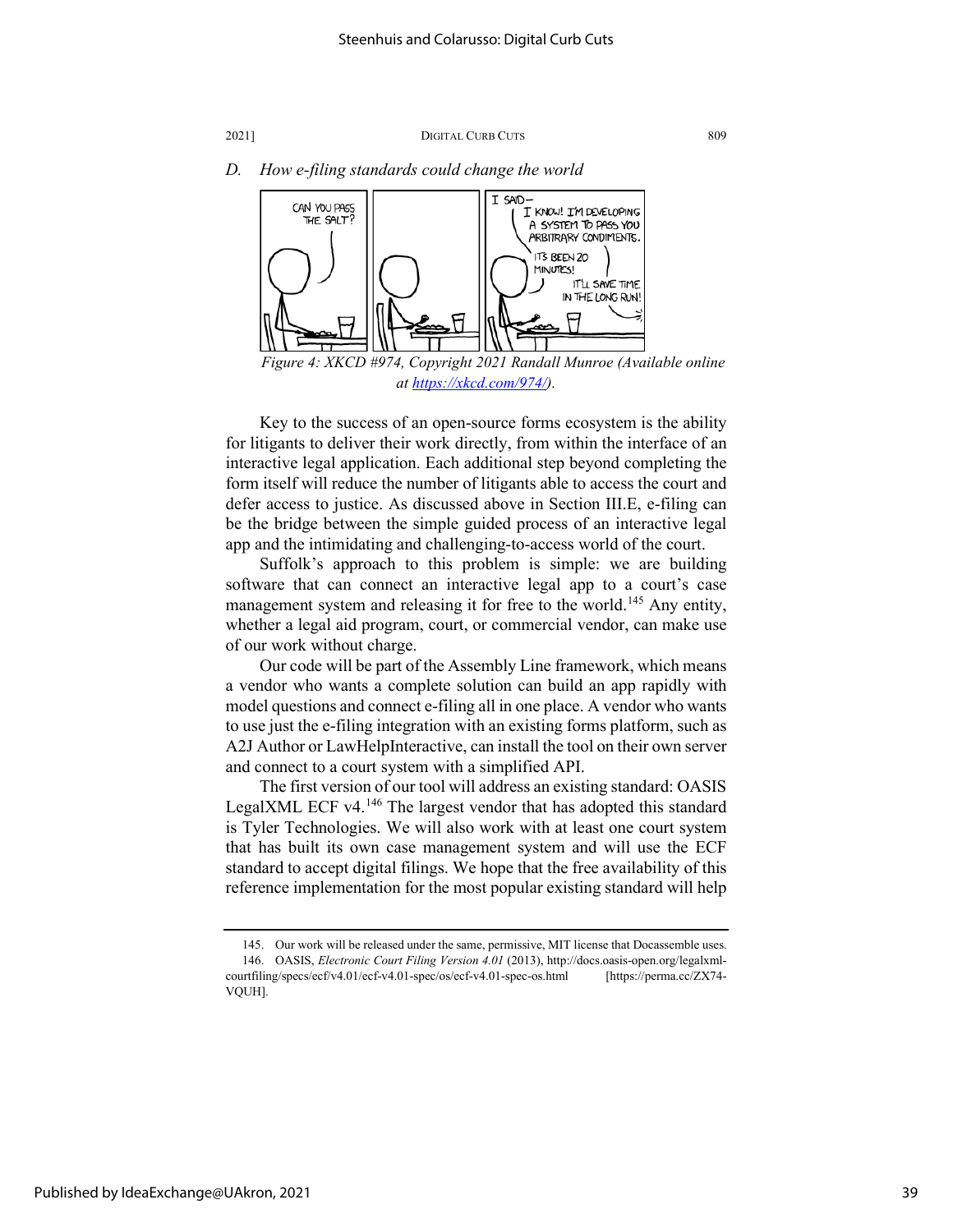more courts provide the ability for third parties to use e-filing and for more interactive legal app vendors to adopt this technology.

By releasing this software for free and providing documentation and free training, we hope to spur a new wave of legal app building. Courts around the country are now imposing mandatory e-filing.<sup>[147](#page-40-0)</sup> They recognize that e-filing can save clerks time, but e-filing without forms integration can impose an additional burden on litigants.

#### *E. The attorney's role in a world of legal software*



*Figure 5: XKCD #208, Copyright 2021 Randall Munroe (Available online at https://xkcd.com/208/ [https://perma.cc/L46A-R39J]).*

The involvement of attorneys as subject matter experts in the authoring of Assembly Line interviews demonstrates their value in the automated form production process. Not all attorneys will find themselves

<span id="page-40-0"></span><sup>147.</sup> Recent states to impose mandatory e-filing for at least some case types include Massachusetts, Illinois, and New Hampshire. Housing Court Standing Order 1-20, *supra* note 100; *E-Business for the Courts - Electronic Filing Initiatives*, https://www.illinoiscourts.gov/ Resources/8e1a09bb-b628-4279-9ff3-b917ffae2884/012216.pdf [https://perma.cc/LY84-T26T]; *New Hampshire Circuit Court - Electronic Filing Pilot Rules*, https://www.courts.state.nh.us/rules/dmcr/dmcr-sup-efile.htm [https://perma.cc/6LW8-WWXA].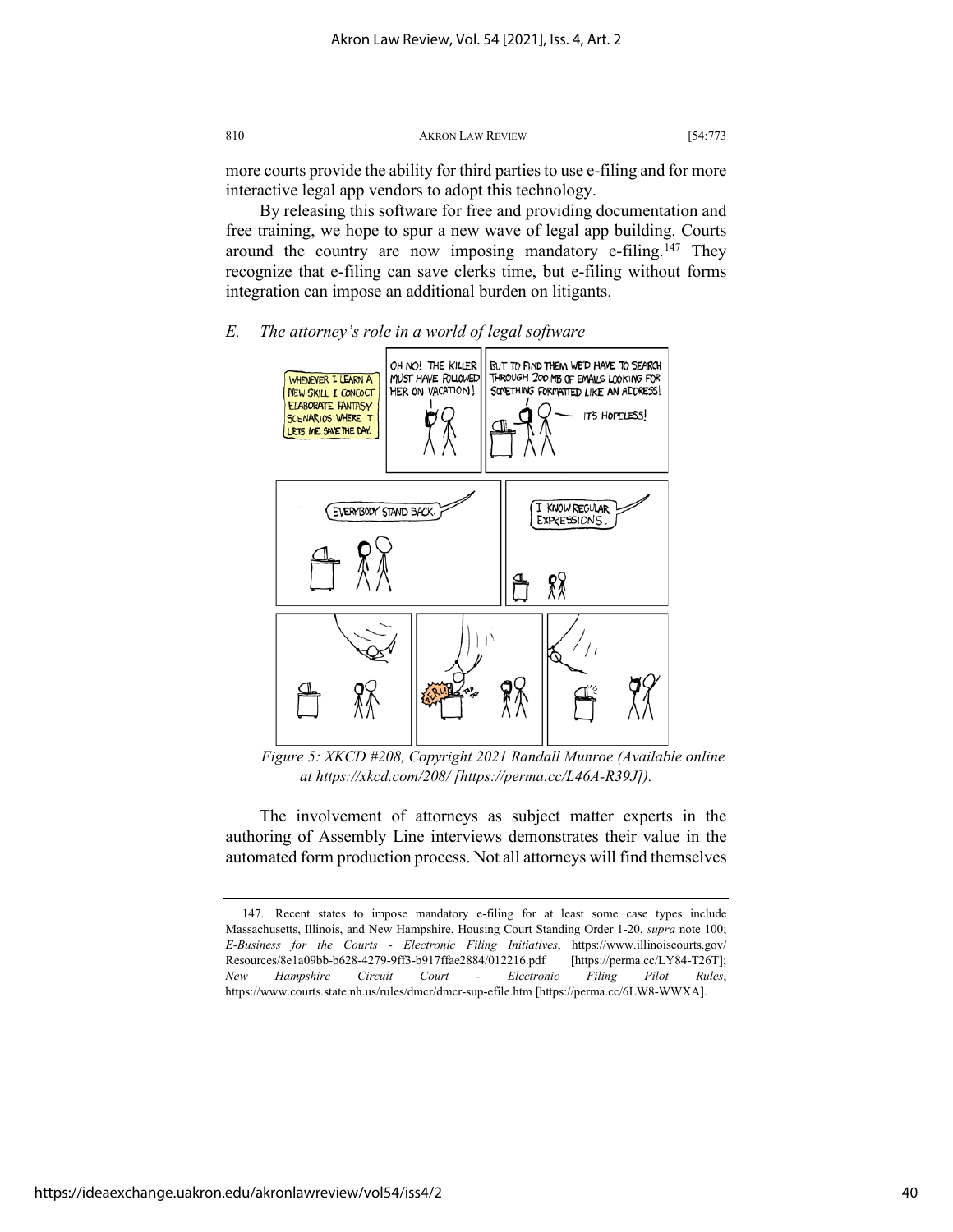in automation roles. They will, however, find themselves in a world where the tools of information workers are increasingly used to help individual attorneys serve many clients. For example, one day after the release of the CDC's eviction moratorium, Suffolk had automated the form.<sup>[148](#page-41-0)</sup> In the next few months, over 4,000 tenants from across the country used it to assert their rights. There is no way a traditional housing clinic could have helped as many people file a notice.

The Assembly Line experience also underscores the value of operating as part of an interdisciplinary team. Teams that bring substantive knowledge together with software development expertise can deliver more work quickly than teams that need to look outside and translate software language into subject language in several round trips.

We want YOU to build the next Court Forms Online. The Assembly Line model described above is not just a methodology. Our work is now the equivalent of a franchise starter kit: a drop-in ready platform that can be customized for any jurisdiction. Partners in Illinois and Louisiana are actively engaged in reproducing our work. In order to facilitate reproduction of our work, we designed an open, free, four-week class, called the Document Assembly Line Bootcamp, that teaches interested organizations how to: automate documents from start to finish; apply the agile method; use Trello; use GitHub for version control; and add organization-specific databases of courts, logos, and instruction text.<sup>149</sup> More than 50 participants from around the world joined for at least one class, with about 30 attending all four.

In addition to detailed documentation, the starter kit allows an author to customize elements including:

- The layout and content of different standardized elements of the interactive legal apps that the jurisdiction wishes to create.
- The list and detailed information relating to courts in the targeted jurisdiction.
- The logos, fonts, visual appearance and branding.

Once customized, these elements can give each form a consistent look and feel.

<span id="page-41-0"></span><sup>148.</sup> Bob Ambrogi, *Suffolk's LIT Lab Releases Eviction Moratorium Tool to Help Tenants Exercise Their Rights*, LAWSITES (Sept. 2, 2020), https://www.lawsitesblog.com/2020/09/suffolkslit-lab-releases-eviction-moratorium-tool-to-help-tenants-exercise-their-rights.html [https://perma.cc/E84A-VMXJ].

<span id="page-41-1"></span><sup>149.</sup> Suffolk Legal Innovation and Technology Lab, *Suffolk LIT Lab's Document Assembly Line Bootcamp* (2021), https://suffolklitlab.org/docassemble-AssemblyLine-documentation/docs/ bootcamp/ [https://perma.cc/9969-XLNE].